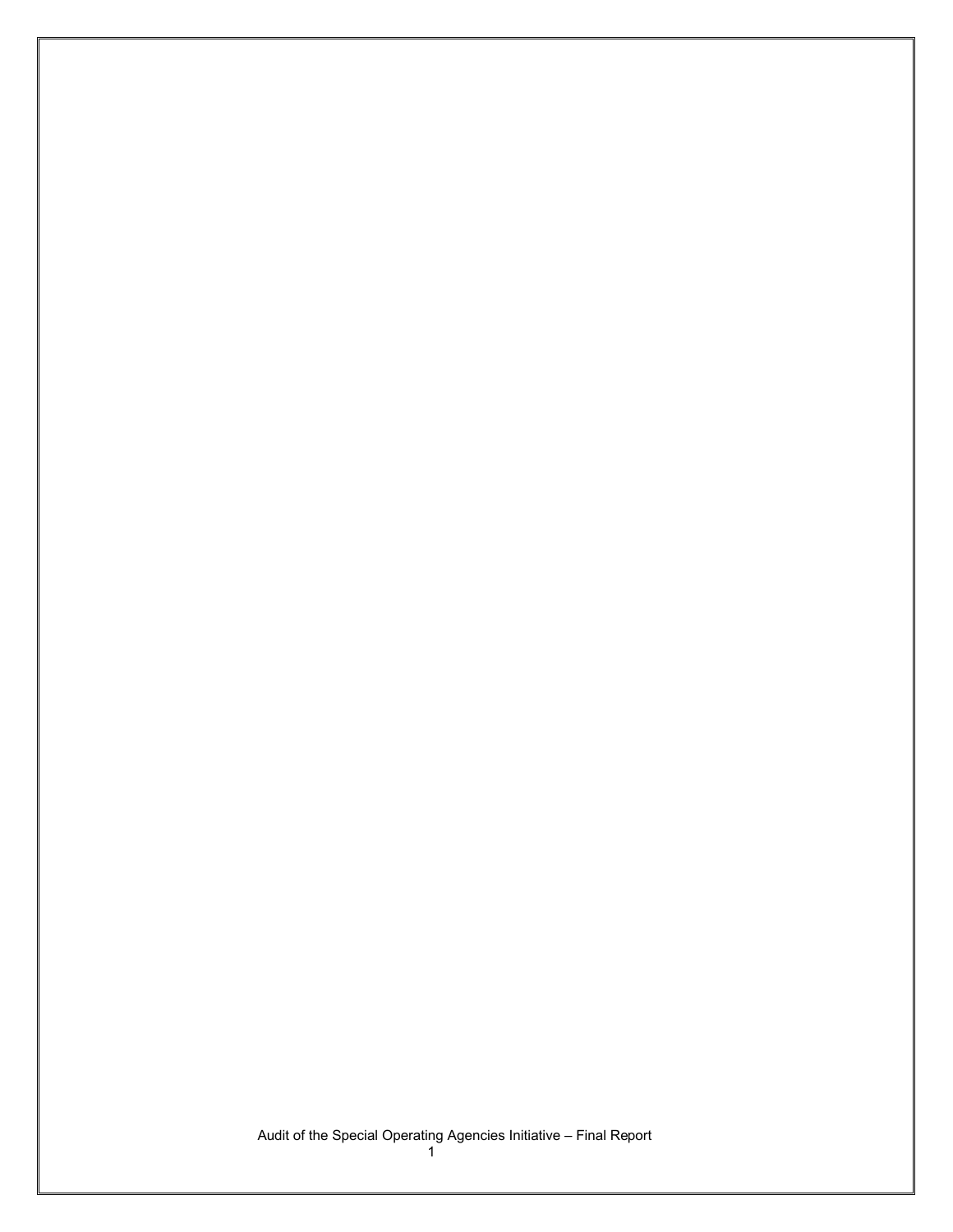# **Table of Contents**

| Animal Services (designated as Winnipeg's first SOA effective January 1, 2000) 51           |  |
|---------------------------------------------------------------------------------------------|--|
| Glacial Sand & Gravel (designated as Winnipeg's second SOA effective January 1, 2001)52     |  |
|                                                                                             |  |
| Fleet Management Agency (designated as Winnipeg's fourth SOA effective January 1, 2003) 54  |  |
| Winnipeg Parking Authority (designated as Winnipeg's fifth SOA effective January 1, 2005)56 |  |
|                                                                                             |  |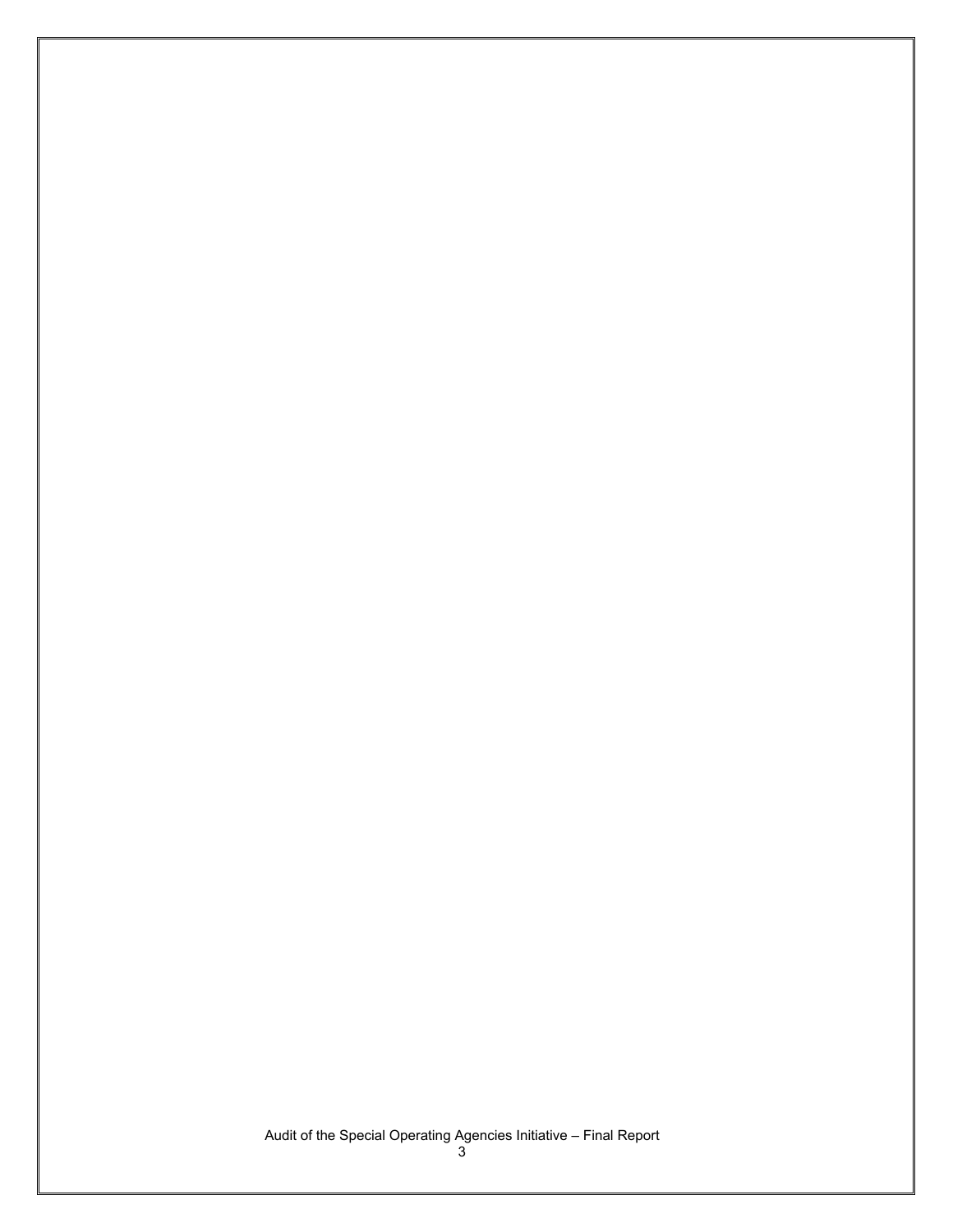### **Executive Summary**

Governments around the world have been reforming their service delivery systems to better serve their citizens. The City of Winnipeg's Alternative Service Delivery (ASD) model arose out of City Council's 1997 commitment to make *"civic government more affordable and efficient"*. Special Operating Agencies (SOAs) were identified as one method to be explored. SOAs meld the benefits of public policy direction with the benefits of operating in a more business-like manner. The SOA initiative is seen as a vehicle for catalyzing City government reform by managing change and serving as a test-bed for ideas. SOAs have been proven to produce costsavings while enhancing customer satisfaction, promoting operational flexibility, and improving bottom-line accountability.

With the accountability framework governing SOAs established and the first four SOAs reaching the end of their transition periods, it is an appropriate time to evaluate whether the City's SOA initiative has achieved the results and benefits that were anticipated. The *Audit of the Special Operating Agencies Initiative* was approved by the Audit Committee in September 2004. The objectives of the audit were

- To evaluate the design of the policy and framework governing the City's SOAs.
- To assess the adequacy of the process conducted to establish the SOAs.
- To determine the extent to which the SOA initiative has achieved its intended outcomes.
- To assess the effectiveness of the SOA accountability framework.

The design of the policy and framework governing Winnipeg's SOA initiative is logical and comprehensive. Policy direction and intended outcomes are to be stated at the outset. SOAs are given increased management autonomy and flexibility in order to stimulate innovation and continuous improvement in service delivery. In return,

SOAs are to provide an agreed upon level of performance and results. The financial and operational reporting requirements are intended to improve transparency and accountability. An accountability framework has been developed, and detailed guidance is provided on the process for establishing, operating and monitoring the SOAs.

To date, five SOAs have been created: Animal Services, Glacial Sand & Gravel ("Glacial"), Golf Services, the Fleet Management Agency ("Fleet") and the Winnipeg Parking Authority ("Parking"). In general, we found that the process conducted to establish these SOAs was not adequate. All relevant ASD options were not fully considered, and it was not apparent that the SOA structure was necessary or the most appropriate in all cases. Feasibility studies and business plans did not include current baseline costs, complete operational performance measures or support for projections. The rationale for the transfer of assets and liabilities and the treatment of debt and return on investment were not clear. In addition, documented evidence of comprehensive analysis and corporate due diligence was incomplete and time required to establish the SOAs was excessive.

In our *Report on Performance,* we looked at performance from two perspectives: the extent to which the SOAs reviewed achieved their intended results and the overall benefits that have been realized from implementation of the SOA initiative. We reviewed the performance of the first four SOAs from the commencement of their operations until the end of 2004. We did not review the performance of the Winnipeg Parking Authority, since the agency only commenced operations in 2005. Our review found that none of the four SOAs had fully attained its key financial goal and three SOAs (Animal Services, Glacial, and Golf Services) had not achieved their financial targets as at December 31, 2004. These three agencies have accumulated deficits and are in poorer financial condition than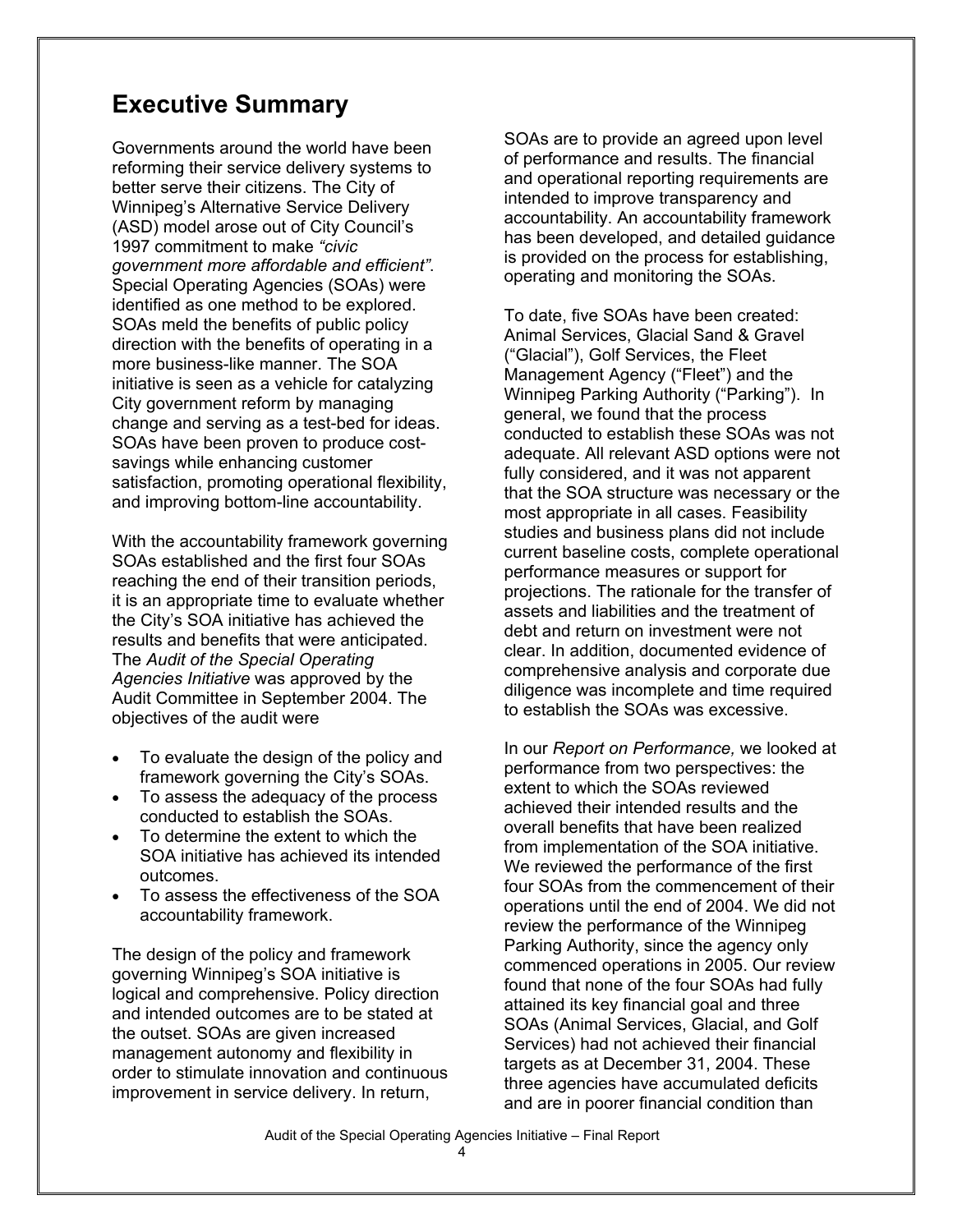projected in their initial business plans. Fleet did surpass its financial target and had a surplus at the end of 2004. In addition, only Animal Services has improved its financial performance since the first year of operation. Since baseline information was either not available or not current, we were unable to determine whether the change to an SOA structure resulted in improved financial results or reduced overall costs from the City's perspective. In the absence of baseline measures, 'before' and 'after' comparisons cannot be made.

Each of the four SOAs reported operational improvements. Performance measures and targets were not established or improvements quantified, however, and customer satisfaction levels were not monitored. From a financial perspective, full-costing of operations, public business plans and audited Financial Statements have made SOA performance more transparent at the agency level. This was not true from the corporate perspective. City Operating and Capital budgets require revisions to make the planned activities of the SOAs transparent.

For the most part, SOAs continued to operate their programs without significant changes. Two exceptions noted were the significant increases in fees by Animal Services and the consolidation and reduction of City vehicles by Fleet. While the SOAs were provided with additional delegations of authority and exemptions from selected City policies, these proved to have a minor impact on the delivery of services. For the SOAs to act as a "testbed" of change for the City as a whole, corporate departments must be responsive to piloting different administrative practices while ensuring that SOAs continue to respect the principles of public service management. This did not always happen.

We found that the accountability framework has not been functioning as intended. Overall, the SOAs did not achieve the "bottom line" results projected in their initial business plans and the Chief Operating

Officers (COOs) did not provide complete and timely performance information. Senior Administration failed to adequately monitor the SOAs, conduct performance evaluations of the COOS or respond on a timely basis to significant issues. Finally, the Chief Administrative Officer (CAO) has not delivered an annual report to the ASD Committee and Council that provides information on the overall performance of the SOA initiative. Despite the SOA initiative arising out of a commitment to 'affordability' and 'efficiency', associated costs have not been tracked and no cost-benefit analysis has been performed to ensure that the time and funds invested resulted in value for money with respect to the benefits received.

At the same time, several senior managers believe that the SOA initiative did act as a catalyst to improve performance. Despite the identified shortcomings, much has been learned from this experience that can be applied to the City of Winnipeg organization as a whole. For example, the benefits of service-based budgeting and full costing to financial management and performance reporting are clear. Public Business Plans and audited Financial Statements have made information on the services delivered by SOAs more transparent. The COOs have demonstrated that they can innovate and improve services with appropriate support.

We believe the SOA model still has merit as an alternative to the status quo. To optimize the value from the initiative, the City has to ensure that the model functions as designed and that corporate support is on-going. While some benefits have been realized to date, the City has not fully capitalized on the potential of the initiative. The streamlined process for establishing SOAs and the new governance model initiated by the Administration as well as implementation of our audit recommendations should facilitate further progress. While the future of the SOA initiative is debated, we believe that there is no reason to delay applying the lessons learned to date. We urge the Administration to get on with this task.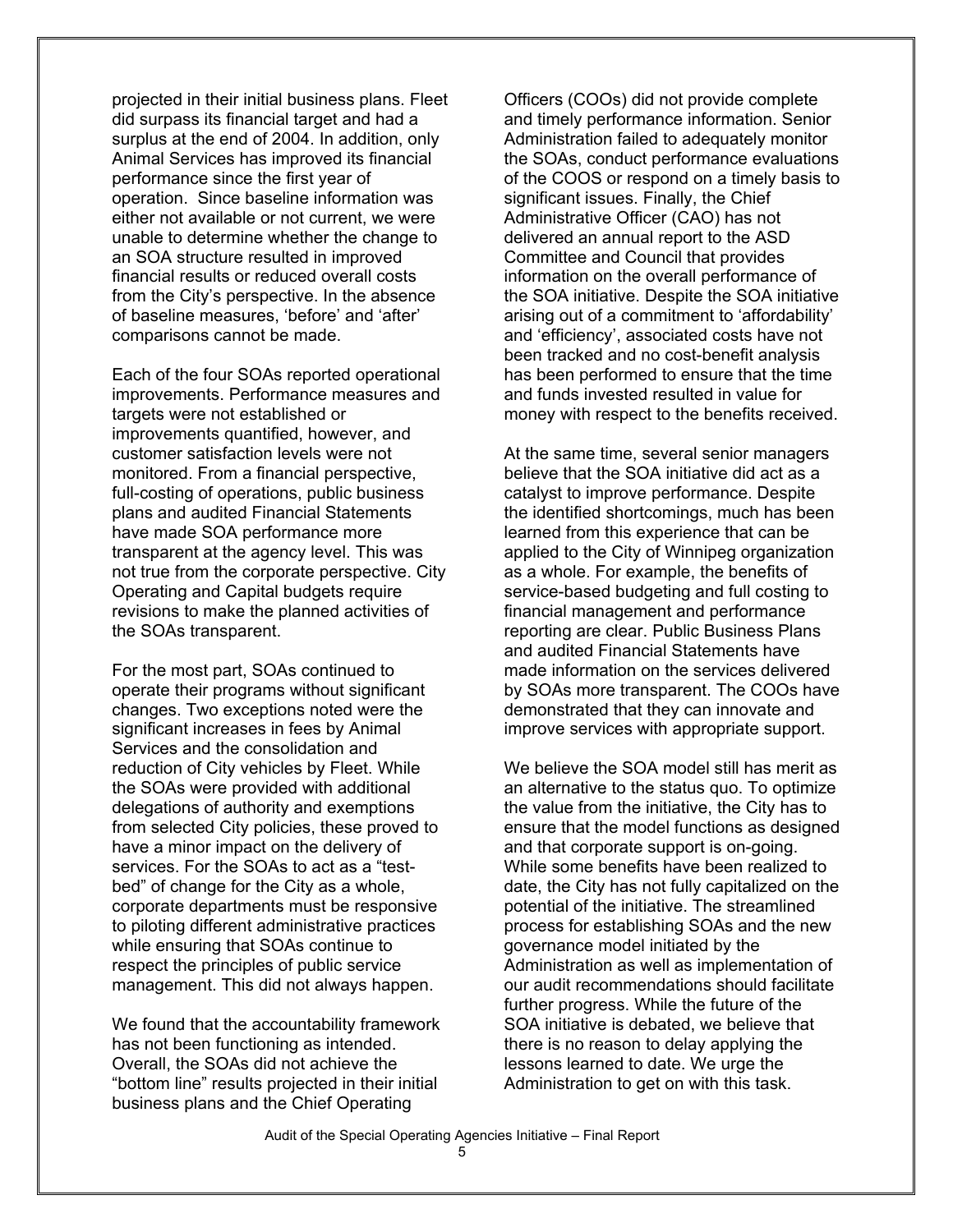# **Chief Administrative Officer's Comments**

February 9, 2006

His Worship, Mayor Sam Katz and All Members of City Council Ms. Shannon Hunt, City Auditor

Thank you for the opportunity to respond to the recommendations of the *Audit of the Special Operating Agencies Initiative*. I appreciate the time and effort that the City Auditor and her staff have dedicated to helping us identify ways in which we can improve the City's Special Operating Agencies (SOA) initiative.

The establishment of SOAs is one means to pursue the goal of more businesslike, cost-effective service, which is better attuned to citizen satisfaction. Implementing new business models and the improvements they are intended to effect involves significant commitment of time and resources, while the benefits associated with these investments often take some time to be fully realized.

Since the inception of the Alternative Service Delivery (ASD) initiative in 1997, and the establishment of the SOAs on which the audit reports, we have learned a great deal about the optimal functioning of such agencies, and how better to balance organizational autonomy, productivity, and accountability. Since 1997, we have been working to strengthen SOA oversight and reporting, and, in keeping with the City Auditor's recommendations, will continue to do so.

As the City's SOAs continue with their annual business planning, baseline information is being developed which is providing better markers for progress. To ensure better communication and greater transparency, each of these business plans will be submitted for Council approval prior to March 31 each year. We will be implementing processes to strengthen the SOAs' financial oversight. Two of the City's SOAs, Glacial Sand and Gravel and Winnipeg Golf Services, are currently undergoing independent operational reviews.

All of these measures will help us strengthen our SOAs. Further, Council's directive regarding ASD evaluations, adopted on February 25, 2004, and regarding SOA reporting relationships, adopted on November 24, 2004, will continue to guide us as we work to enhance both the process and its outcomes. We are confident that the streamlined process for establishing SOAs, the new governance model for managing them, and our responses to the City Auditor's recommendations, will help make the most of the City's ASD initiative for Council and the citizens of Winnipeg.

Yours truly,

(Original signed by)

Annitta L. Stenning Chief Administrative Officer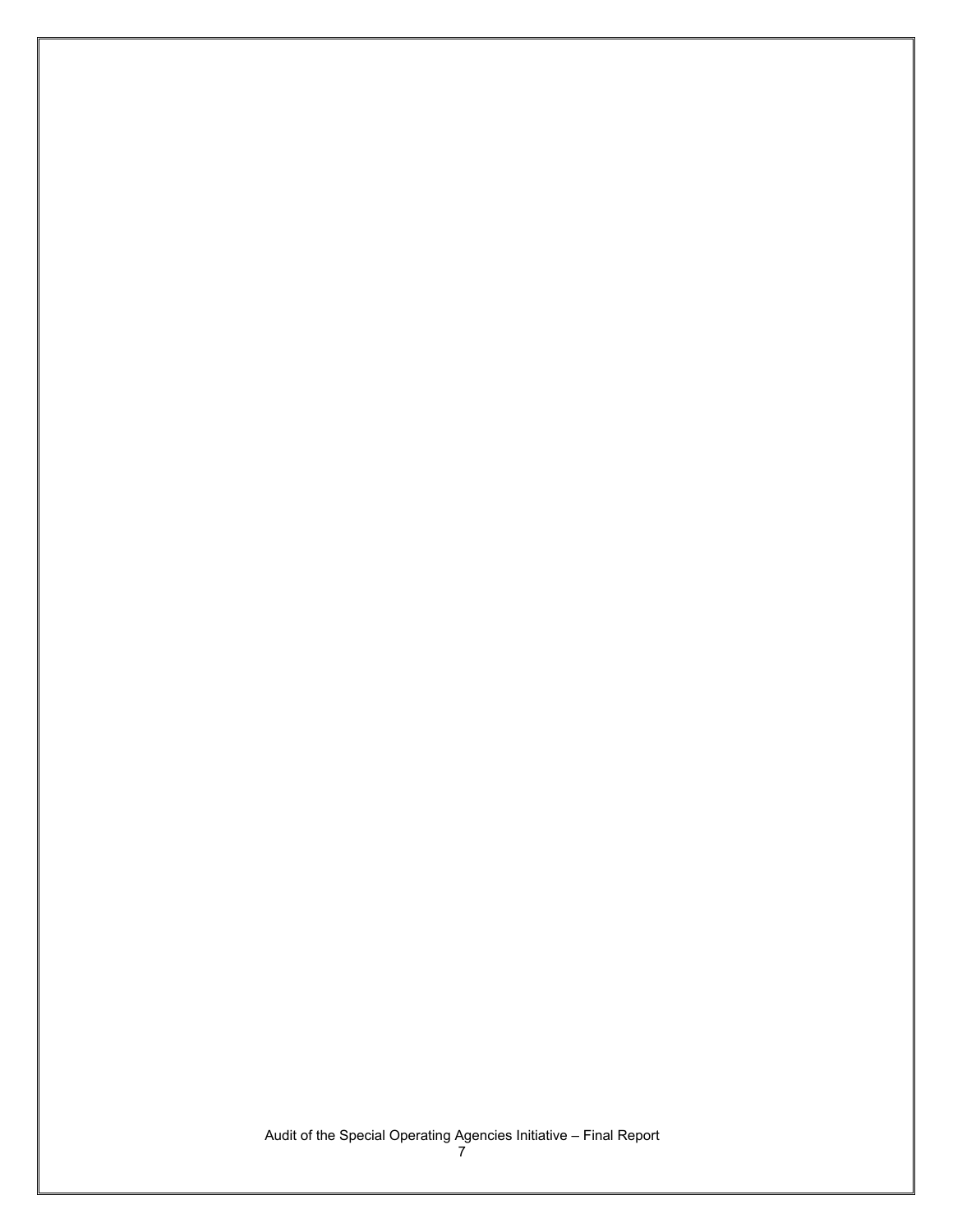### **Mandate of the City Auditor**

The City Auditor is a statutory officer appointed by City Council under the *City of Winnipeg Charter*. The City Auditor reports to Council through the Audit Committee (Executive Policy Committee) and is independent of the City Administration. The City Auditor conducts examinations of the operations of the City and its affiliated bodies to assist Council in its governance role of ensuring Civic Administration's accountability for the quality of stewardship over public funds and for the achievement of value for money in City operations. After communication to City Council, an audit report becomes a public document.

# **Background**

The Audit Department's current audit plan focuses on assessing how well the City of Winnipeg has adapted to a businessoriented culture. The design and implementation of the City's model for Alternative Service Delivery (ASD) was a significant aspect of this transition. As a result of this initiative, the City has created five Special Operating Agencies (SOAs) since 2000:

- Animal Services ("Animal")
- Glacial Sand & Gravel ("Glacial")
- Golf Services ("Golf")
- Fleet Management Agency ("Fleet")
- Winnipeg Parking Authority ("Parking")

With the SOA model established and four of the SOAs reaching the end of their transition periods, it is an appropriate time to evaluate this investment in alternative service delivery and to assess the applicability of lessons learned to the delivery of other City services.

# **Audit Objectives**

The *Audit of the Special Operating Agencies Initiative* was recommended in our 2004 – 2006 Audit Plan, approved by Audit Committee in September 2004. The objectives of the SOA audit were

- To evaluate the design of the policy and framework governing the City's SOAs.
- To assess the adequacy of the process conducted to establish the SOAs.
- To determine the extent to which the SOA initiative has achieved its intended outcomes.
- To assess the effectiveness of the SOA accountability framework.

# **Audit Scope and Approach**

The audit has been conducted in accordance with generally accepted auditing standards. In preparing our report, we have relied upon interviews with management and staff of the SOAs, Corporate Finance, Corporate Services, Corporate IT, Public Works, Community Services and Planning, Property and Development (PP&D). In addition, we relied on information, data, and other documentary evidence provided to us. Operational results were provided by SOA management and staff and have not been audited. The overall focus of the audit was on the outcomes of the SOA initiative, not on providing assurance on the performance results of each SOA. The conclusions reached in this report are based upon information available at the time. In the event that significant information is brought to our attention after completion of the audit, we reserve the right to amend the conclusions reached.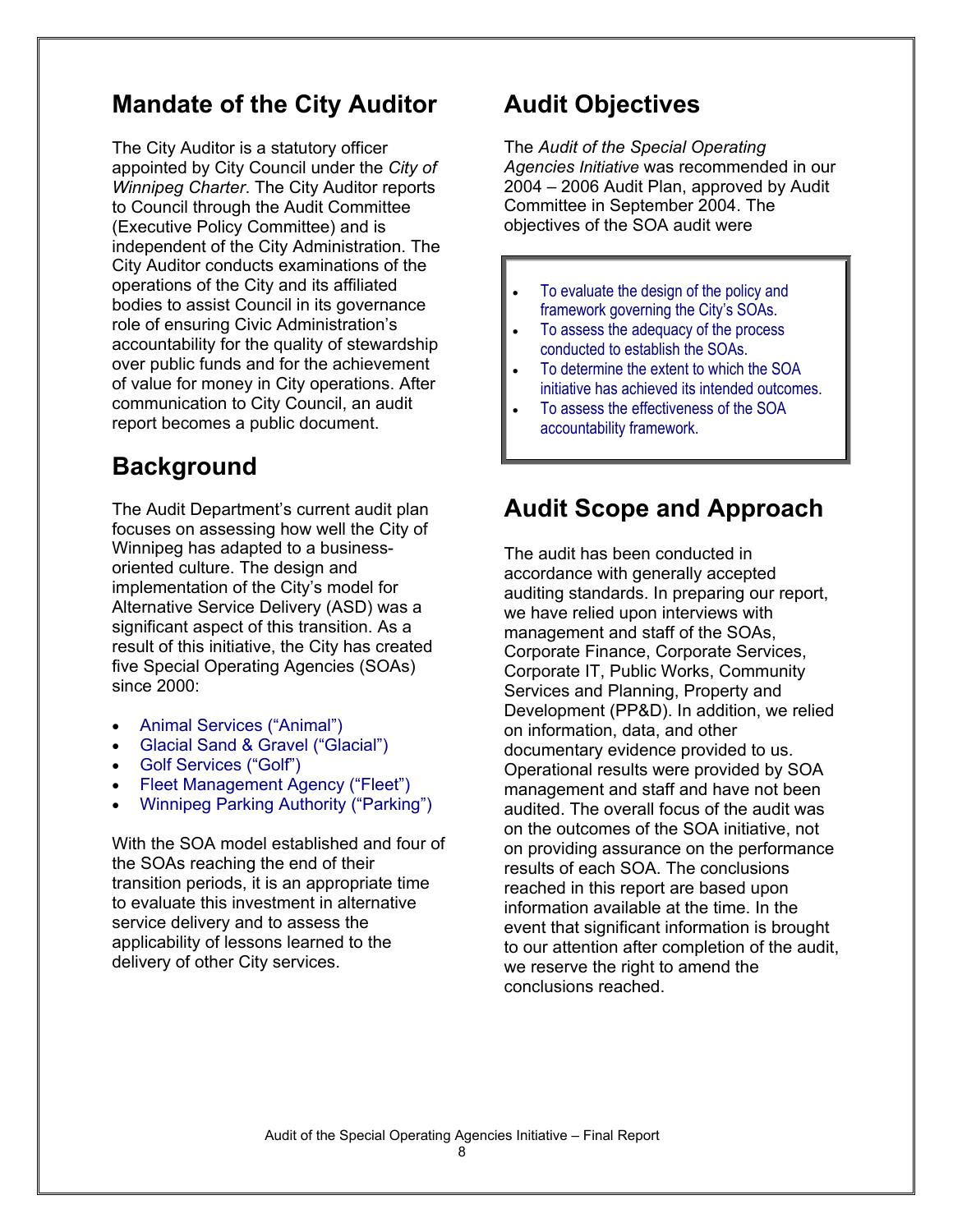In conducting our audit, we employed a variety of methods:

- We reviewed relevant City of Winnipeg policies and administrative directives.
- We interviewed and corresponded with the ASD Development Officer throughout the project.
- We met with the SOA Chief Operating Officers (COOs), their Host Department Directors and the Chief Information Officer (CIO), as well as a member of the ASD Committee.
- We interviewed Corporate Finance, Corporate Services and Corporate HR management and staff as well as the SOAs' external auditors.
- We interviewed the Treasury Board of Canada Secretariat's Special Advisor on ASD, who was formerly the Province of Manitoba's SOA Coordinator and advisor to the City of Winnipeg in launching its ASD and SOA initiatives. We also interviewed the current Provincial SOA Coordinator.
- We analyzed SOA financial performance to date through review of audited financial information and budgets.
- We reviewed feasibility studies, business plans, operating charters, selection reports, consultant and internal reports, annual reports and documentation reviews for each of Winnipeg's SOAs.

# **Risk Assessment**

We used a risk-based approach to perform this audit. This approach involved looking at all the processes in the establishment, governance, operation and monitoring of the City of Winnipeg's SOAs. We documented the potentially significant risks that could lead to a financial loss for the City or impact the efficiency of these services and reviewed the controls in place to mitigate each risk. This preliminary risk assessment

was used to focus our resources on specific areas for the audit.

"Risk is defined as a future event that may impact the achievement of an organization's objectives measured by likelihood and impact. Because future impacts can be both positive and negative, risks can take the form of either threats that would prevent us from achieving our objectives or opportunities that would enhance our ability to achieve our objectives."

> *- City of Winnipeg Integrated Risk Management Model*

Risk is defined as any circumstance or event that may have an impact on the achievement of business objectives. Accordingly, risk can be either a threat or an opportunity. The failure to seize an opportunity can negatively impact the achievement of business objectives. The potentially significant risks involved in the accountability and governance of SOAs include

- deficient, unsupported or predisposed evaluation processes in establishing SOAs;
- inadequate or non-functioning accountability and governance frameworks;
- inadequate performance measurement systems or monitoring; and
- non-compliance with accountability mechanisms.

Less than optimal performance and financial loss to the City of Winnipeg are impacts associated with each of these potential risks. The recommendations contained in the report are intended to provide management with actions that will assist in the mitigation of the significant risks or take advantage of opportunities identified during the audit.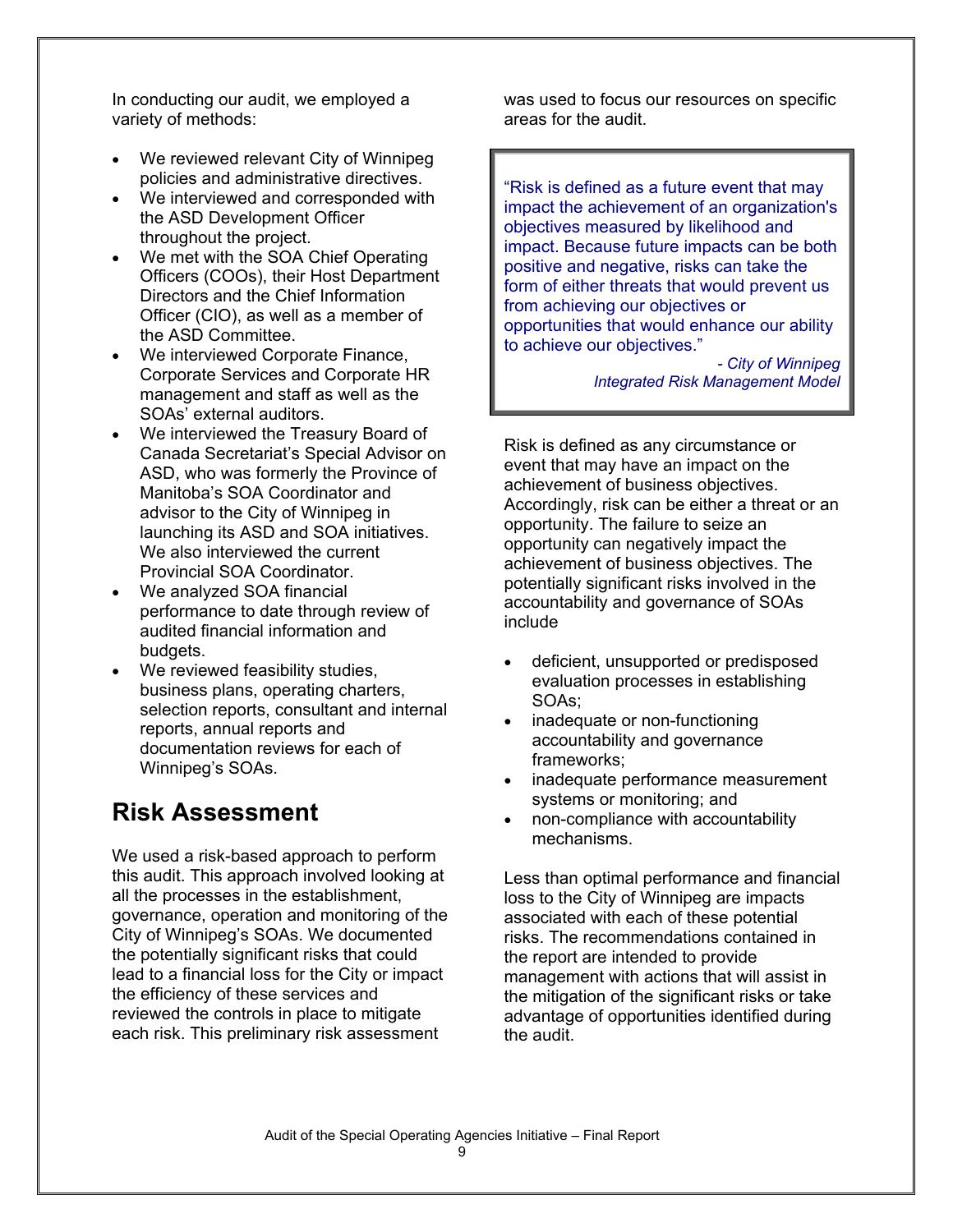### **Audit Conclusions**

Based on the audit work completed, we have come to the following conclusions:

- The design of the policy and framework governing the City's SOA initiative is logical and comprehensive. Policy direction and intended outcomes are clear; an accountability framework has been developed; and guidance is provided on the process for establishing, operating and monitoring the SOAs.
- In general, the process conducted to establish the City's five SOAs was not adequate. All relevant ASD options were not fully considered, and it was not clear that the SOA structure was necessary or the most appropriate in all cases. Feasibility studies and business plans did not include current baseline costs, complete operational performance measures or support for projections and the financial aspects of transition. Documented evidence of comprehensive analysis and corporate due diligence was incomplete and the time required to establish the SOAs was excessive.
- While some progress has been made. the first four SOAs established have not achieved all of the key financial and operational targets projected in their business plans. At the same time, transparency and accountability requirements have been enhanced at the agency level. The City has not fully realized the potential benefits anticipated at the design stage of the SOA initiative or been able to demonstrate that value for money has been achieved. Lessons have been learned, however, and there is an opportunity to capitalize on the benefits achieved to date by sharing these lessons with the organization and expanding the initiative in the future.
- The accountability framework governing the SOAs has not functioned as intended. While COOs of the first four SOAs have reported on their financial performance, deadlines were not met and operational performance information was incomplete. Senior Administrators did not monitor operations of the SOAs, evaluate the performance of the COOs, or take timely action to address significant issues. The CAO has not presented a formal report on the costs and benefits of the SOA initiative to the ASD Committee and City Council.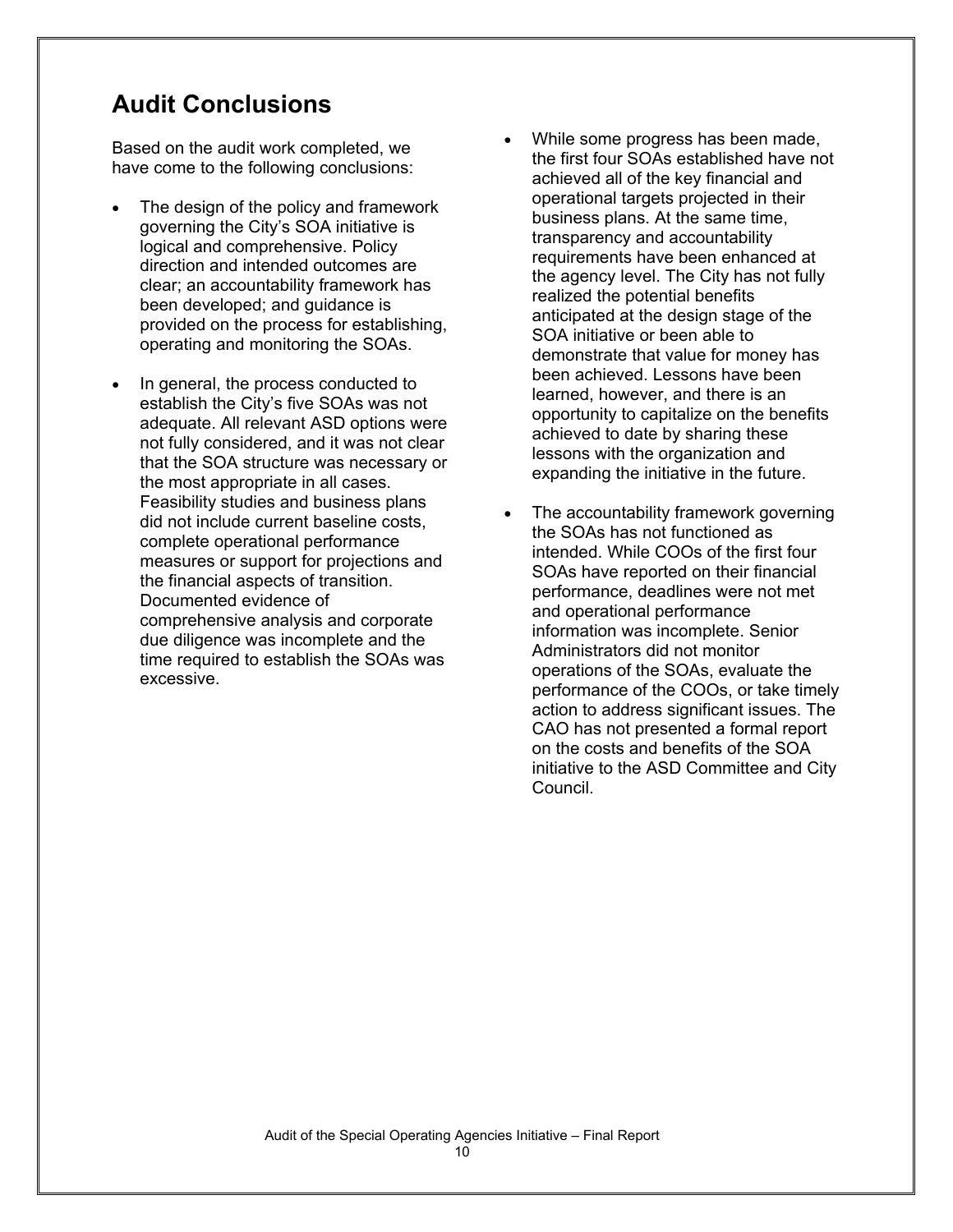### **Acknowledgement**

The Audit Department wants to extend its appreciation to the many individuals who participated in the audit. Their comments and insights assisted us in completing our analysis and provided the foundation for many of the report recommendations.



 $\_$ 

S. Hunt

Shannon Hunt, CGA, CFE Date City Auditor

December, 2005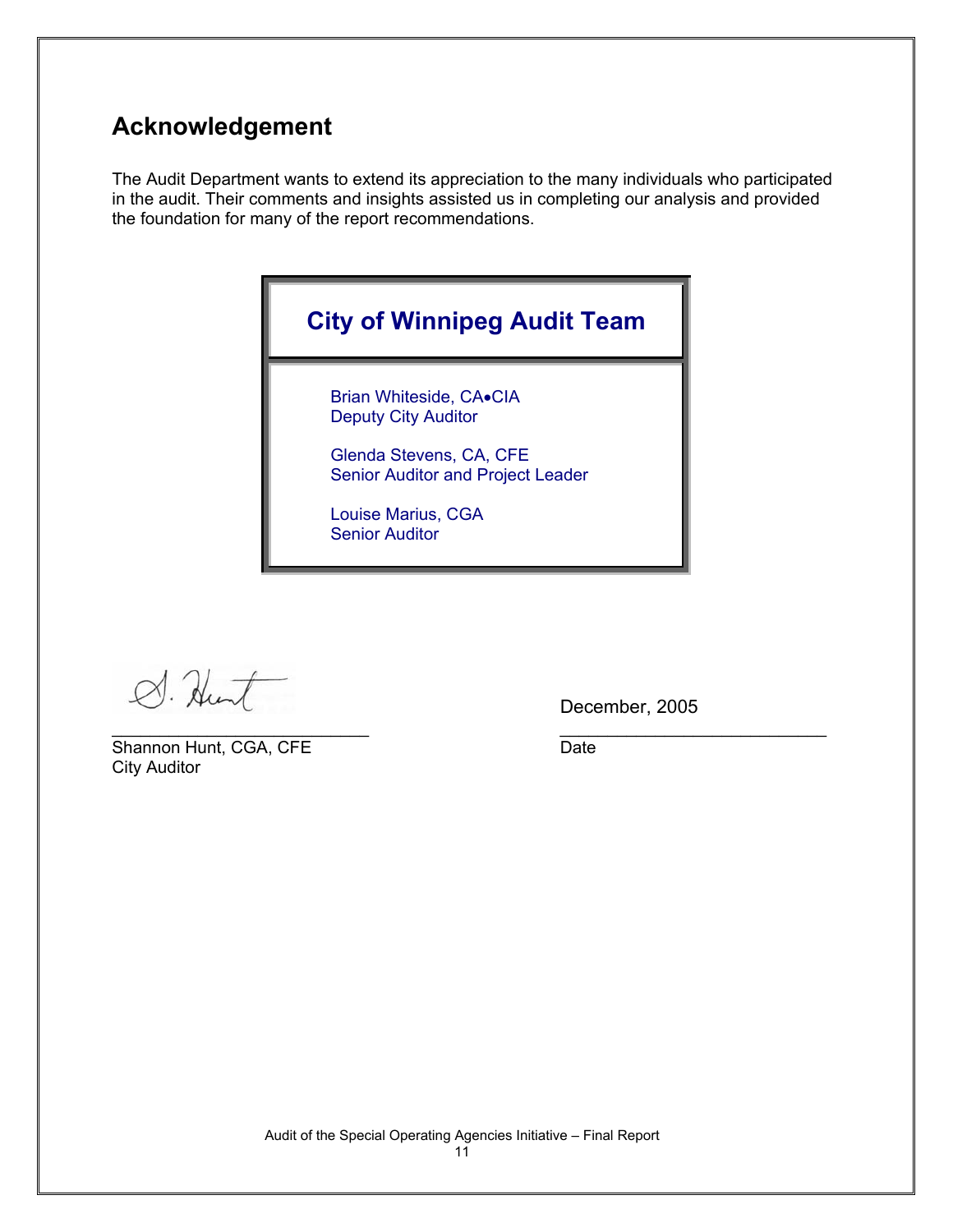# **Part I – Evolution of Alternative Service Delivery**

### **Public Service Delivery Reform**

Over the past quarter century, governments around the world have been reforming their service delivery systems in response to globalization, fiscal challenges, political commitments, technological advancements, and enhanced public expectations. The United Kingdom, New Zealand and Australia were leaders in this movement. To a large extent, the United Kingdom uses "executive agencies" to provide services to the public. These agencies operate at arm's length from their parent departments in government and have considerable autonomy and freedom. Accountability structures are in place and executive agencies are required to meet specific financial and operational targets set by their departments. New Zealand's public service reform process has resulted in many services being provided by "state-owned enterprises" (SOEs). In addition, many corporate assets have been privatized and department heads now have fixed term contracts and annual performance agreements with the relevant minister. Canada and the United States followed this reform process with their own "new public management" and "reinventing government" initiatives.

### **Alternative Service Delivery in Canada**

Canada's pursuit of new organizational forms to improve program and service delivery is referred to as Alternative Service Delivery or ASD. ASD is defined as "a creative and dynamic process of public sector restructuring that improves the delivery of services to clients by sharing government functions with individuals, community groups and other government entities." (*Alternative Service Delivery: Transcending Boundaries, 1997 - Ford and Zussman, IPAC)* 

ASD encompasses service improvements while ensuring value for money by creating efficiencies. The need for both innovation and public sector values are balanced through changes to the organization's culture and granting more authority to those closer to the point of service delivery. ASD options range from reorganization to privatization, with each option having a different degree of autonomy and accountability. To narrow the range of acceptable ASD alternatives for review, the Government of Canada utilizes an ASD framework in the form of a decision tree. The results of a series of six tests identify the ASD options to be considered.

At the federal level in Canada, the ASD process has utilized several organizational forms. For example Canada Revenue Agency is a legislatively based service agency, the Passport Office is an SOA and Canada Business Service Centres are partnerships with other levels of government. At the provincial level, British Columbia, Alberta and Ontario are increasingly looking to public-private partnerships (P3s) to structure and finance infrastructure projects, while Manitoba has embraced the SOA model of service delivery.

### **The City of Winnipeg's ASD/SOA Initiative**

In March 1997, Council of the City of Winnipeg committed to making civic government more affordable and efficient. The principles for this commitment were outlined in the *Reshaping Our Civic Government* report that Council adopted as a directive to Administration. Council outlined its expectations regarding cost reductions, innovations and ASD methods including contracting out, privatization, public/private initiatives and SOAs.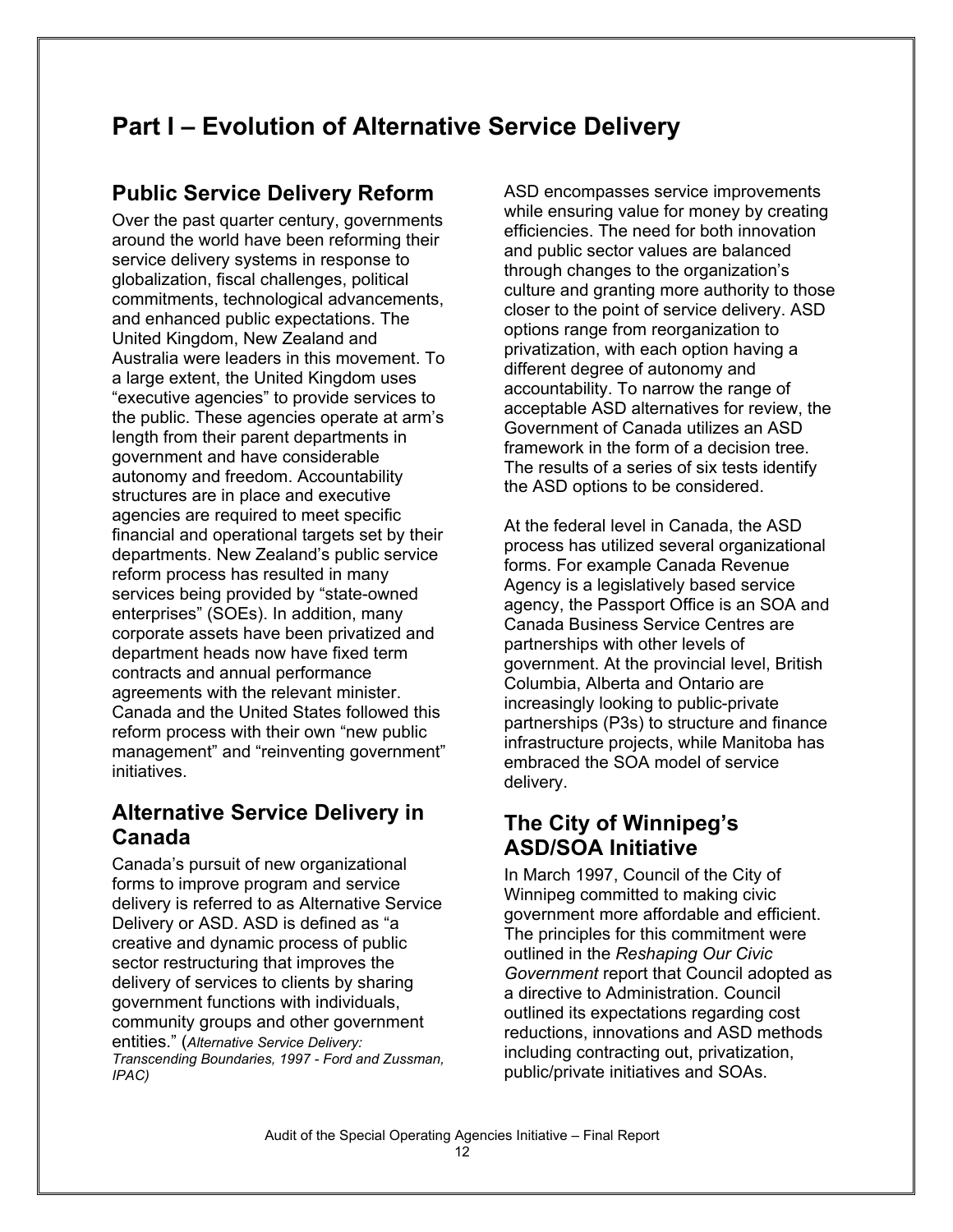SOAs are service delivery units that are designed to provide greater freedom from administrative processes in exchange for a service-oriented delivery approach and agreed upon levels of performance and results. SOAs are emblematic of the paradigm shift in the Public Sector where bureaucratic-focused operations have given way to service-oriented delivery, embracing the following principles:

- entrepreneurship and innovation;
- client-centred focus;
- decentralization, autonomy, and flexibility;
- full costing;
- diversity and uniqueness;
- responsiveness; and
- performance measurement.

A Task Force on SOAs was struck to provide strategic direction for the integration of SOAs into civic government.

"SOAs have been proven to produce costsavings for government while enhancing customer satisfaction, promoting operational flexibility, improving bottom-line accountability and raising productivity in the workplace. SOAs meld the benefits of public policy direction under a line department with the benefits of operating in a more business-like way. They are vehicles for managing change comprehensively, and their potential as a test-bed for ideas and in catalyzing government reform is significant."

> *-Special Operating Agencies Initiatives,*  Report of the SOA Task Force

In its report entitled *Special Operating Agencies Initiative*, the Task Force paved the way for the amendment of the *City of Winnipeg Act* to allow Council to establish

Special Service Units (SSUs). SSUs would legislatively accommodate a variety of organizational units including public-private partnerships, contracting-out, privatization, continuous improvement and SOAs. To date, the only SSUs created under Bill 39 of the *City of Winnipeg Charter Act* are SOAs.

The Task Force on SOAs called for the development of a detailed framework for SOAs. This was consistent with a recommendation made by the City Auditor in a 1997 report to Council entitled "*Best Practice Review of Frameworks for Alternative Service Delivery".*

The City Auditor recommended that *"the City review strategies and criteria for the implementation of Alternative Service Delivery models in the City of Winnipeg and that Council adopt, as policy, an appropriate ASD framework. The framework should include a step-by-step decision-making process; criteria for selecting activities for ASD and in determining the appropriate ASD model; cost comparison and evaluation methods to be used; principles concerning staff, training, communication, legal or other issues; and procedures for monitoring and reporting on the performance of ASD models."* 

In March 1998, the *Policy and Framework for Alternative Service Delivery in the City of Winnipeg ("Policy and Framework")* was adopted by Council to establish the rules and directions for ASD decision-making. Since the Province of Manitoba had introduced its first SOA in 1992, Provincial staff was extensively consulted in the initial years of the City's ASD and SOA initiatives.

A chronology of significant events in the establishment of the City's ASD/SOA initiative is provided in Appendix 1.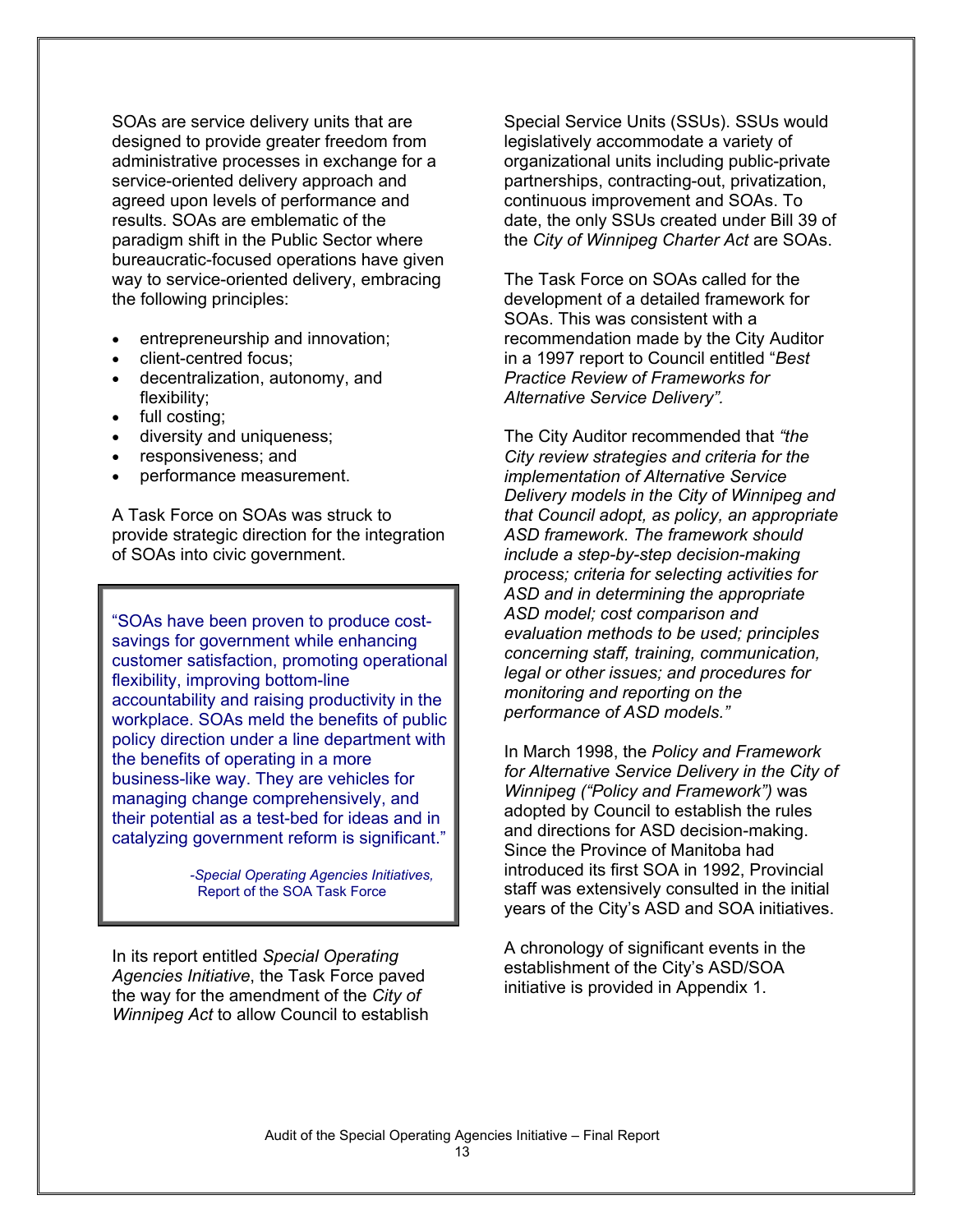# **Part II – Audit Observations**

The focus of our audit is on the SOA initiative as a whole, not on a detailed review of the operations of the individual organizations. Interviews, documentation reviews and financial analysis of performance raised a number of issues during the course of the audit. Not all issues are relevant to all SOAs in all cases, but represent general observations that are not confined to a single organization. Our observations are discussed in this part of the report under three sections:

- Design of the Policy and Framework
- Establishment of the Special Operating **Agencies**
- Report on Performance

Recommendations to address identified issues are provided under the appropriate sections and summarized in Appendix 6.

### **Design of the Policy and Framework**

The *Policy and Framework for Alternative Service Delivery in the City of Winnipeg* sets out a framework for the review of City services and delivery mechanisms on a case by case basis to determine and develop the most appropriate methods and structures for providing affordable, sustainable services. The ASD policy is intended to be applied to any public or internal City service identified by Council on an annual basis. The service delivery strategy is

- to ensure consistency with *Plan Winnipeg* , and
- to pursue the most appropriate service delivery methods and structures while continuing to protect the public interest.

### **ASD Policy and Framework Policy Statement**

*"*The City of Winnipeg is committed to providing quality services at an affordable cost on a sustainable basis. To this end, the City will systematically review its programs, services and delivery mechanisms and will pursue the most appropriate methods and structures for providing services to achieve the best value for the municipal tax dollar and the optimal balance of overall benefits to the City and its Community."

> - *Policy and Framework for ASD in the City of Winnipeg*

The policy directs that the ASD Development Process consists of five phases:

- **Generation**
- Identification and Planning
- Development
- **Implementation**
- Monitoring and Evaluation

In the 'Generation' phase of the process, Departments identify potential candidates for ASD review in response to an annual call by the Chief Administrative Officer or as part of the annual business planning process.

To determine the applicability and appropriateness of ASD options, a six-test ASD Decision Process is used, which mirrors the one used at the federal level. Appendix 2 provides the details of the sixtest ASD Decision Process. The decisiontree format is designed to limit the range of acceptable ASD options. According to the model, for an SOA structure to be selected, all of the tests have to be addressed.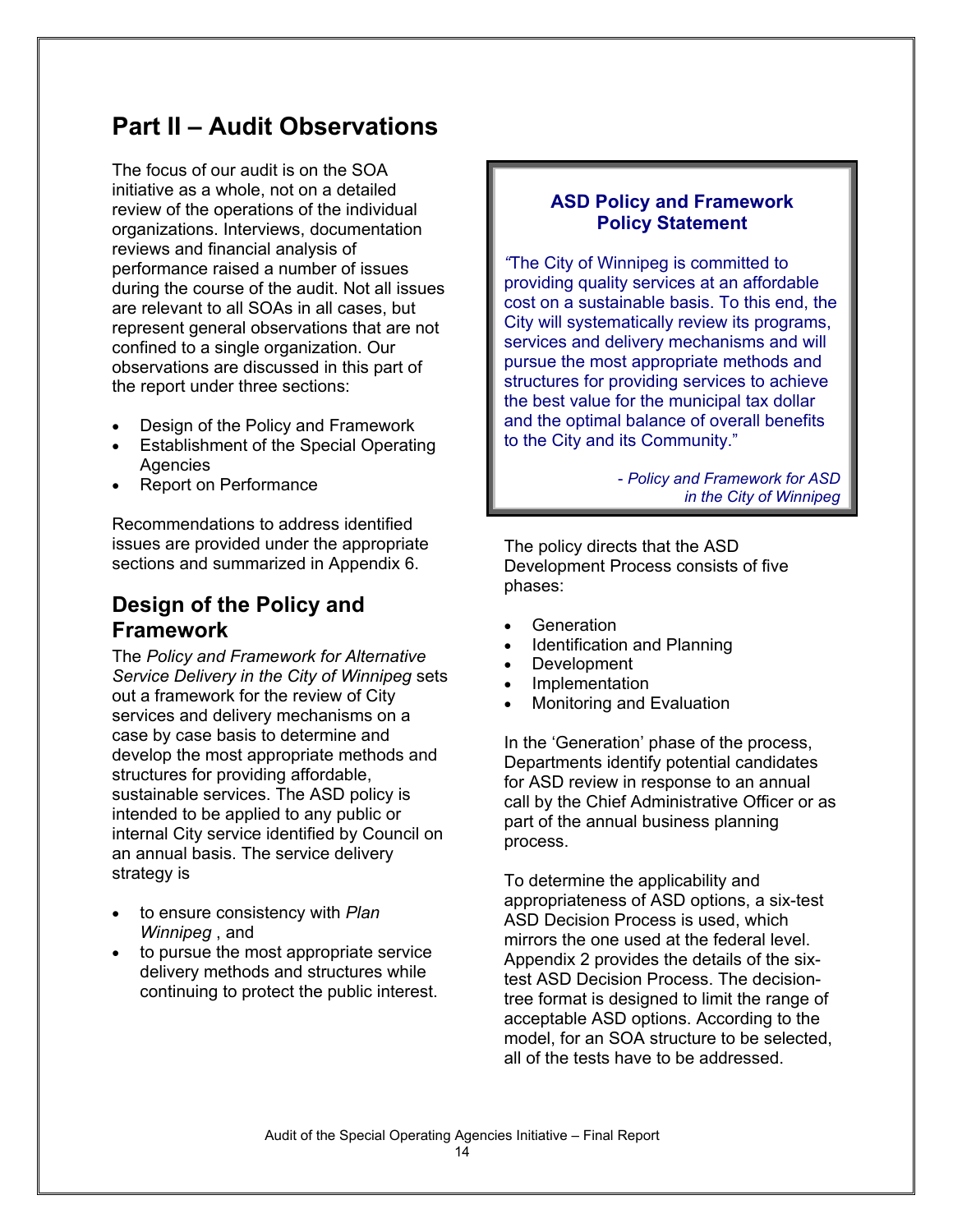#### **The ASD Decision Process**

The key policy considerations related to a given program or service are addressed through six tests:

- Public Interest Test
- Role of Government Test
- Jurisdictional Alignment Test
- External Partnership Test
- Business Principles Test
- Affordability Test

-*Policy and Framework for Alternative Service Delivery in the City of Winnipeg* 

Following review of the potential candidates, the CAO prepares an ASD Review Agenda for consideration by the ASD Committee. The formation of an ASD Committee was approved by Council in February 1999 to oversee the annual ASD Review Agenda. The Committee is comprised of four members of Council, appointed annually by the Mayor. The Committee recommends the ASD Review Agenda to Council through the Executive Policy Committee (EPC). Council confirms the services to be submitted to the ASD review process by approving the ASD Review Agenda.

The *Policy and Framework's* 'Identification and Planning' phase details the process for conducting and reviewing feasibility studies of ASD candidates. The 'Development' phase involves the pursuit of the recommended ASD option through preparation and review of a 'selection report', consisting of a summarized business plan and ASD Agreement (if applicable).

ASD Committee's responsibilities in the two phases noted above include evaluating feasibility studies to establish SSUs, reviewing SSU business plans and submitting recommendations to Council through EPC. In the 'Implementation' phase of the ASD Development Process, a formal

agreement between the City and ASD provider partner is entered into and delivery of services commences through the new program. The ASD provider partner may be a partner from another level of government or private enterprise. When services are to be delivered through an SOA, the agreement or governing document is in the form of a customized operating charter. Operating charters articulate an SOA's guiding principles, accountability, financial and reporting structures and management flexibilities.

'Monitoring and Evaluation' is the last phase of the ASD Development Process. It involves ongoing review of performance in relation to expectations. In this phase, the *Policy and Framework for ASD* calls for the CAO to submit an annual report on the results and accomplishments of ASD programs to Council through the ASD Committee.

Initially, Council approval was not required before conducting the six-test ASD Decision Process. Council approval was required, however, at the end of each phase of the ASD Development Process. Delays were encountered and costs were incurred, particularly if Administration's policy assumptions proved incorrect. Council rescinded the *Policy and Framework for*  ASD in 2004 in favor of continuing its use as a guide, administratively. A streamlined ASD Development Process was adopted to obtain clear policy direction at the outset and reduce the number of Council committee approvals required throughout the process. The *Policy and Framework* continues to be used as an administrative quide today.

The City of Winnipeg's SOAs are designed as City agencies that provide goods and services utilizing City capital, administration and employees under the *City of Winnipeg Master Collective Agreement*. Policy direction is provided through civic administration and elected officials, but SOAs are granted certain freedoms,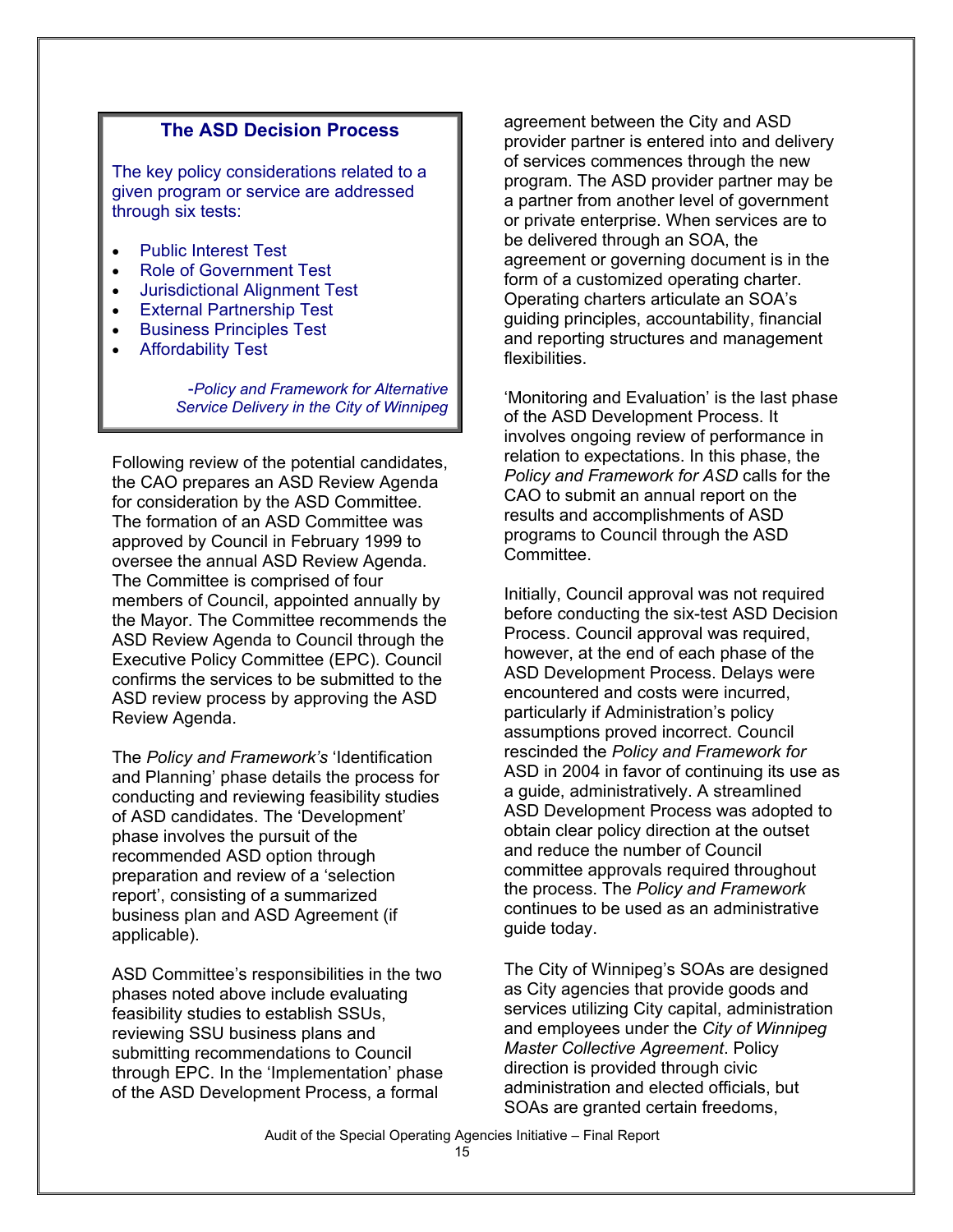delegated authorities and management flexibilities that are not provided through line departments, in order to attain efficiencies and provide an agreed upon level of improved performance. Exemptions from certain City policies such as City-wide budget reductions, restrictions on choice in the purchase of services (internal or external to the City), and delegated fee setting and purchasing authorities are examples that are documented in each SOA's operating charter.

Together with the operating charter, selection reports and annual reports are the key accountability documents for SOAs. Selection reports, prepared annually, set direction as well as act as an accountability document between the City and SOA management. The annual report is to include an analysis of operational and financial results compared to business plan targets, as well as the audited financial statements of the SOA for that fiscal year. SSU legislation and SOA operating charters require SOAs to prepare and submit an annual report to Council within 120 days after the end of each fiscal year. SOAs were initially required to submit quarterly reports to Council regarding SOA financial position and progress against key objectives and performance targets; however, this requirement was eliminated for all SOAs in 2004 in an effort to streamline the reporting process.

The City of Winnipeg's *Policy and Framework for ASD* outlines the accountability framework for SOAs:

- The COO is responsible for managing the SOA including the planning and reporting processes and ensuring objectives and targets are achieved.
- Each SOA operates under a Host Department. The Director of the Host Department is to monitor the Agency's "management, operations and performance relative to attainment of civic goals and departmental objectives".
- Each SOA is to have an Advisory Board whose role is to provide advice on the SOA's strategic operations, mandate changes, structure, business practices and finances.
- The CAO has executive management responsibility and advises the ASD Committee and EPC on policy matters and provides guidance to each SOA.
- The ASD Committee is responsible for providing corporate leadership of ASD initiatives. While its overriding concern is to assess financial needs and implications, it maintains a broader role in evaluating the corporate benefits delivered by SOAs.
- Council has final decision authority relative to SOAs.

(The accountability structure for SOAs is depicted in Appendix 3 while roles and responsibilities are outlined in Appendix 4.)

### **Were the expected benefits of the SOA initiative clearly articulated?**

Potential benefits anticipated from SOA status were stated in the Task Force report*, Special Operating Agencies Initiative*:

- clear mandate and purpose;
- long range planning capability;
- bottom-line accountability;
- operating flexibility;
- cost-savings to government;
- satisfied customers; and
- competent, motivated employees.

The *Special Operating Agencies Initiative* and *Policy and Framework for ASD* also broadly described the intended results to be delivered by the SOAs:

- achieving financial targets established at inception;
- attaining specific profitability goals;
- improving financial performance;
- improving operational performance;
- increasing transparency;
- achieving more autonomy and management flexibility; and
- enhancing accountability.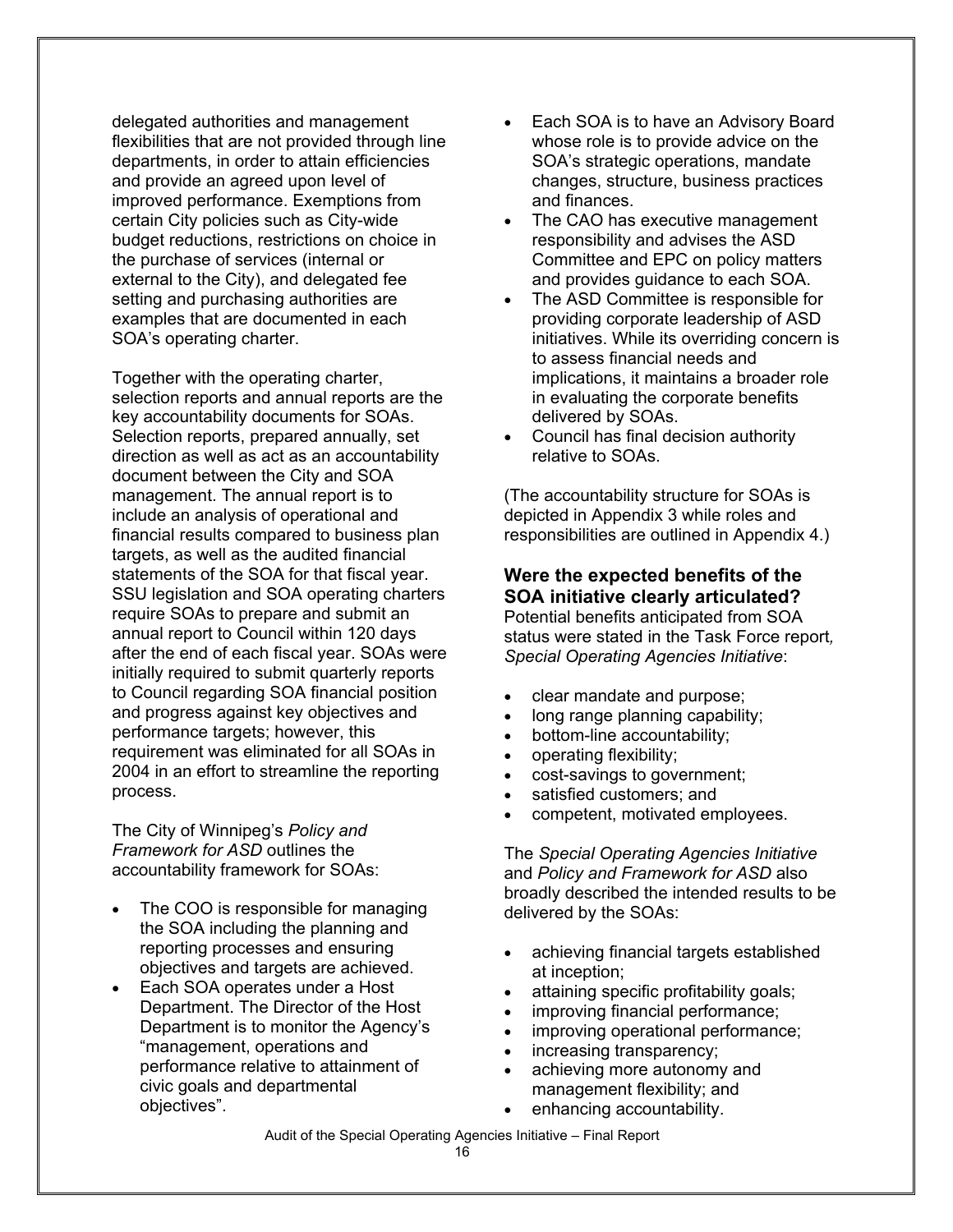#### **Are the prescribed accountability reporting requirements appropriate for SOAs of different sizes?**

The prescribed accountability requirements can be appropriate for SOAs of different sizes. Winnipeg's SOAs range in size from Animal Service's \$2 million in revenue and Glacial's 6 full-time and 5 seasonal employees to Fleet's \$27 million in revenue and 110 full-time employees. The Province of Manitoba SOAs have from 8 to 151 employees and from \$1 million to \$30 million in annual revenue. As will be discussed later in our report, however, initial costs may be prohibitive for a very small service to convert to an SOA structure. In addition, reporting processes should be assessed on an individual SOA basis, to take into account the varying degrees of complexity of operations and sophistication of financial systems and personnel.

### **Are the prescribed accountability reporting requirements appropriate for SOAs that provide services to the public or to internal customers?**

The SOA accountability reporting requirements are suitable for agencies that deliver public or internal services. All costs of operating are to be accounted for and are to be reported on. The SOA mandate, customers and the intended level of profitability shapes pricing policies.

Where SOAs are providing services to the public, prices are based on market rates to ensure competitiveness. Rate structures, however, may be impacted by other factors such as public interest considerations. For internal services, ongoing comparisons with market prices are also needed to ensure competitiveness. Prices are generally set so that the intended level of service is provided at a cost that is competitive with the market. Pricing which results in consistently large SOA profits or losses is a sign of an inappropriate pricing strategy. Inappropriate pricing results in unintended subsidies between Departments and the SOA and can lead to illogical

decisions about the level of consumption/use of goods and services.

#### **Are the SOA accountability reporting requirements appropriate for services that will never be selfsustaining?**

SOA accountability reporting requirements can be appropriate for services that will never be self-sustaining. An SOA can commit to provide an agreed upon level of performance and results without the requirement to be self-sustaining in exchange for increased management flexibility and a funding commitment. Once again, the SOA mandate, customers and the intended level of profitability shapes pricing policies.

Animal Services is an example of a service that is not expected to be self-sustaining since a policy decision has been made to provide tax support to the agency. Otherwise, Animal Services would have to significantly increase fees and fines or make significant cuts to the level of service. The objective of Animal Services is to be financially self-sustaining to the greatest extent possible through reduced reliance on grant support. Pricing policies are designed to balance revenue and expenditures after taking into account grant support.

"Market rules are not necessary to drive success in all SOAs. It comes down to their mandate – what we expect of them as agencies of Government."

*Conversations with John Wilkins, Special Advisor, Treasury Board of Canada Secretariat, Ottawa, 2003; Frontier Centre for Public Policy* 

Mr. Wilkins also noted that while it isn't a requirement, it is easier to operate under an SOA structure when there is a revenue stream "because it is clearer what the effects of decision-making are in a transactional arrangement".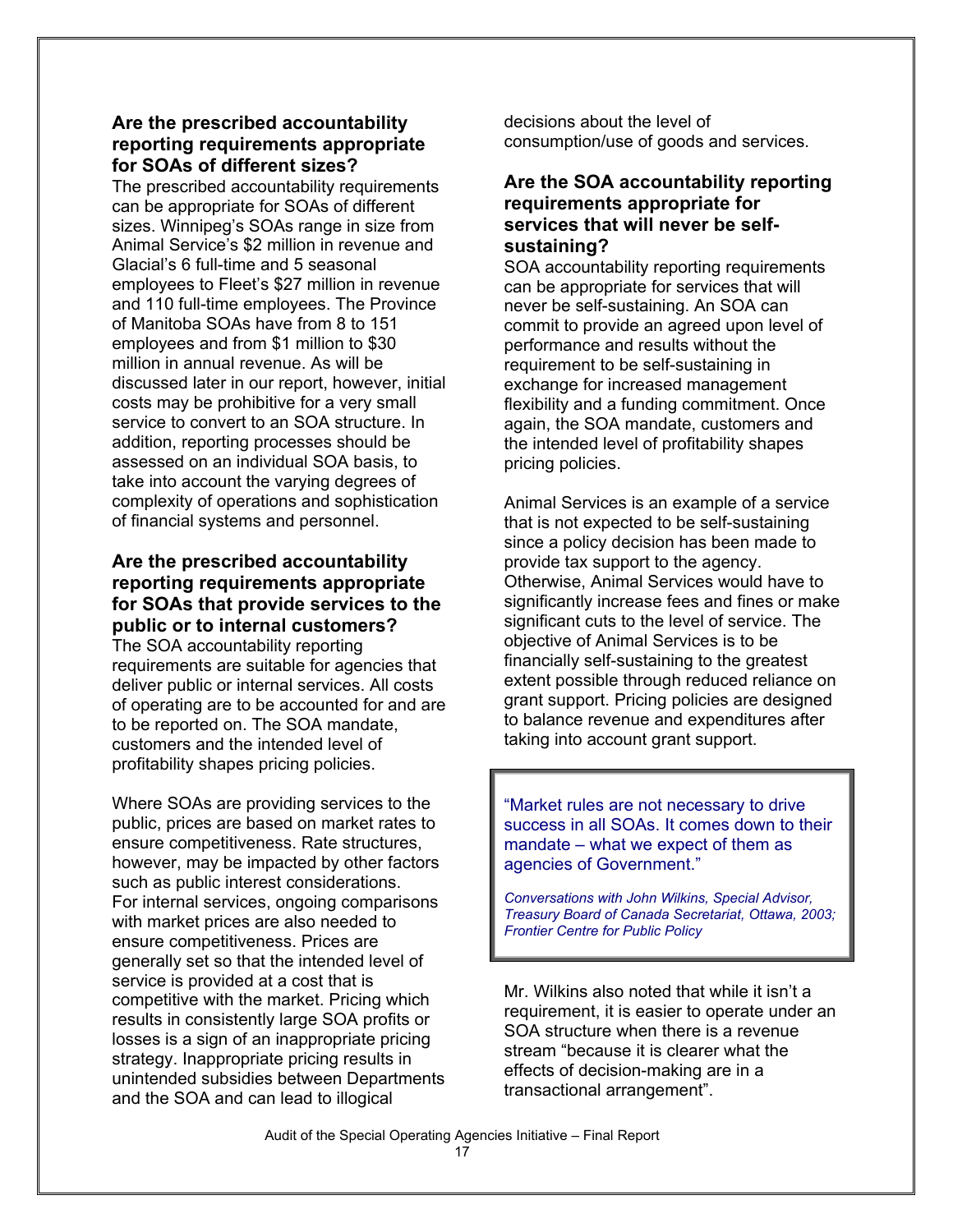#### **Are SOA budget requirements consistent with those of the City's Operating Budget?**

The SOA operating charters state that the SOA "planning and reporting schedule is determined by the Chief Financial Officer in consultation with the COO to synchronize with the general planning, budgeting, and reporting requirements of the City of Winnipeg". SOA selection reports are to be "provided to Council for the purposes of debating and adopting the City Budget".

#### **Is the design of the policy and framework governing the SOA initiative adequate?**

The design of the policy and framework governing the City's SOA initiative is logical and comprehensive. Policy direction and intended outcomes are clear; an accountability framework has been developed; and guidance is provided on the process for establishing, operating and monitoring the SOAs.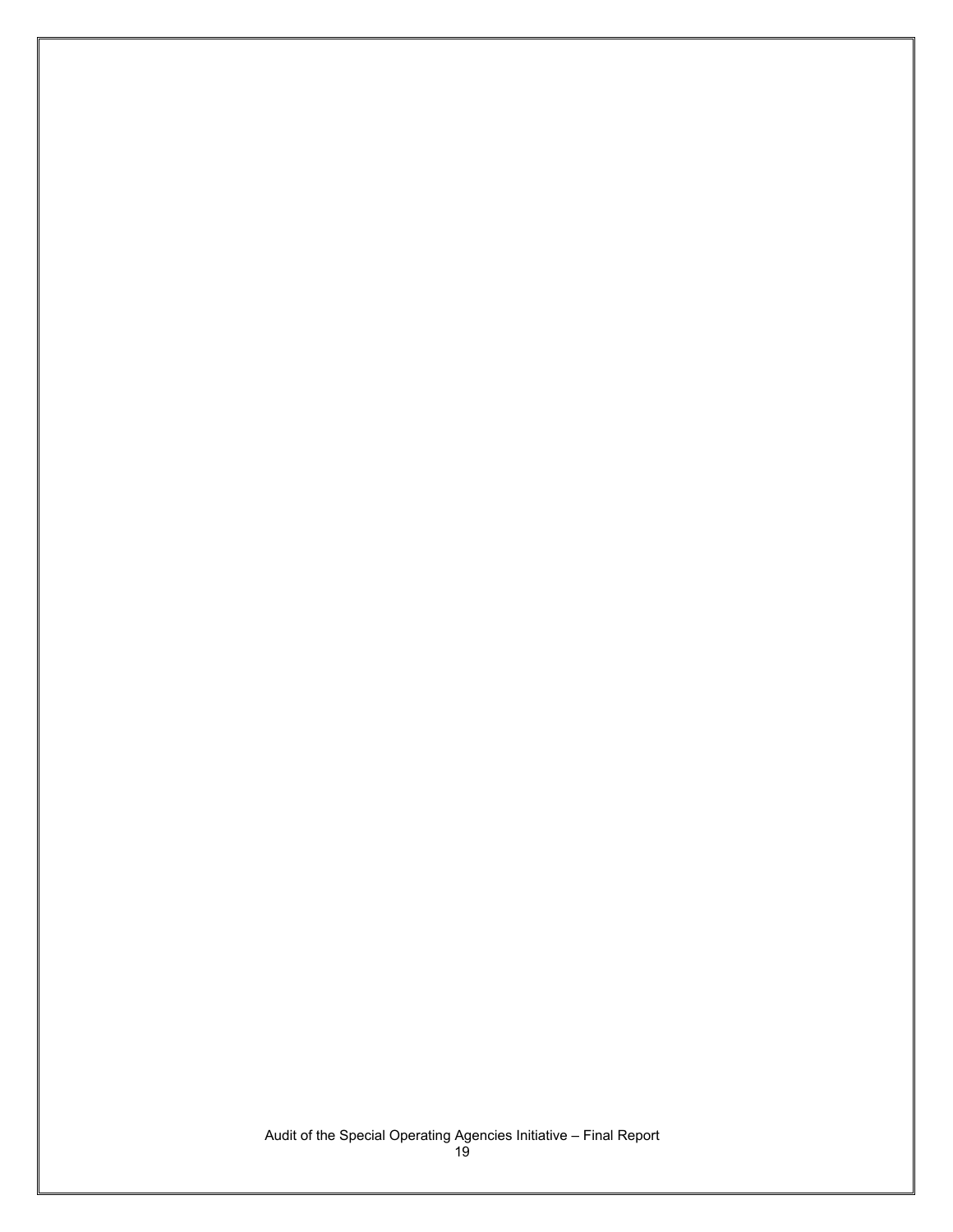### **Establishment of the Special Operating Agencies**

In 1998, the CAO issued the first Call Letter to departments requesting the identification of any potential ASD initiatives. The first *ASD Review Agenda*, comprised of fifteen potential ASD candidates, was approved by Council in 1999. Additional ASD candidates were identified in subsequent annual Call Letters and business planning processes. The majority of the ASD initiatives identified over the years have resulted in recommendations for improvement within the Departments or further study; to date five SOAs have been created as a result of the ASD Development Process.

Canada's first municipal SOA was established in 2000 with four more SOAs created since that date:

- Animal Services 2000
- Glacial Sand and Gravel 2001
- Golf Services 2002
- Fleet Management Agency 2003
- Winnipeg Parking Authority 2005

Each of these services was included in the original list of fifteen candidates. An overview of Winnipeg's current SOAs is provided in Appendix 5.

Winnipeg's SOAs were provided with a transition period of three to five years. This was to enable customers, stakeholders, and the SOA itself to adjust to the new structure.

#### **Were the "six tests" in the ASD decision process thoroughly analyzed and considered?**

Overall, we found that thorough analysis of all six tests for Winnipeg's SOAs was not performed and documented. There is no separate document or section of the feasibility studies where responses to the questions can be found.

Some questions were analyzed and the responses were documented while others were not analyzed or documented. A number of tests were not addressed in sufficient detail. Responding to the ASD detailed questions provided in *the ASD Policy and Framework* would have aided in this process. Responses to the six tests are most thoroughly analyzed and documented for the Winnipeg Parking Authority through the *Downtown Parking Policy*.

Without the analysis of results of the "six tests" in the ASD decision process, it is difficult to determine if all the issues were adequately addressed at the beginning of the review. Inadequate policy reviews, incomplete documentation and delays in these processes can result in expending time, money and effort needlessly. We note that the ASD options considered in the feasibility studies for both Glacial and Golf were inconsistent with options to be considered following the ASD decision process depicted in Appendix 2. They both included sale of asset/service shedding options as well as options to continue operations in some form (including through SOAs). Continuing operations in some form should not have been an option if the answer to the 'Public Interest Test' or 'Role of Government' test was "no". These policy questions were not thoroughly addressed at the outset. The result is that, although Glacial and Golf are now at the end of their transition periods, the fundamental questions, such as whether or not there is a legitimate and necessary role for government in these businesses and whether they should be provided in whole or in part by the private sector, are still being raised.

Both SOAs have recently engaged consultants to reconsider and re-evaluate their ASD options. This requires expenditures of public monies to address questions that should have been answered before the establishment of these SOAs.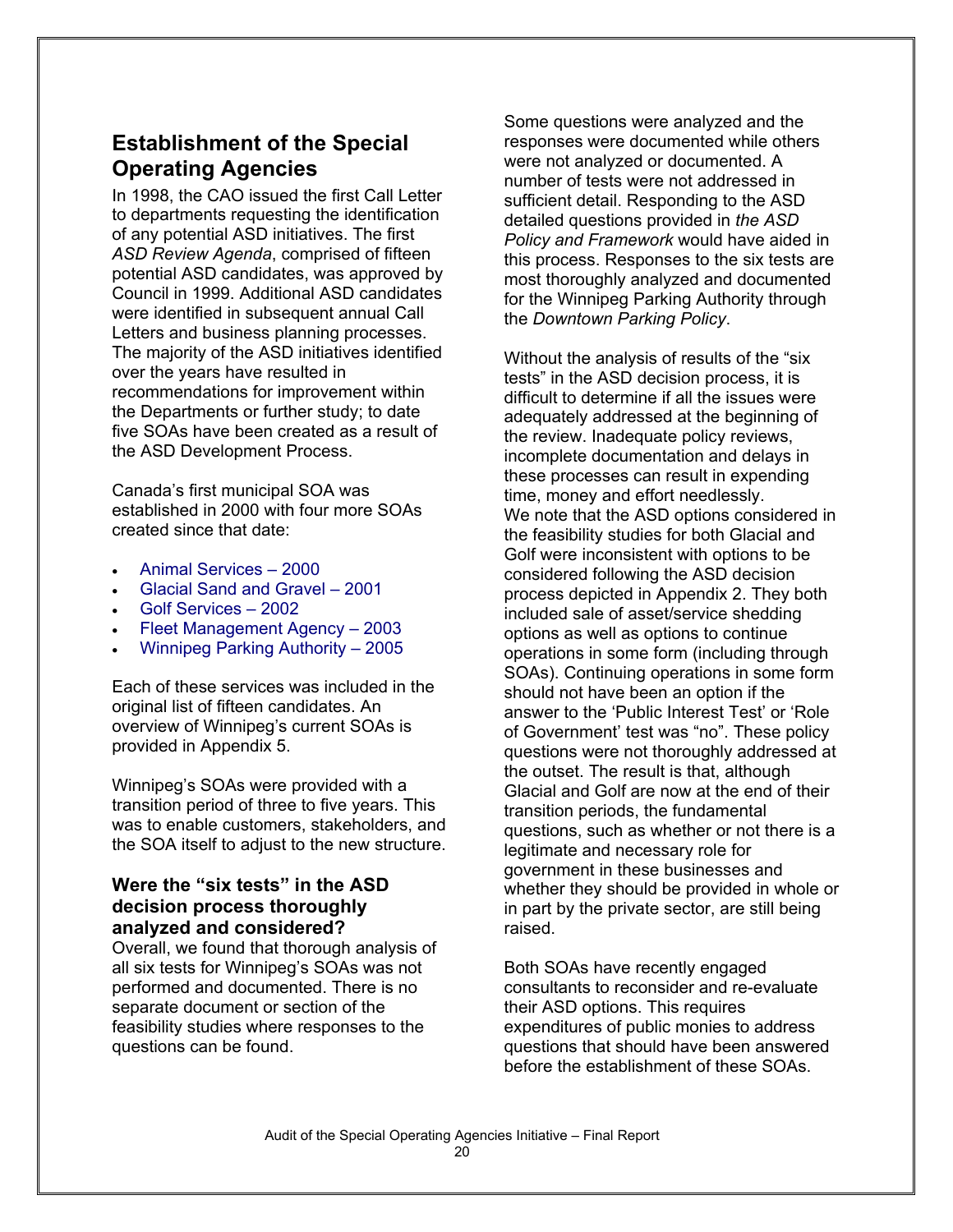#### **How strong was the business case for changing the structure through which the service is provided?**

Business cases for changing to an SOA structure, presented in feasibility studies, were weak. Problems associated with achieving efficiencies and service improvements under the existing departmental structure were not always identified. Similarly, there was no correlation in business cases between specific management flexibilities to be granted under the SOA structure and difficulties under the existing structure to be alleviated.

We believe that Winnipeg's ASD development process placed too much focus on organizational structure selection rather than on determining why desired benefits and changes were not achievable within the existing organizational structure.

"It is important to know why existing arrangements do not work in a setting before launching into ASD. Many performance improvements can be achieved without restructuring. Clearer mandates, advisory bodies, managerial flexibilities, service quality strategies and robust performance measures are possible within departments without creating the complications arising from new formats."

*Conceptual and Practical Considerations in Alternative Service Delivery -* John K. Wilkins, Special Advisor on ASD with the Treasury Board of Canada Secretariat

While the *Policy and Framework* for the most part offered a consistent approach to determining and developing various ASD options, business cases showed a predisposition to the SOA option.

More optimistic revenue projections were generally presented under the SOA option than for other ASD options in the feasibility studies without justification or support. Customer service and marketing enhancements, increases to the customer base as well as process savings were presented as achievable under the SOA structure but not under other structures. Reasons for these assumptions were either unclear or not presented. This makes it difficult to later quantify to what extent financial and operational improvements can be directly attributable to the SOA structure.

"SOA status is a means to manage change, not an end in itself."

> *-Special Operating Agencies Initiative,*  **Report of the SOA Task Force**

The business cases often did not present ASD options other than SOAs with the same degree of research and analysis. For example, a wide range of additional costs were said to be associated with Fleet's 'contract-out' option, yet no support was provided to substantiate these costs. Similarly, Golf identified a 'service shedding' option, but no conclusions were reached regarding this option because it would have required the assistance of a Certified Business Valuator to deal with a complicated cost model.

The ASD development process cannot be shown to be effective in arriving at the optimal service delivery decision if all relevant options are not fully analyzed, evaluated and documented. A superior ASD option may be rejected in favor of an inferior one due to a lack of a complete and balanced review.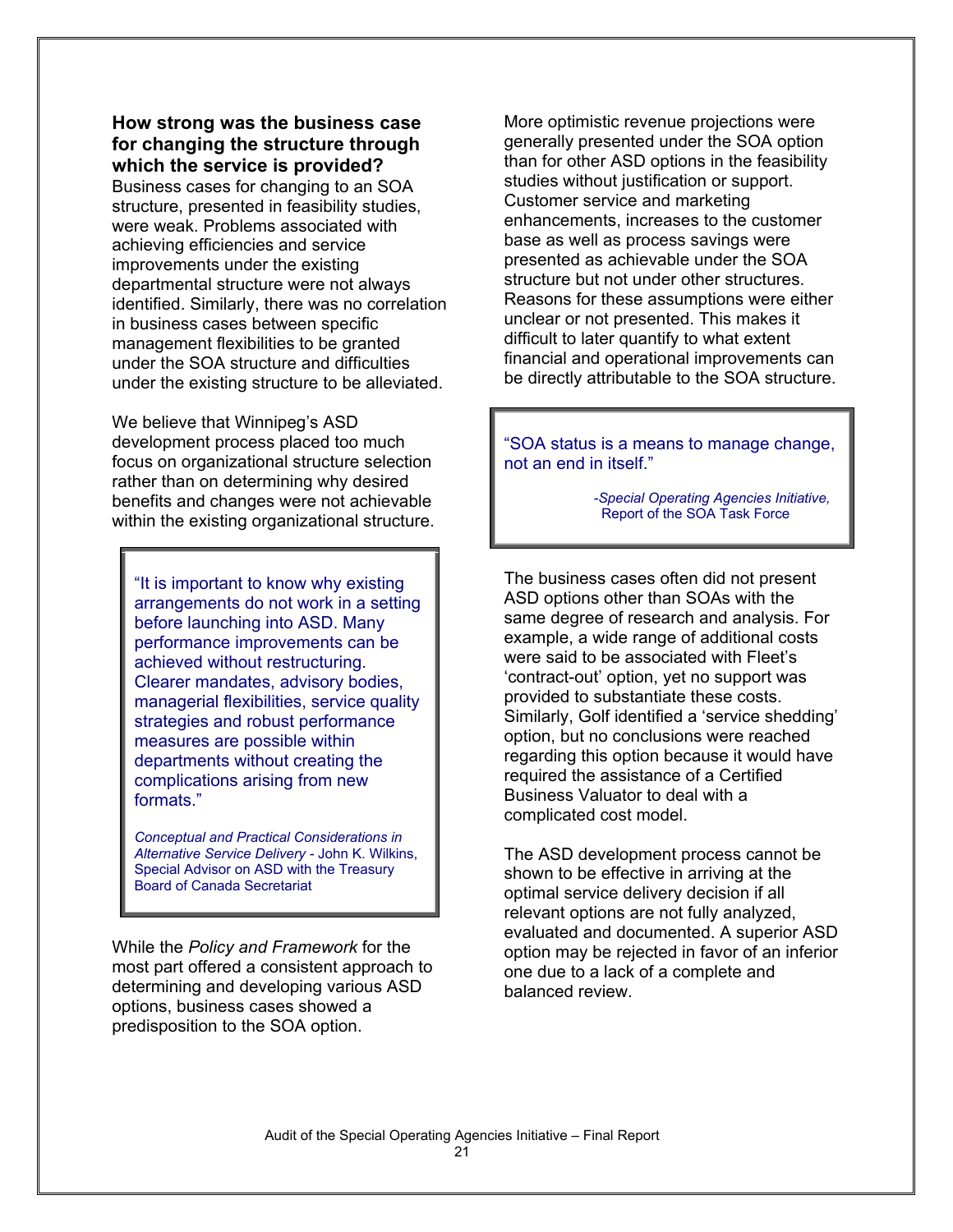#### **Did the SOA feasibility studies provide clear baseline data for performance measurement?**

Contrary to the requirements of the *Policy and Framework*, the source of baseline data utilized to form cost projections was often not stated or was several years old by the time the initial projections were reviewed by the ASD Committee due to delays in the evaluation process.

"Performance measurement will require the initial identification of costs for the delivery of services and a related beginning performance measurement. This baseline establishes the costs by which all future performance can be and will be measured*."* 

> *-Policy and Framework for ASD in the City of Winnipeg*

Baseline data is defined as the initial identification of costs for delivering services and related initial performance indicators. Establishing baseline data is critical for performance measurement and is used to determine benchmarks for identifying potential savings or service improvements.

#### **What was the quality of the initial SOA business plans?**

The format of the initial business plans is reasonable and fairly consistent among SOAs. Our review of the substance of the initial business plans, however, disclosed the following key areas of concern:

The validity of some of the projections is questionable as discussed above. Support for changes in projections during the evaluation process was not adequately documented. For example, Glacial's projected sales volumes were increased by 20% for 2001-2004 and 30% for 2005 during the evaluation process. The initial business plan review by Corporate Finance indicated that the plan presented did not provide an

adequate return on the City's asset. The revised plan resulted in approval for operation as an SOA. No support was documented justifying the increase in sales volumes.

- The initial business plans included assertions that financial and operational improvements could be made under the SOA structure. These assertions were not adequately quantified or supported with pledges to commit more resources to certain areas, plans to improve customer satisfaction, product mix enhancements or service delivery efficiencies.
- While minor capital acquisition and vehicle replacement for Fleet are included in its business plans and selection reports, major long-term infrastructure renewal or new construction requirements and related financing sources are generally not. For example, Fleet budgeted for a new facility in its 2005 selection report but was asked to remove it due to uncertainties regarding the financing of Fleet. Parking SOA management also noted that the ongoing question about how new construction and restorative work will be funded has not been answered. This is inconsistent with the premise that SOAs act like a business.
- Specific operational performance measures were missing or poorly defined and targets were not established. Assumptions were generally clearly documented, but there was often minimal support for them.
- A number of SOA assumptions were inconsistent with a traditional business model, yet the rationale for the inconsistency was not stated. For example, some of the debt transferred to the SOAs upon their establishment does not have repayment requirements. Administration advised that repayment requirements were based on an SOA's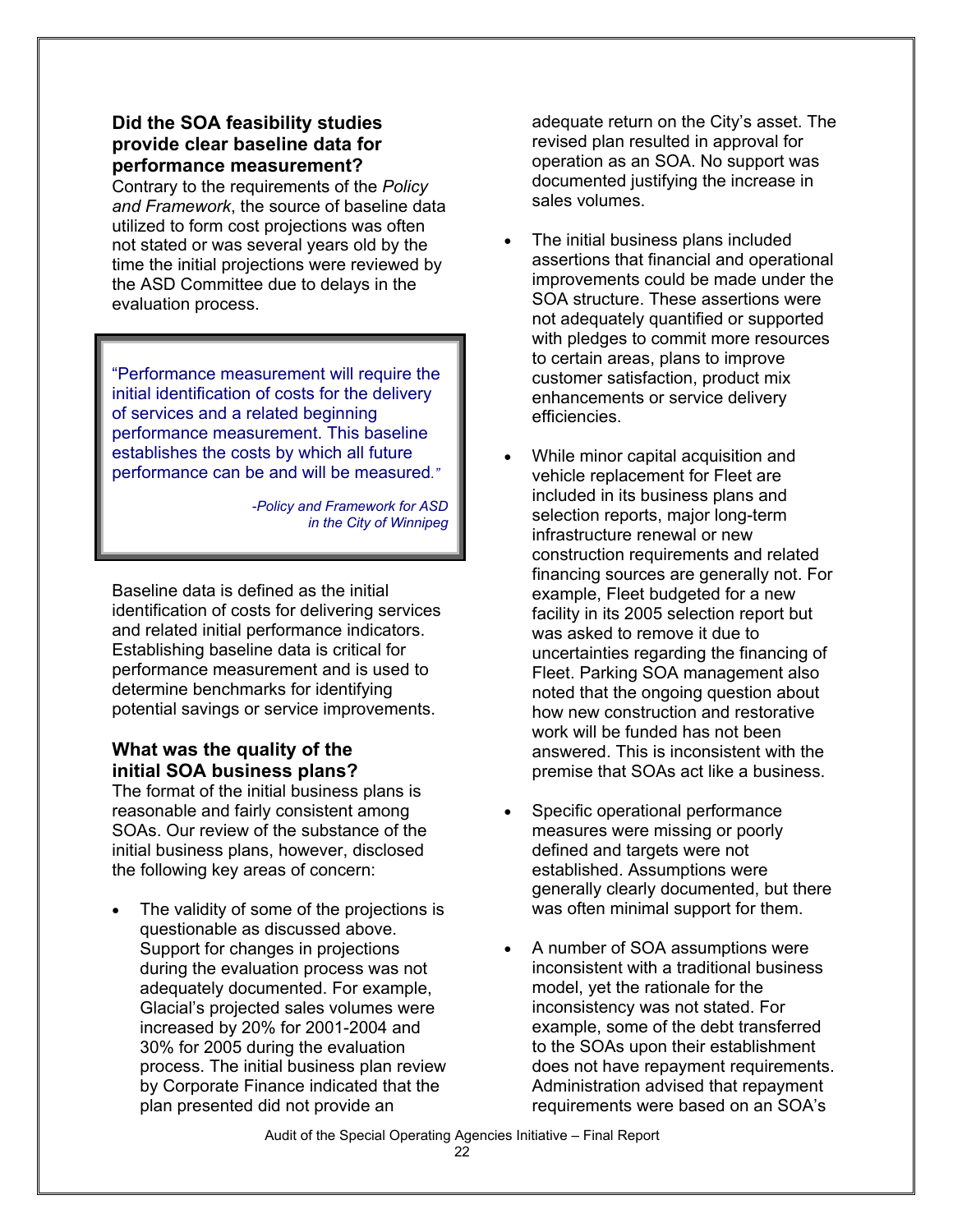ability to pay. In addition, general and inter-departmental charges are not supported and service level agreements are generally not in place with Host Departments or corporately.

- All but one of the SOAs' projections includes tax equivalency charges and recoveries. This is consistent with a traditional business model but SOAs are not subject to taxes. While it is useful for SOAs to consider taxes when comparing with business operations that are subject to them, for the SOAs, these amounts are, in effect, transfers to the City's General Revenue Fund.
- Two of the SOAs' projections include ROI requirements representing the City's anticipated annual return as a result of providing SOAs with the infrastructure to operate. This is consistent with a traditional business model but these amounts are, in effect, transfers to the City's General Revenue Fund and are more accurately portrayed as 'revenue sharing'. These predetermined amounts do not take SOA profitability and accumulated surpluses into account and can create or increase deficits.

#### **Were the expected benefits of the SOA structure clear and supportable for Winnipeg's proposed SOAs?**

Financial expectations were reflected in the projections within SOA business plans. Operational performance measures were broadly defined in these business plans but were generally not quantified. Improvements to both financial and operational performance were supported in SOA business plans through commitments to increase customer bases, initiate service improvements and enhance marketing efforts. As indicated above, however, the validity of some of the projections is questionable and support for assumptions is minimal.

In addition, specific operational performance measures and targets were missing or poorly defined.

Planned improvement in the transparency of financial results was supportable given that SOAs would be required to have separate financial statements. In addition to segregating revenue and expenditures specific to the service, an SOA balance sheet would be available to monitor the financial condition of the agency. Under the current departmental structure, financial information is not service-based making it difficult to assess results and make management decisions accordingly. Full-costing, to be implemented under the SOA structure, promised to make the true cost of service delivery more transparent, subject to the limitations arising from the City's application of overhead costs through such means as 'general government charges'.

Increased autonomy and management flexibility were illustrated in SOA operating charters through the

- delegation of procurement authorities to COOs consistent with those of their Host Department Director;
- authorization for COOs to set some or all fees for services provided through their SOA; and
- granting of certain exemptions to City policies, such as city-wide budget reductions.

While expected benefits of changing to an SOA model were evident, there was little recognition in the evaluation documentation that objectives, at times, may be in conflict. It was not evident from the evaluation documentation as to how COOs were to address competing priorities.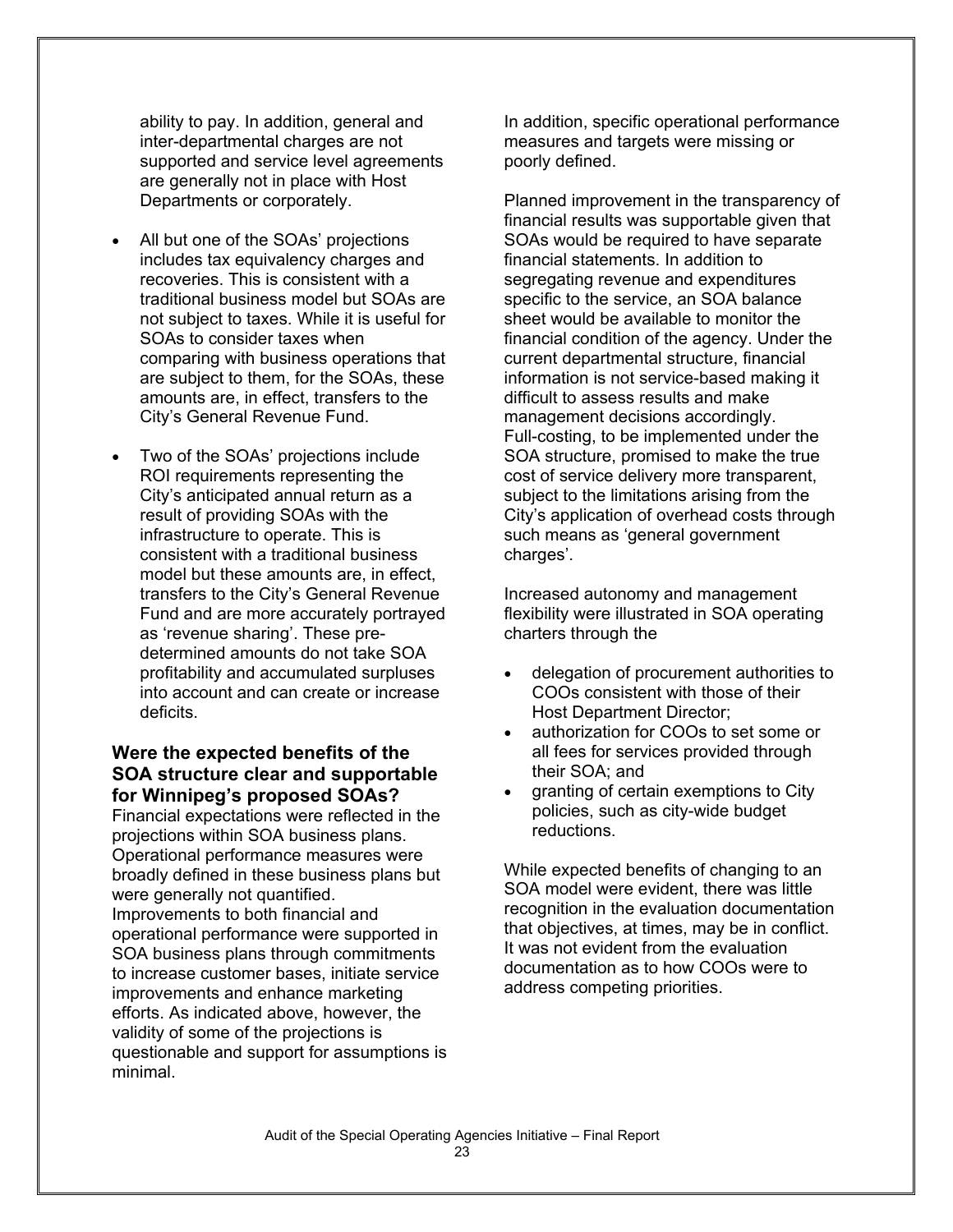#### **Were the expected benefits achievable only under the SOA structure of program delivery?**

Since assumptions and projections were not adequately supported, it is unclear why expected financial and operational improvements were considered to be achievable only under the SOA structure. It is also not clear why the enhanced transparency and accountability associated with service-based financial statements and full-costing or the management flexibility provided to promote innovation could not have been achieved under the existing departmental structure.

#### **Were the reviews of feasibility studies and business plans adequate?**

The Financial Planning and Review Branch of Corporate Finance asked suitable questions and raised appropriate concerns in their review of feasibility studies and business plans for Winnipeg's five SOAs. In addition to performing detailed analysis, the Financial Planning and Review Branch asked questions such as:

- Why was an SOA needed?
- Why were revenue projections so ambitious?
- Where was the comprehensive baseline financial information?
- What other options have been explored?

Despite asking some good questions, the review was inadequate in that the responses to the questions were not provided. There is no documentation to indicate how questions were addressed, concerns alleviated, or changes to plans substantiated. We were advised that such issues would have been discussed with the relevant COO, Host Department Director and the Administrative ASD Committee. This Committee consists of the City's Senior Administration (CAO, CFO, CIO), ASD Development Officer and, at times, the Chair of the ASD Committee.

No record of the discussions and dispositions of these matters are maintained by the Administrative ASD Committee to demonstrate due diligence. We believe that this Committee must be able to support its decisions to ensure objectivity and transparency. The decision-making process and results should be documented.

#### **Were the financial aspects of the transition to SOAs fully documented?**

Assets, liabilities, debt and equity related to the services being transferred to SOAs were not documented in transfer agreements. Having such an agreement in place makes the allocation process transparent and minimizes the risk of subsequent disagreements between the two parties. We note that transfer agreements are in place between the Government of Manitoba and the Special Operating Agencies Financing Authority with respect to provincial SOAs.

The rationale as to why assets and liabilities were transferred with corresponding debt or equity was not documented. We observed that land was treated differently for two SOAs. For Golf Services, the golf course property was considered equity but, for Glacial, the gravel pit property was transferred entirely with debt. For debt, we observed that the majority of SOA start-up debt is interest-bearing, but it has either no repayment requirements for the principal (e.g. Fleet's equipment replacement loan and Glacial's gravel pit loan) or provisions for delayed repayment (e.g. Golf). These allocations resulted in Winnipeg's SOAs commencing operations with significantly different financial positions and, therefore, significantly different obligations for interest payments. Without the rationale for these allocations, it is difficult to assess how consistently allocation principles were applied among SOAs or to evaluate the reason for a departure from a consistent application. Documentation of allocation decisions would also support the generation and execution of SOA business plans that are consistent with expectations for the recovery of the City's initial investments.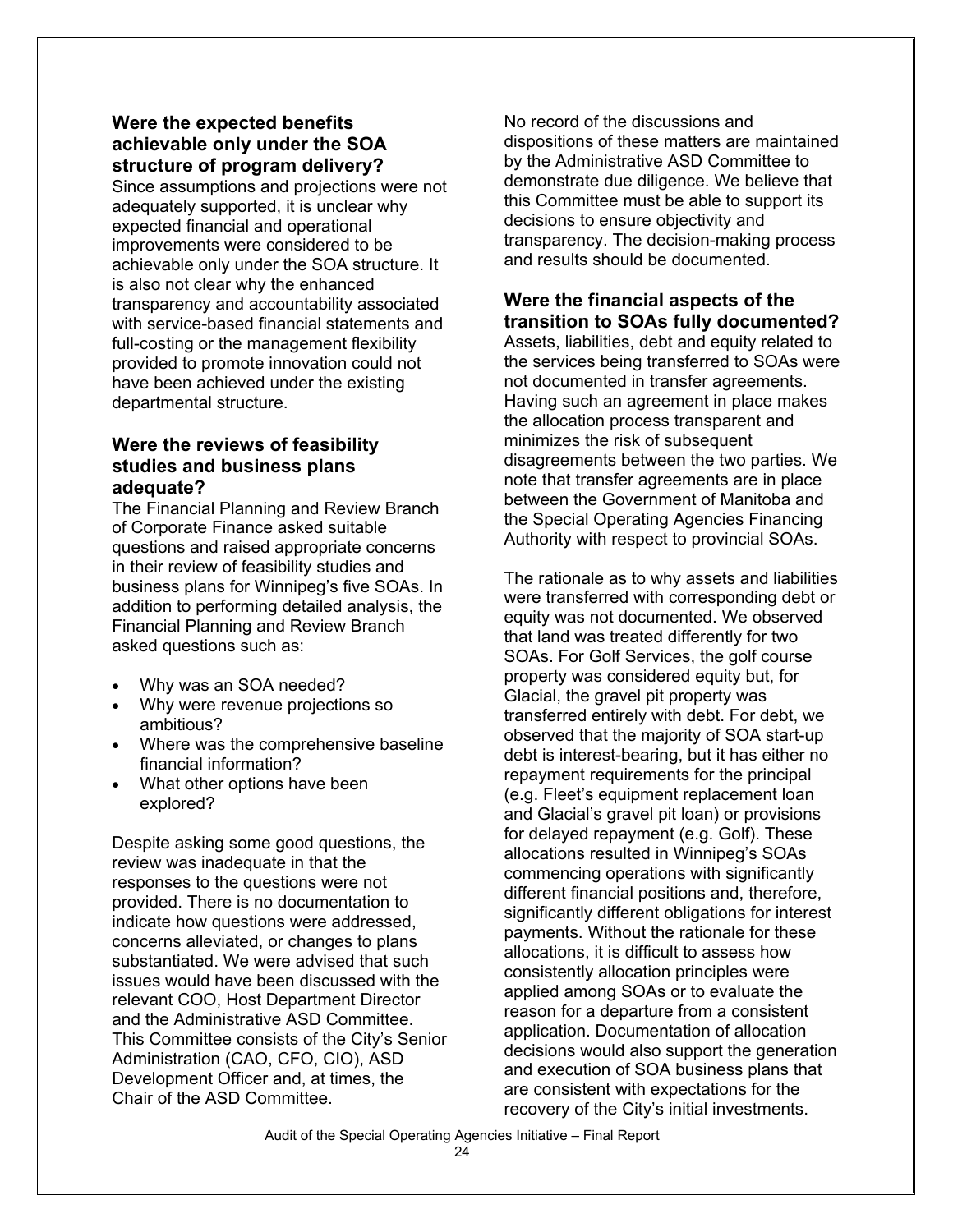#### **Was the time required to establish the SOAs reasonable?**

It took approximately two years to establish the ASD/SOA initiatives, put the policy and framework in place and identify the initial potential ASD candidates (1997 – 1999). All of the five current SOAs were on the original list of fifteen initiatives identified on the first ASD Agenda in February 1999. It took from one to six years to get each of the five SOAs operational. On average, it took two years from the feasibility study approval date to the selection report approval date. Some delays in the ASD review process were attributable to the internal and external preparation of a variety of studies, the recruiting of COOs, and the resolution of policy issues (e.g. Manitoba Heavy Construction Association challenges for Glacial and Parking's review of Downtown Parking Policies).

The Administration recognized that the time to establish SOAs was excessive and, in response to an Administrative report, Council adopted a revised ASD review process in 2004. The streamlined ASD Development Process was adopted to obtain clear policy direction at the outset and to reduce the number of Council committee approvals required throughout the process.

#### **Was the process conducted to establish the SOAs adequate?**

Overall, the process conducted to establish the City's five SOAs was not adequate. All relevant ASD options were not fully considered, and it was not clear that the SOA structure was necessary or the most appropriate in all cases. Feasibility studies and business plans did not include current baseline costs, complete operational performance measures or support for projections and the financial aspects of transition. Documented evidence of comprehensive analysis and corporate due diligence was weak, and the time required to establish the SOAs was excessive.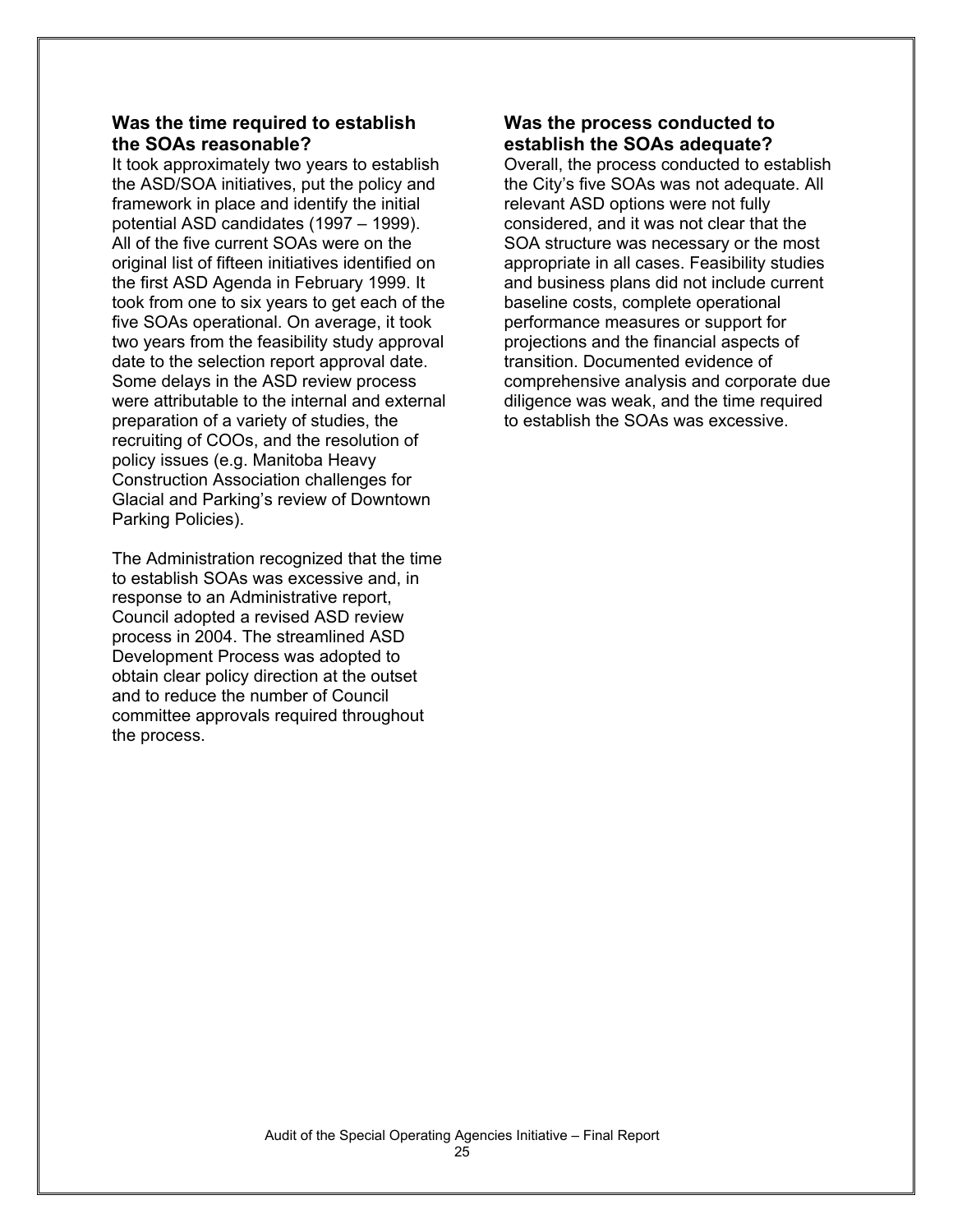### **Audit Recommendations**

#### **Recommendation 1**

The results of all six tests in the ASD decision process should be thoroughly analyzed and documented at the outset of the evaluation process conducted to establish SOAs.

#### **Management Response**

*Since 1997, the ASD decision process has been considerably refined. The Administration will apply the revised review process, as set out in the Alternate Service Delivery Policy and Process Review report adopted by Council on February 25, 2004, for evaluating any potential ASD candidates. The revised review process includes submitting a high-level preliminary business case, with quantitative analysis, and any policy considerations for Council's approval at the beginning of the review process. An evaluation of the policy considerations will take into account the six tests of the ASD decision process*.

#### **Recommendation 2**

When evaluating a change in structure, appropriate consideration must be given to determining why desired benefits and changes were not achievable within the existing organizational structure. The business case for changing the structure by which a service is provided must be complete, balanced and fully documented.

#### **Management Response**

*The feasibility study for a potential ASD candidate evaluates both the quantitative and qualitative elements of the selected operating options, and compares these options to the status quo. For an existing SOA, a review of its business operation is conducted after a period of time, as specified in its operating charter; an independent review of Glacial Sand and Gravel's and Winnipeg Golf Services' operations is currently being conducted. The review includes analyzing the current business operation, evaluating potential* 

*business options and, if appropriate, developing a business case for change.* 

#### **Recommendation 3**

To be able to assess the reasonableness of projections and measure performance, key components must be included in SOA business plans. These components include

- current baseline data;
- support for assumptions;
- an understanding of customer service levels;
- plans to change product mix or method of service delivery;
- capital requirements for infrastructure; and
- quantified operational performance measures.

The description of transfers for tax equivalency charges and return on investment (ROI) should reflect the economic substance of the transaction.

#### **Management Response**

*Ideally, baseline data would be available for the feasibility study and business plan for establishing an SOA. However, the baseline data from historical departmental operations is not always complete, available or applicable to the new SOA structure. Financial and operating data can come from several different departments (e.g. Winnipeg Golf Services, Winnipeg Parking Authority). Therefore, it makes it difficult to compare past departmental financial and operational performance to the proposed SOA with any degree of accuracy.* 

*The Administration will ensure that, wherever possible, key evaluative components that address projections and performance measures are included in the business plan for any new SOAs, and enhanced for existing SOAs, and that the rationale for the decisions regarding those components is clearly articulated.*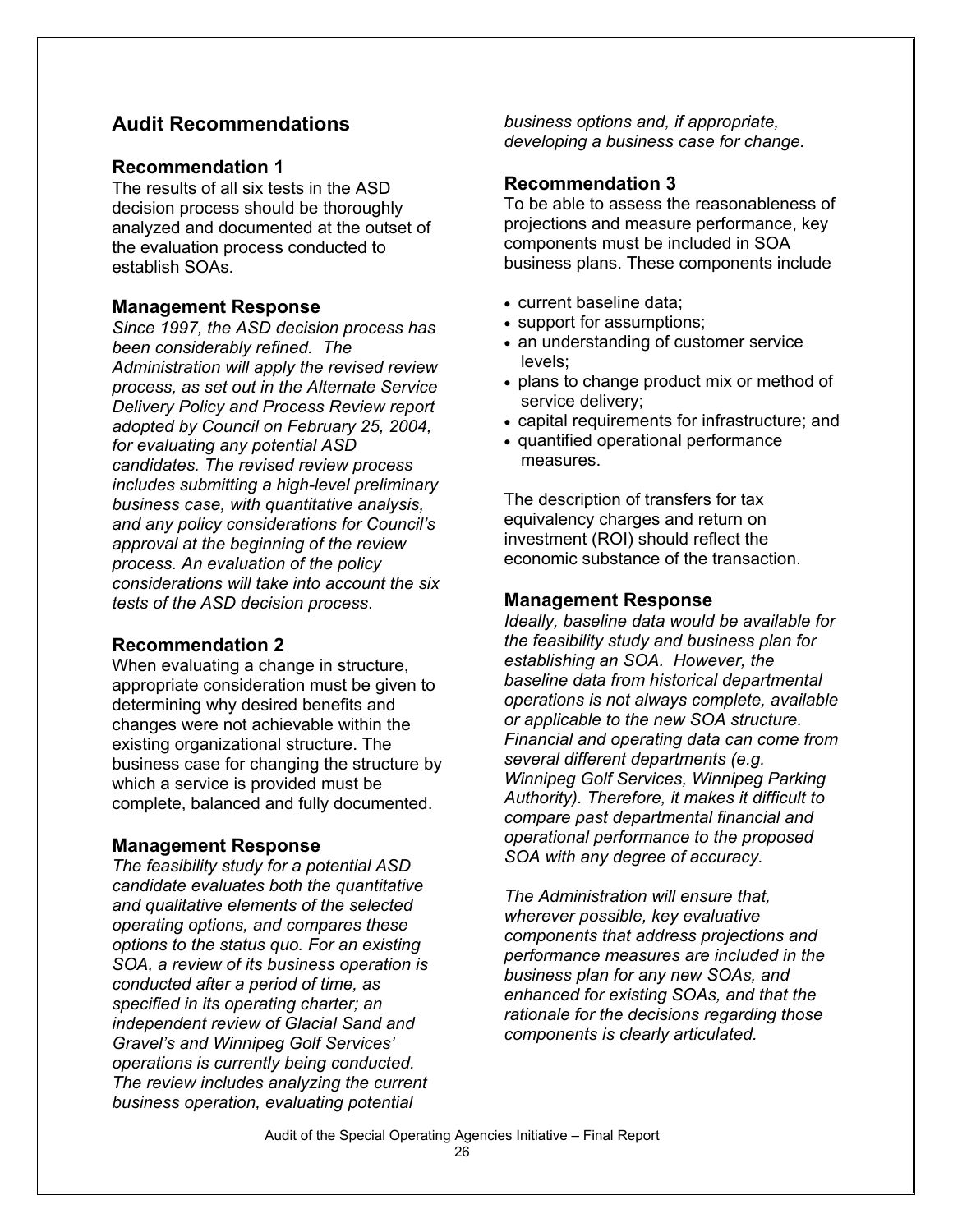#### **Recommendation 4**

Potentially conflicting objectives need to be identified in the SOA business plans and guidance provided to the agencies on the process for resolution.

#### **Management Response**

*The Administration recognizes that, from time to time, there may be conflicts between SOA objectives which focus on the financial bottom line, and public policy objectives which take into consideration the broader public interest and the public good. The revised ASD review process, adopted by Council on February 25, 2004, highlights any prospective conflicting objectives or policies at the beginning of the evaluation process.* 

#### **Recommendation 5**

Transfers of assets, liabilities, debt and equity to SOAs should be documented in transfer agreements. The rationale for debt and equity decisions as well as the corresponding repayment terms should be provided.

#### **Management Response**

*The Administration will ensure that the transfer agreements include the rationale for any debt and equity decisions and repayment terms.* 

#### **Recommendation 6**

The discussion and disposition of issues arising from the review of feasibility studies and SOA business plans should be fully documented by the Administrative ASD Committee.

#### **Management Response**

*The Administration will document the rationale for key decisions made during the process of evaluating a potential ASD candidate and establishing an SOA.* 

#### **Recommendation 7**

The revised process for establishing SOAs should be monitored to ensure that realistic deadlines are established and adhered to.

#### **Management Response**

*The length of time it takes to evaluate a potential ASD candidate, and to establish an SOA, can take two or more years and consume significant resources. In each case, the Administration will develop the feasibility study and (if appropriate) the business plan for an SOA in a timely manner, providing its best estimate of the time required to seek Council approvals.*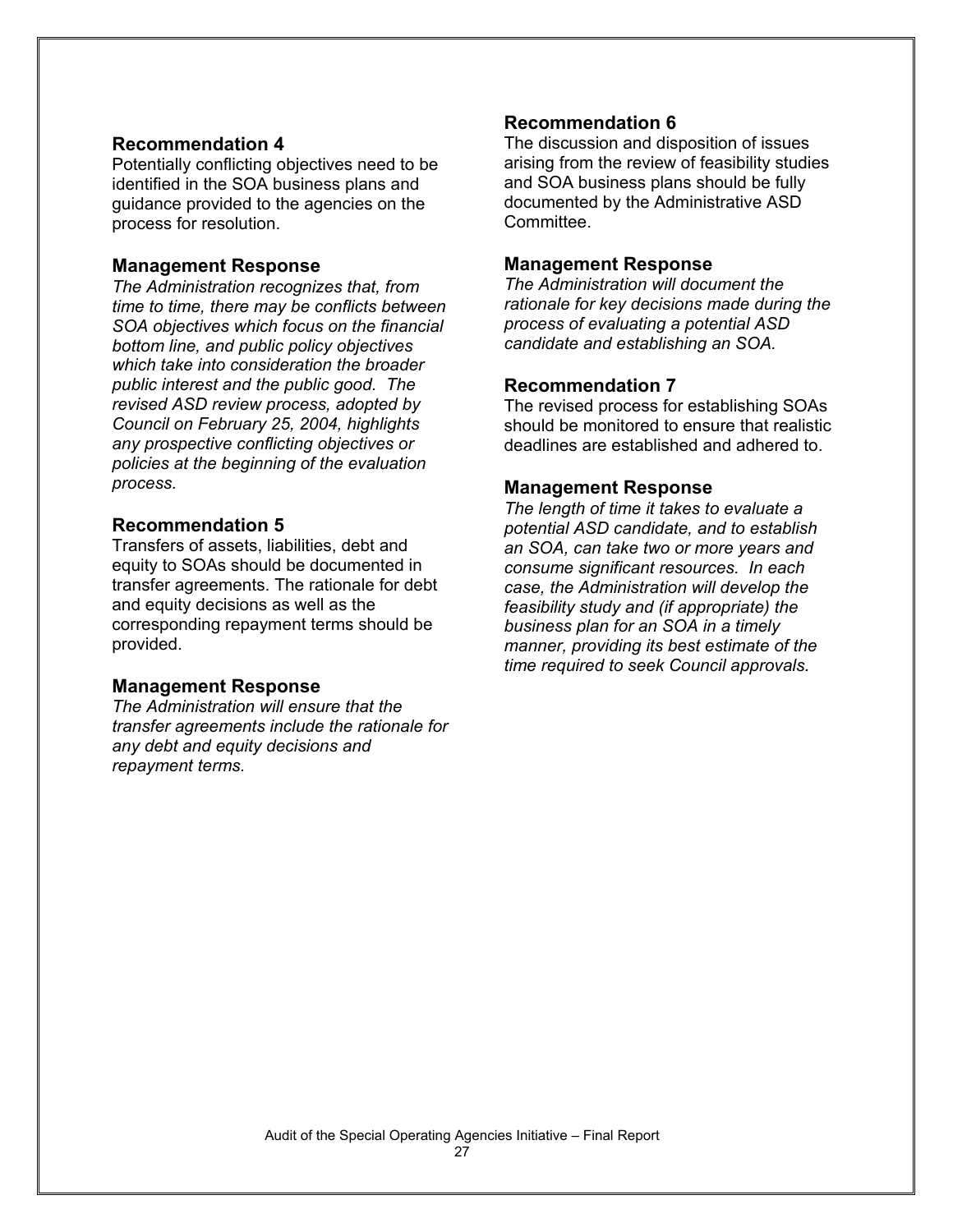### **Report on Performance**

In the 1997 *Reshaping Our Civic Government* report that launched alternative service delivery in the City of Winnipeg, Council made a commitment to citizens to *"make civic government more affordable and efficient"*. The SOA initiative was expected to play a key role in meeting this commitment.

In addition to achieving its stated performance results and anticipated benefits, the SOA initiative was seen as a catalyst for changing the City's culture. The focus on improved customer service and bottom-line accountability was expected to change the way City services were delivered. SOAs would continue to deliver services that addressed a public need but through a structure that enabled a more business-like approach. This approach was expected to reap rewards in terms of promoting innovation as well as empowering and motivating staff to achieve new levels of performance.

The focus of this part of our audit report is on measuring the extent to which the SOA initiative has made a difference in delivering civic services. We will look at the results delivered from two perspectives:

- the extent to which the SOAs reviewed have achieved their intended results; and
- the overall benefits that have been realized from implementation of the SOA initiative.

First, we wanted to determine whether the time and dollars invested in changing the organizational structure for delivering municipal services has resulted in real improvements in bottom-line performance. To determine the impact of the SOAs on civic operations, we reviewed the financial

and operational performance of the initial four SOAs as well as their overall contribution to the City's bottom line. The Winnipeg Parking Authority was not reviewed since it did not commence operations until 2005.

The financial results have been compiled from the audited annual financial statements of the SOAs. The operational performance results were provided by SOA management and staff and have not been audited. We have also included a brief summary of the goals, targets and specific performance results for each of the SOAs in Appendix 5.

Secondly, we reviewed whether the SOA initiative has enhanced the transparency of performance information from the perspective of both the SOA and the City. In addition, we determined the extent to which increased autonomy and management flexibility provided to the SOAs contributed to real improvements in service delivery and assessed the quality of support provided by other City departments. We also evaluated whether the accountability framework functioned as intended to monitor the SOAs and hold COOs accountable for results.

Finally, we took a look at the costs and benefits of the SOA initiative overall. We wanted to determine whether the City has realized organizational benefits from the initiative that extend beyond the SOAs that have been created to date. We also wanted to assess the value for money realized from the investment in the SOA initiative and the impact the SOAs have had on the City's affordability and efficiency goals. We conclude our review by discussing future directions for the SOA initiative and providing our recommendations for improvement.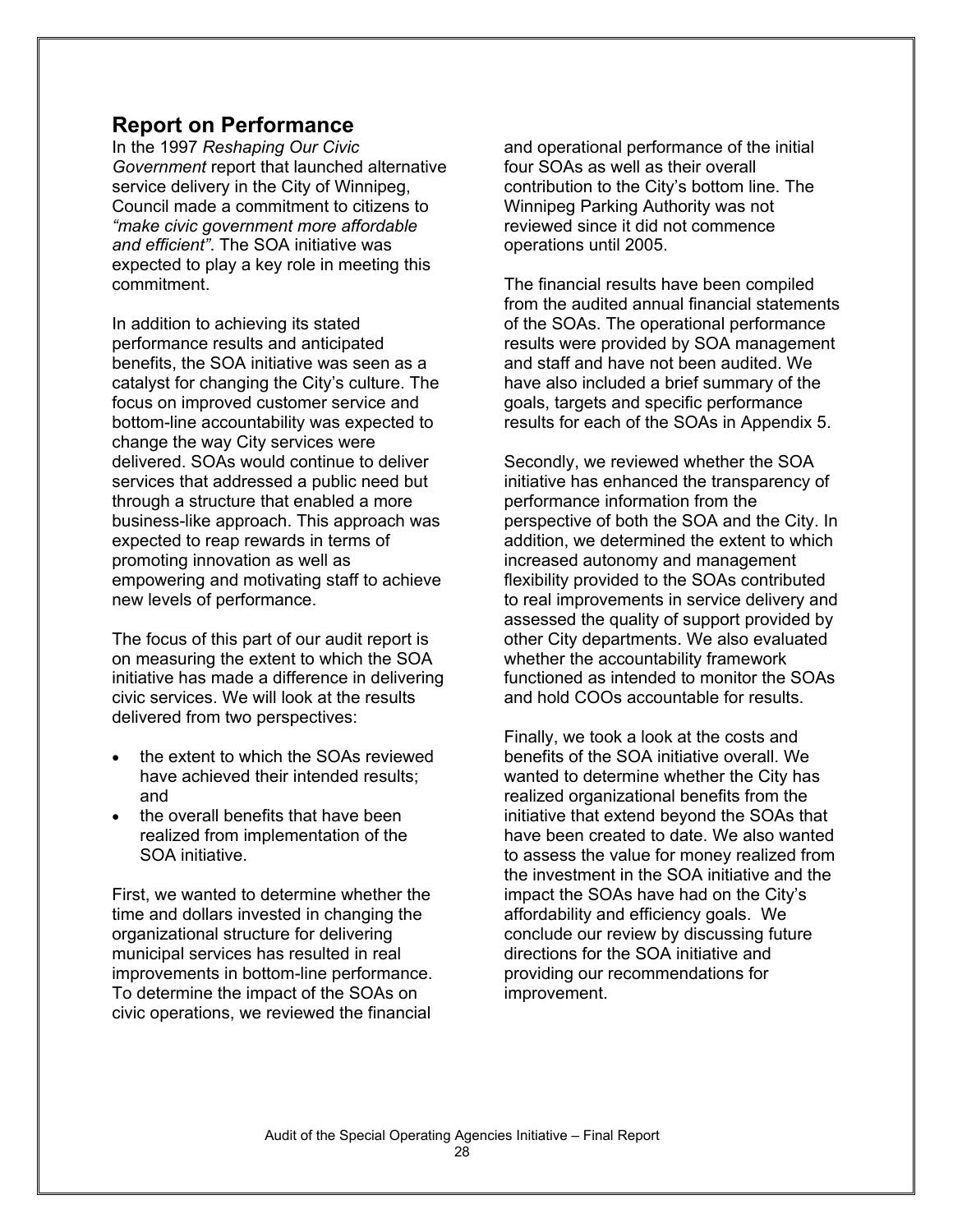#### **Have the SOAs met the financial targets established in their business plans?**

As shown below, as at December 31, 2004, three of the first four SOAs had not achieved the financial targets set out in their initially approved business plans. Animal Services, Glacial, and Golf have accumulated deficits and were in poorer financial condition than projected. For Animal Services, the primary reason given was overly optimistic revenue projections. For Glacial, key components of its initial business plan were not carried out.

While we have been advised that the initial business strategy may have resulted in higher losses, the altered course of action still failed to generate the financial returns initially projected. For both Golf and Glacial, adverse weather conditions also directly impacted performance.

Fleet, on the other hand, exceeded the surplus projected in its approved business plans after the first two years of operation. A portion of the profits recorded resulted from the sales of assets incurred through an unanticipated downsizing of the fleet.

|                                                                                                                                  | <b>SOAs Accumulated Surplus (Deficit) Since Inception</b> |                                                                                    |             |             |             |               |                |
|----------------------------------------------------------------------------------------------------------------------------------|-----------------------------------------------------------|------------------------------------------------------------------------------------|-------------|-------------|-------------|---------------|----------------|
|                                                                                                                                  |                                                           | <b>Initial</b><br><b>Actual Results</b><br><b>Projections</b><br><b>Difference</b> |             |             |             |               |                |
| <b>SOA</b>                                                                                                                       | 2000                                                      | 2001                                                                               | 2002        | 2003        | 2004        | for 2004      |                |
| Animal                                                                                                                           |                                                           |                                                                                    |             |             |             |               |                |
| <b>Services</b>                                                                                                                  | (\$156, 255)                                              | ( \$328, 539)                                                                      | (\$418,802) | (\$562,158) | (\$603.837) | ( \$302, 932) | $($ \$300.905) |
| <b>Glacial Sand</b>                                                                                                              |                                                           |                                                                                    |             |             |             |               |                |
| & Gravel                                                                                                                         |                                                           | 31,000                                                                             | (72.000)    | (135.000)   | (840.000)   | 200.000       | (1.040.000)    |
| Golf                                                                                                                             |                                                           |                                                                                    |             |             |             |               |                |
| Services <sup>^</sup>                                                                                                            |                                                           |                                                                                    | (144,000)   | (167.000)   | (601,000)   | (182.000)     | (419,000)      |
| Fleet                                                                                                                            |                                                           |                                                                                    |             |             |             |               |                |
| Management                                                                                                                       |                                                           |                                                                                    |             | 2.189.000   | 2.520.000*  | 316,000       | 2.204.000      |
| ^During 2004, correction of a prior period error was accounted for retroactively with restatement of all prior periods.          |                                                           |                                                                                    |             |             |             |               |                |
| *In 2005, a dividend of \$2,250,000 is required to be paid to the City, which will reduce the amount of the accumulated surplus. |                                                           |                                                                                    |             |             |             |               |                |

#### **Have the SOAs achieved the primary financial goals stated in their approved business plans?**

None of the first four SOAs fully attained the primary financial goal stated in their approved business plans, although progress was made towards the goal in some cases:

- The financial goal of Animal Services was to be self-sustaining to the extent possible. In fact, the SOA did reduce its reliance on the grant support it received from the City through the Community Services Department over its five years of operation. At the same time, Animal Services was unable to fully offset the reduction in the grant and accumulated a deficit of \$603,837 during this period. This exceeded the original projected deficit by more than \$300,000.
- Glacial's financial goal was to be profitable. After four years of operation, Glacial had not achieved this objective. The SOA incurred losses for the last three years and accumulated a deficit of \$840,000 (\$954,000 excluding recorded tax recoveries). This is a difference of more than \$1 million from the surplus projected in its business plans.
- Golf's financial goal was to maximize the return on investment (ROI). Golf was expected to provide the City \$1,505,000 (including tax equivalencies) by December 31, 2004. Golf returned \$1,332,000 to the General Revenue Fund, for a shortfall of \$173,000. Golf also accumulated a deficit of \$601,000 which is more than triple the initially projected deficit of \$182,000.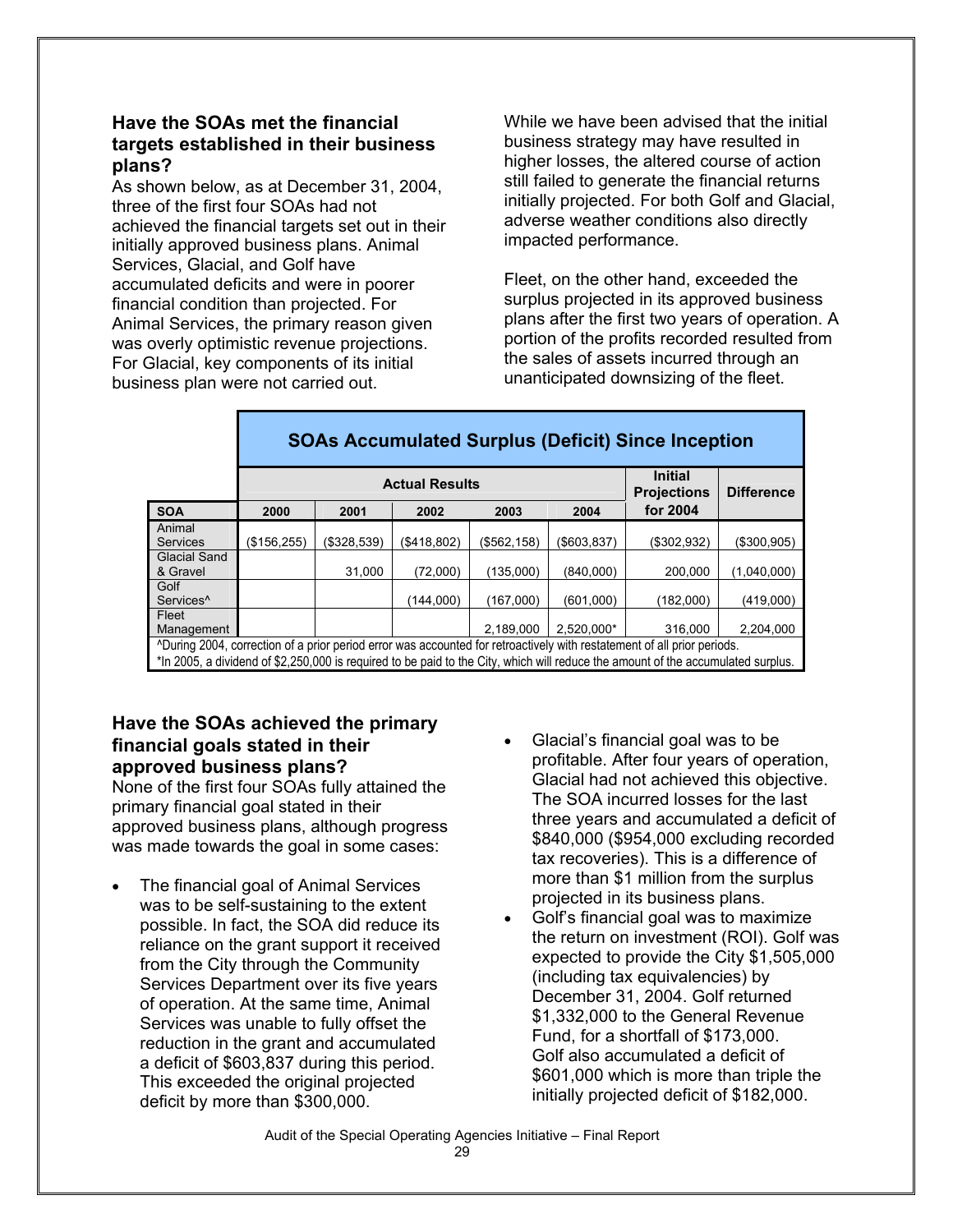• Fleet's financial goal was to move toward being a self-financing operation. While the SOA reported a profit for the first two years of operation, Fleet's longterm debt increased by \$5,293,000 over this period. Subsequent to 2004, the City is requiring Fleet to pay a dividend almost equal to its accumulated surplus at December 31, 2004. This will impact Fleet's ability to achieve its primary goal of self-financing its operation to the extent possible.

We observed that SOA goals were not reviewed when there were significant changes in operations, clients or the financial return to the City. Glacial initially operated like a City utility but, after losing its exclusive contract to supply maintenance materials and treated sand to the City, Glacial is now primarily servicing external customers at a loss. In Fleet's case, its goal is to provide efficient and effective services to civic departments and other public organizations. Current and future dividends required by the City may impair Fleet's ability to reinvest profits into capital acquisitions.

#### **Have the SOAs improved their financial performance since the first year of operation?**

As at December 31, 2004, three of the first four SOAs had not achieved the expected improvement in financial performance. In fact, Glacial, Golf and Fleet have all experienced deterioration in financial performance since their first year of operation as an SOA:

• Glacial's cost of sales increased 44% from 2001 to 2004 while its revenues decreased by 12% with the result that losses have been incurred in the last three years. Glacial did not carry out key components of its initial business plan and, while we have been advised that following the initial business plans may have resulted in higher losses,

the altered course of action failed to generate the financial returns projected at inception. Glacial's financial performance was also affected by adverse weather.

- Partly due to adverse weather conditions, Golf failed to achieve its revenue projections, which resulted in losses in all three years of operation. The requirement to return a predetermined level of ROI and tax equivalencies to the City's General Revenue Fund each year has created or increased Golf's accumulated deficit since SOA profitability was not considered in calculating the amount to be returned. While Golf was unable to achieve its financial targets or attain its primary financial goal, it did provide a positive return of \$731,000 to the City for its three years of operation (\$1,332,000 ROI less accumulated deficit of \$601,000).
- Fleet's financial performance did not improve from 2003 to 2004. The 2004 profit was significantly less than in 2003. In addition, a large portion of the profit arose from the sales of fleet that were not anticipated in the initial business plan. Excluding the proceeds from these sales, Fleet recorded a profit of \$614,000 in 2003 and a loss of \$264,000 in 2004. While revenues remained stable, expenses increased by 8.5% over the two years in part due to factors beyond the agency's control.
- Animal Services has improved its financial performance since becoming an SOA in 2000. While the SOA did not achieve its original financial targets (or revised targets) or its primary financial goal, revenues have increased significantly over the period with the result that annual losses have steadily decreased. From the City's perspective, Animal Services has improved its financial performance by \$149,095 since inception (\$450,000 grant reduction less unanticipated deficit of \$300,905).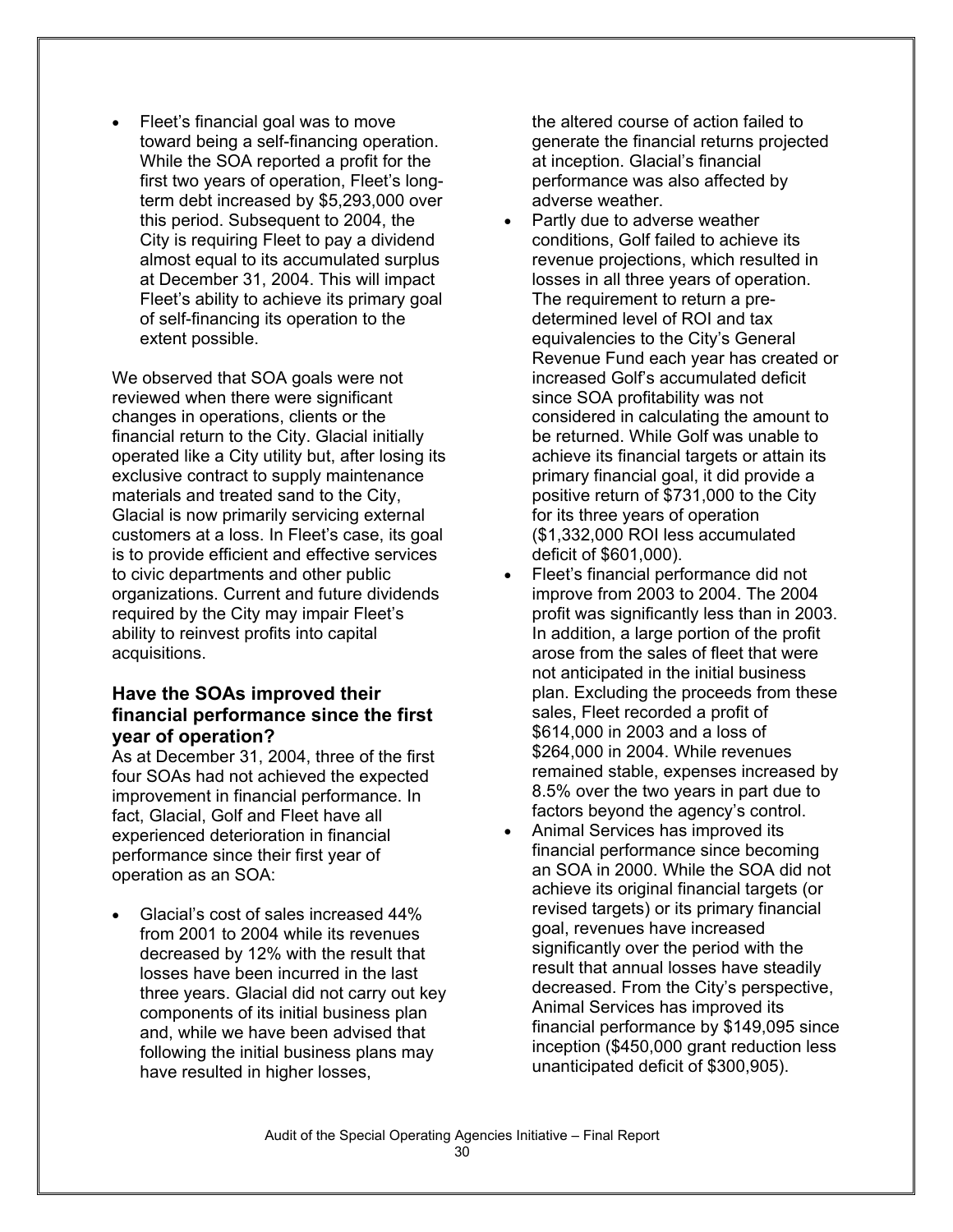#### **Have the City's financial results improved with respect to services delivered through SOAs?**

We found that baseline financial information was often not available or did not take into account all costs to be borne by the new organizations. Financial information was frequently several years old by the time selection reports were reviewed by the ASD Committee due to delays in the evaluation process. Without complete and relevant baseline financial performance information, we were unable to compare the results of the SOAs to the results of the operations previously delivered through the Host Departments. Therefore, we cannot determine whether the change to an SOA structure resulted in improved financial results or reduced overall costs for the City.

#### **Have the SOAs improved their operational performance?**

One of the anticipated benefits of the SOA initiative was improved service delivery through innovation and a client-centred focus. All of the SOAs have introduced programs and initiatives to improve their operations. For example,

- Animal Services has enhanced its adoption and education programs, expanded retail outlets where licenses can be purchased, implemented marketing initiatives and revised its licensing and fine structures.
- Glacial Sand & Gravel has expanded its customer base, made safety upgrades to its equipment and installed a new truck scale.
- Golf Services has enhanced marketing and promotional activities, provided staff training on customer service and implemented golf course improvements.
- Fleet Management Agency has introduced Life Cycle Management, improved fuel sites and implemented environmental initiatives.

To determine whether operational improvements had met initial expectations, we reviewed the SOAs' business plans. We expected that each SOA would have established performance measures for operational results. We found that only Animal Services and Golf had quantified operational targets and results, and only for some of their services. Neither SOA achieved the operational performance targets established at inception; only Animal Services showed improvement in operational performance in relation to its first year of operation as an SOA. Glacial and Fleet did not quantify or report on their operational results.

Furthermore, none of the four SOAs formally monitored customer satisfaction levels. We expected that a baseline measure would have been established at the commencement of operations so that improvements in service delivery could be monitored and assessed.

### **Is information related to the SOAs' budgets transparent?**

The SOAs provide detailed budget information to the ASD Committee and Council each year in their annual selection reports. SOA operations, however, are not transparent within the City's Operating and Capital Budgets:

- SOA budgets are being approved three to six months after the City Budget. We note that Provincial SOA budgets are approved before the Province of Manitoba Budget.
- SOA FTEs (full-time equivalent staff) are not included in the City's FTE figures. A total of 146 FTEs were included in the 2004 Budgets for the four SOAs.
- Detailed SOA revenues and expenditures are not included in the City's Operating Budget. The four SOAs reported total budgeted revenue of \$34,746,116 and total budgeted expenditures of \$34,730,470 in their 2004 Budgets. Only transfers between the City and the SOAs were reflected in the City's Operating Budget.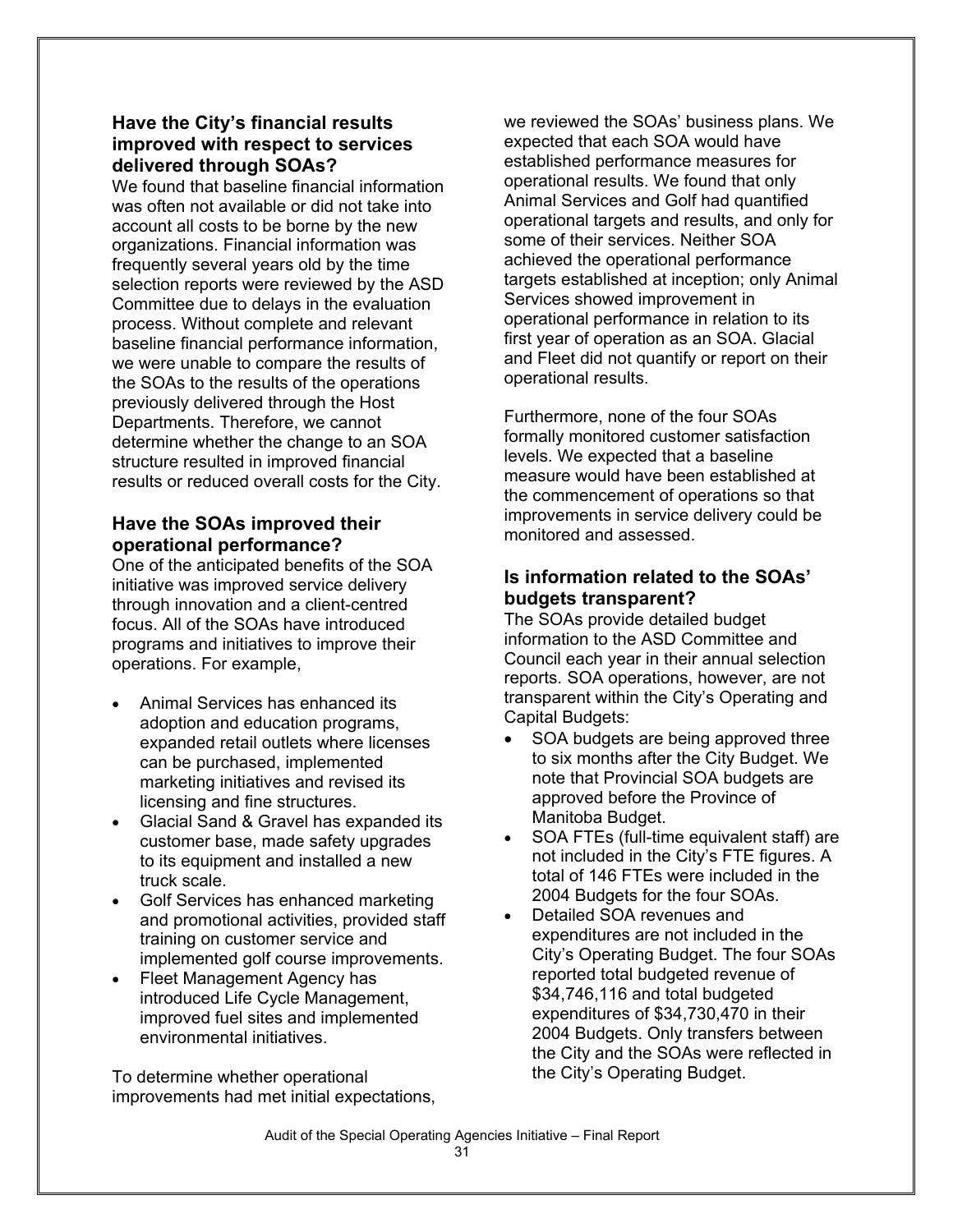Such transfers include the tax support/grants provided by a Host Department to its SOA; charges for services between an SOA and its Host Department; charges for services between an SOA and its internal customers; and corporate charges between an SOA and the City.

- The presentation of transfers in the City's Operating Budget was inconsistent among SOAs. Also, SOArelated transfers were not always distinguishable within the City's Operating Budget. For example, the annual grant received by Animal Services through the Community Services Department was included in one amount with all of the Department's other grants. By only reflecting transfers with SOAs, the City's Operating Budget does not reflect all of the City's operations. We note that the Province of Manitoba is moving towards including its provincial SOAs in the Province's summary budget for greater transparency.
- SOA budgeted operating surpluses and deficits are not monitored or addressed in the City's Operating Budget balancing processes. The City's Operating Budget could appear to be balanced, when, in fact, significant operating deficits could exist in the SOAs that would put the Operating Budget in a deficit position.
- SOA infrastructure requirements are not reflected in the City's Capital Budget. This is a concern because required return on investment (ROI) transfers from SOAs to the City may limit the amount of funds SOAs can retain for such purposes.

#### **Are the financial results of SOA operations transparent?**

Preparation of separate financial statements for each SOA has improved the transparency of the financial performance and financial condition of SOA operations. Full-costing has also enhanced comprehension of the true cost of service

delivery, although some COOs were unclear as to the basis for 'general government charges'. Overall, COOs are equipped with better financial information to make informed business decisions. This is in contrast to the financial information available to date under the departmental structure.

From the City's perspective, however, the net benefit to the City of the SOAs cannot be determined solely by review of the City's consolidated Financial Statements or by the addition of their bottom lines. To determine the net financial contribution to the City's bottom line, the transfers to and from the General Revenue Fund must be taken into account.

### **What has been the impact of the SOAs on the City's bottom line?**

While we cannot compare the 'before and after' financial results of the individual SOAs, we can determine the net financial contribution or cost of each agency to the City since inception.

The chart presented below indicates the net financial impact of each SOA on the City's bottom line as at December 31, 2004. The SOAs' financial results are adjusted by the amounts paid by the City in grants or revenues. Three of the four SOAs were also charged tax equivalencies, which are recorded on the audited financial statements to approximate the amount of taxes that would be payable if the SOAs were subject to taxes. These SOAs are also required to provide an annual return on investment (dividends) to the City to compensate the City for providing an SOA with the infrastructure to operate. Tax equivalencies and return on investment charges are outlined in the SOA selection reports. The net result of these adjustments is the amount that each SOA has contributed or cost from the City's perspective.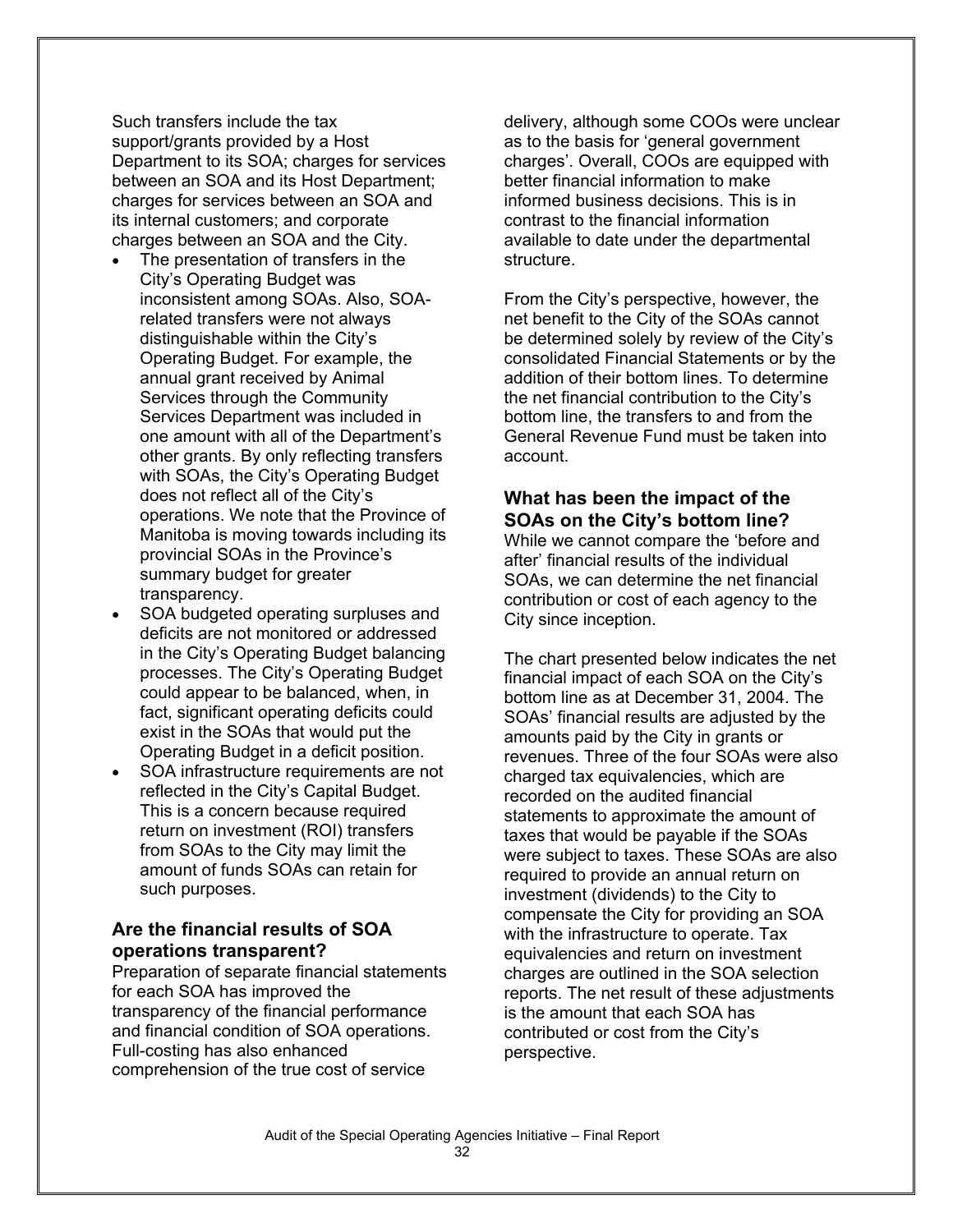| <b>SOA and City Bottom Lines</b>  |                                                      |                                                                                                              |                                                                                          |                                                               |                                                                                             |  |
|-----------------------------------|------------------------------------------------------|--------------------------------------------------------------------------------------------------------------|------------------------------------------------------------------------------------------|---------------------------------------------------------------|---------------------------------------------------------------------------------------------|--|
| SOA*                              | Year                                                 | SOAs'<br><b>Audited</b><br>Net Income (Loss)                                                                 | <b>Adjustments</b><br>for Grants and<br><b>Revenue from City</b>                         | <b>Adjustments</b><br>for ROI and<br><b>Tax Equivalencies</b> | <b>SOAs'***</b><br><b>Net Impact</b><br>On the City                                         |  |
| <b>Animal</b><br><b>Services</b>  | 2000<br>2001<br>2002<br>2003<br>2004<br><b>Total</b> | \$(156, 255)<br>(172, 284)<br>(90, 263)<br>(143, 356)<br>(41, 679)<br>(603, 837)                             | \$(1,250,000)<br>(1,250,000)<br>(1,250,000)<br>(1, 100, 000)<br>(950,000)<br>(5,800,000) | \$0<br>$\mathbf 0$                                            | \$(1,406,255)<br>(1,422,284)<br>(1,340,263)<br>(1, 243, 356)<br>(991, 679)<br>(6, 403, 837) |  |
| <b>Glacial Sand</b><br>& Gravel   | 2001<br>2002<br>2003<br>2004<br><b>Total</b>         | 31,000<br>(103,000)<br>(63,000)<br>(705,000)<br>(840,000)                                                    | (784,000)<br>(972,000)<br>(1,540,000)<br>(1, 146, 000)<br>(4, 442, 000)                  | 26,000<br>(87,000)<br>(53,000)<br>(114,000)                   | (727,000)<br>(1, 162, 000)<br>(1,656,000)<br>(1,851,000)<br>(5,396,000)                     |  |
| Golf<br><b>Services</b>           | 2002**<br>2003**<br>2004<br><b>Total</b>             | (144,000)<br>(23,000)<br>(434,000)<br>(601,000)                                                              |                                                                                          | 401,000<br>450,000<br>481,000<br>1,332,000                    | 257,000<br>427,000<br>47,000<br>731,000                                                     |  |
| <b>Fleet</b><br><b>Management</b> | 2003<br>2004<br><b>Total</b>                         | 2,189,000<br>331.000<br>2,520,000<br>*The Winnipeg Parking Authority did not commence operations until 2005. | (19,880,000)<br>(21, 573, 000)<br>(41, 453, 000)                                         | 490,000<br>43,000<br>533,000                                  | (17, 201, 000)<br>(21, 199, 000)<br>(38, 400, 000)                                          |  |

**\*\*Glacial's 2002 and 2003 financial results were restated in 2004.** 

\*\*\* Net impact represents the total benefit (cost) of the SOA to the City, not the incremental cost.

- Animal Services has accumulated a deficit of \$603,837 since inception as an SOA. Taking into account the grant from the City, Animal Services has required \$6,403,837 in tax support from the City for the first five years of operation.
- Glacial Sand & Gravel has incurred an accumulated deficit of \$840,000 as well as \$114,000 in income tax equivalency recoveries from the City after four years of operation. The City has also purchased \$4,442,000 in sand and gravel products during this period. The net cost of operating the SOA and providing some sand and gravel products to the City as at December 31, 2004 was \$5,396,000.
- Golf Services has incurred an accumulated deficit of \$601,000 since it commenced operations. At the same time, Golf has paid the City \$1,332,000 in ROI and tax equivalencies and, as a result, has provided a net return to the City of \$731,000 since commencing operations in 2002.
- Fleet has accumulated a surplus of \$2,520,000 after two of operation. Fleet's main revenue source, however, is the City of Winnipeg. The net financial cost to the City for the first two years of operations was \$38, 400,000.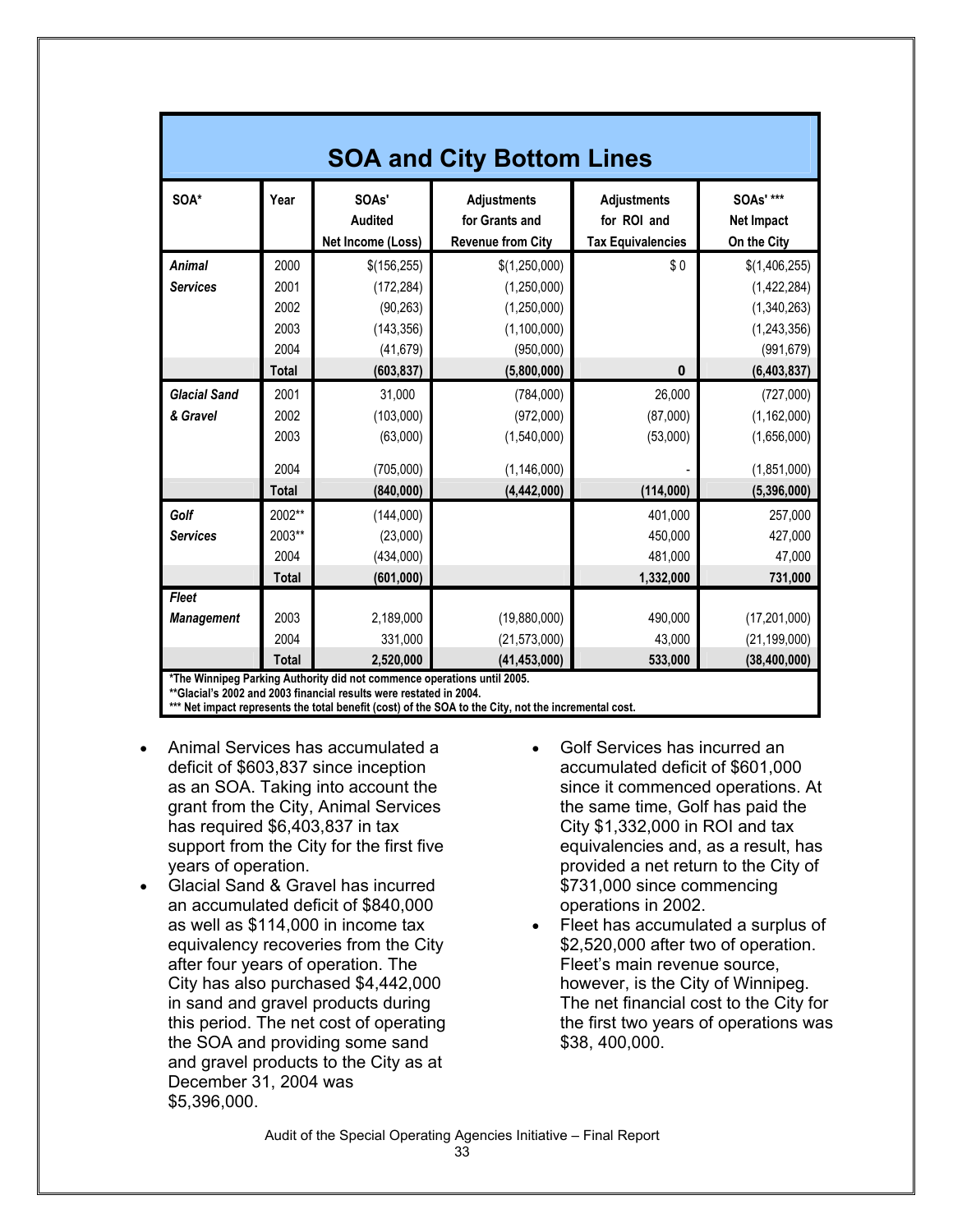#### **Are the operational performance results of the SOAs transparent?**

Annual reports to the ASD Committee and City Council are to include "an analysis of operational and financial results compared to business plan targets, as well as the audited financial statements of the SOA for that fiscal year". While financial results are transparent, reporting of operational results has been inadequate. Partial results have been provided for Animal and Golf, but there has been no quantification of results compared to targets for Glacial or Fleet.

#### **Were the increased autonomy and management flexibility provided to the SOAs sufficient to enable a more business-like approach to service delivery?**

The Task Force report that launched the SOA initiative envisioned that each agency would have a delegation of authority tailored to its unique business circumstances and management challenges. A baseline of authorities would be granted to each SOA, beyond which additional authorities could be negotiated. The SOA policy and framework provided for increased autonomy and management flexibility in certain areas to stimulate innovation, achieve efficiencies and improve service delivery. In return, SOAs were to provide an agreed upon level of performance results.

SOAs were provided with greater autonomy to focus on specific businesses and to interact directly with Senior Administration and the ASD Committee. In addition, SOAs were granted exemptions from some City policies in their operating charters. All SOAs were provided with exemptions from vacancy and expenditure management processes, global budget reductions and standard spending limits for budgetary control purposes. They also received the authority to set fees and to exercise choice in the purchase of services, internal or external to the City of Winnipeg. These provisions are not available under the departmental structure.

In the purchasing/procurement area, the delegated authorities were comprised mainly of an increase in the approval authority of the COO to the level of a Department Director. Parking was given additional approval authority to conduct sole source negotiation for contracts up to \$100,000. The COOs were given higher approval authority limits to enable faster decision making.

Although the approval level was increased, the requirements of the City's Materials Management Policy with respect to procurement remain the same. During our review, it became apparent that not all the COOs were clear about the distinction. Materials Management Branch (MMB) expressed some concerns about how some SOAs are interpreting and exercising their delegated purchasing authority. In particular, MMB and the SOAs have different interpretations regarding

- whether a request-for-proposal or request-for-quotations is needed for every purchase above \$5,000 or only above the COO's delegated authority;
- whether COOs have the authority to contract for multiple years, given that only current year budgets are being approved annually; and
- under what conditions sole-sourcing is permitted.

Other than being able to fast-track decisions without reference to a higher approval authority, the SOAs have no additional authority to by-pass procurement policies that may pose a challenge to competition with the private sector. While MMB's interpretation of the current policy is correct, the question is whether procurement policy applicable to SOAs should be more flexible.

With respect to human resources management, SOA employees fall under the City of Winnipeg's Master Collective Agreement. No exemptions or authorities have been granted to the SOAs regarding labour relations with the exception of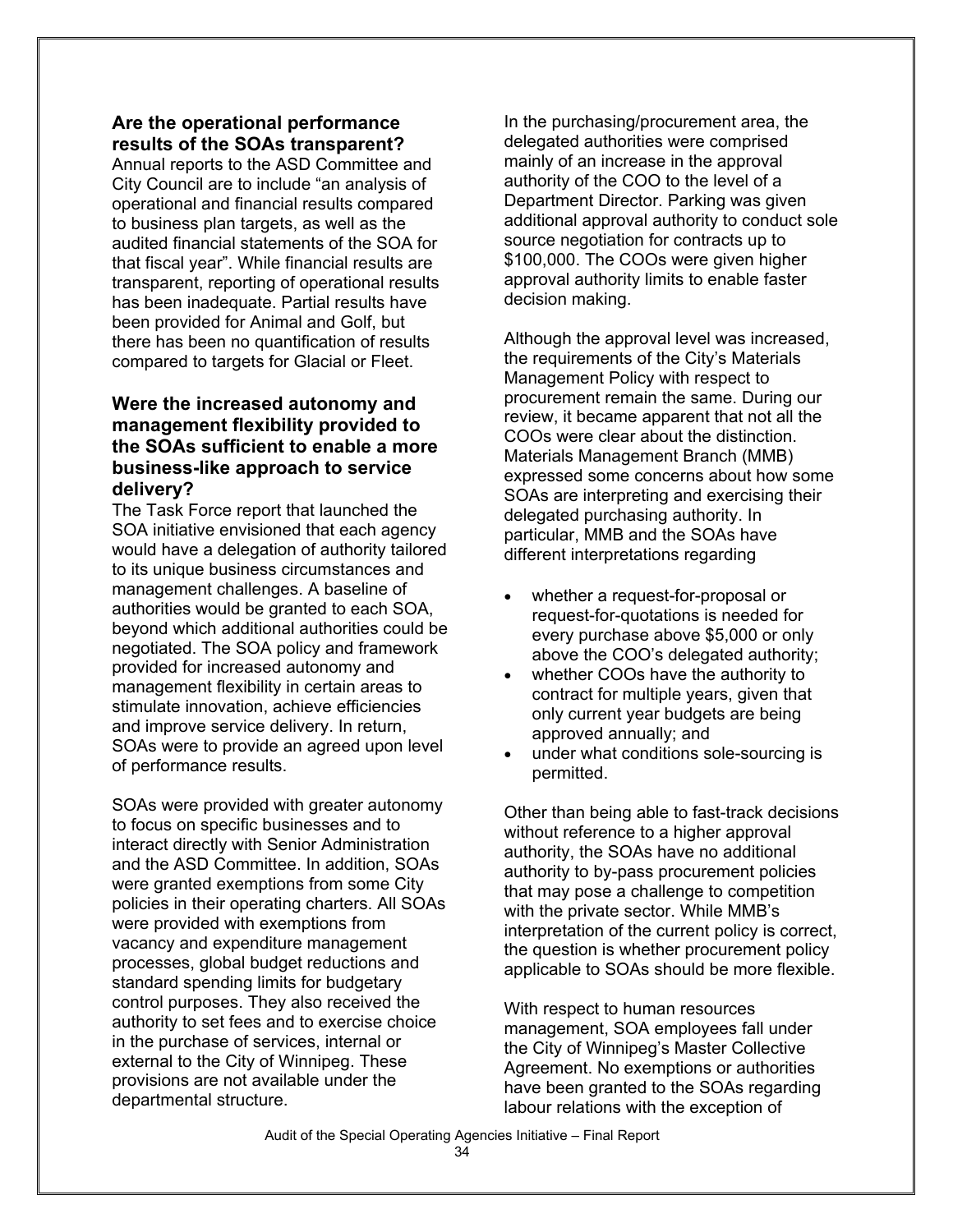Glacial, which has a supplementary agreement with the Canadian Union of Public Employees (CUPE).

The COO of Fleet and the COO of Parking have both indicated that it would be desirable for the SOA to be able to promote from within the SOA and not be subject to the seniority list of their host departments. For example, in the case of Fleet, using the host department's seniority list for promotion could mean that a Foreman position could be filled by an individual who had not worked in a vehicle maintenance shop and who would be required to supervise mechanics without the requisite technical knowledge.

The COO of Parking offered two possible solutions as to how to enable SOA management to promote the best candidate and to allow the development of better career paths for SOA staff. The first one option would be to combine all SOAs into one department. A second option would be to have each SOA considered as its own department. In any case, both options would require a *Letter of Understanding* to be negotiated with the unions involved. Again, this is really no different than any department requesting special treatment under a collective agreement.

On a practical level, the SOAs were provided with very limited additional authorities to use as a lever to change the way they delivered their services. It is possible that this may have been a factor in not achieving some of their business goals. We believe that this may also have contributed to the lack of enthusiasm on the part of some managers for creating new SOAs. The perception is that the expectations for performance are high, but the tools provided to effect real change are minimal.

#### **Did City Departments provide adequate support to SOAs to promote the change to a more business-like culture?**

For the most part, the COOs did not express concerns with respect to the services provided by SOA host departments. Some did note, however, that SOAs had to compete with departmental priorities relating to the primary programs for which the host department was accountable. A potentially negative effect of SOA status is that the agency can be seen as peripheral to the larger organization. The COO may have to compete with divisional managers who have their own priorities and constraints.

The COOs did express more concern with respect to the provision of corporate services:

- Although SSU legislation accommodates the approval of multiyear budgets, the practice has been to approve only the current year's budget each year. In addition, budgets were approved three to six months after the City budget. Only the Parking SOA has a specific "continuity of service" clause authorizing expenditures in the current year (prior to budget approval) of up to 30% of their prior year budget. The other SOA operating charters do not have this clause. Given that budgets have generally been approved between June and September of the budget year, Fleet and Animal Services would have spent more than 30% of their prior year budget.
- Although Fleet had the authority in its operating charter to carry forward funds to be used for future operating or capital requirements, it was largely prevented from doing so when the City required a dividend almost equal to its accumulated surplus. This reduced the SOA's ability to implement planned service improvements.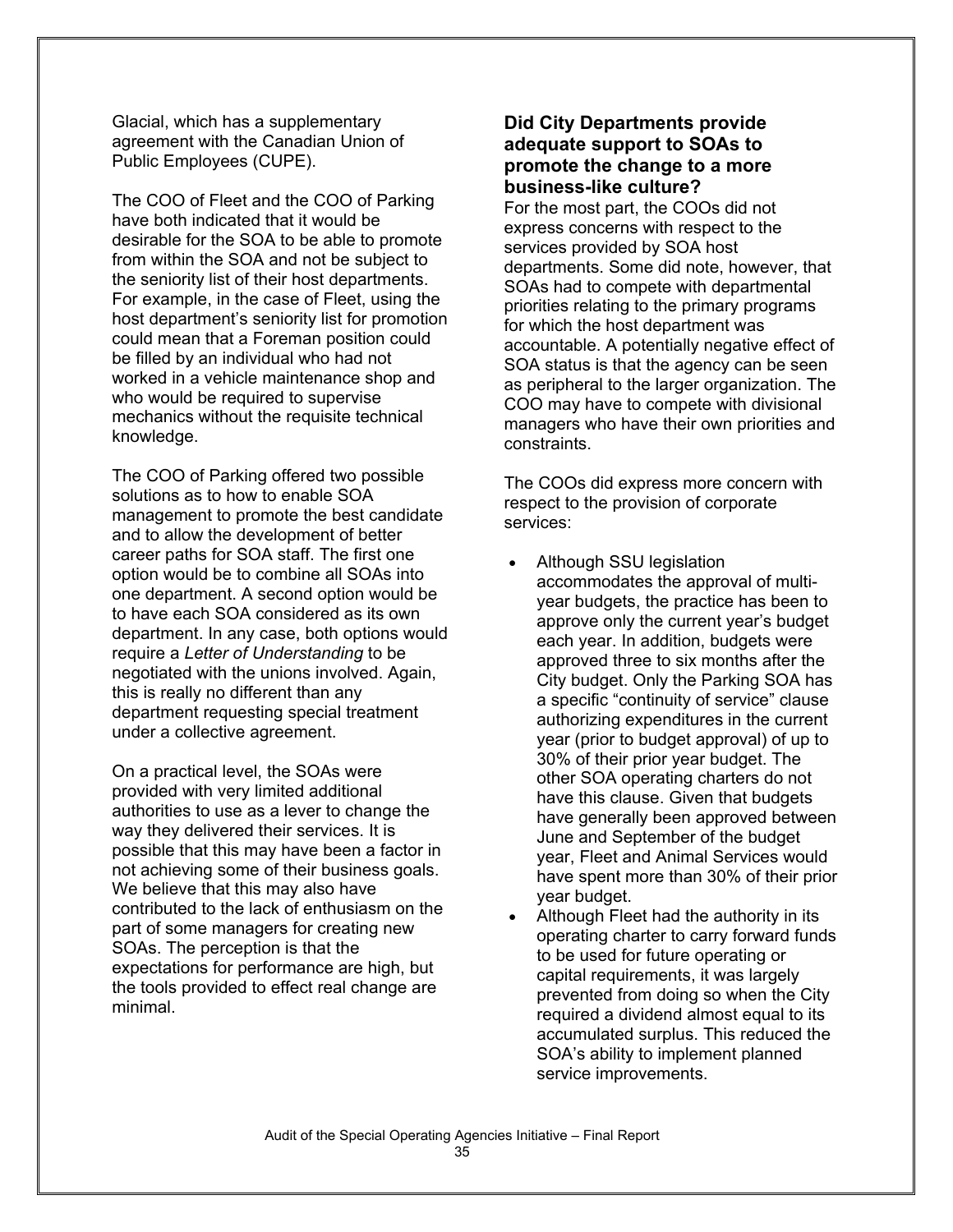- Fleet's challenge is to provide a level of customer service that meets or exceeds the service provided by the private sector. There are fewer restrictions placed on how the private sector procures goods and services, and the public sector must be more creative and innovative in order to compete. For example, better use could be made of standing offers. In the case of vehicle parts, Fleet and MMB have developed an effective procurement tool (standing offers) but there are still difficulties in some areas such as the purchase of tires. Fleet has also encouraged the inclusion of penalty clauses within contracts to ensure that Fleet will be adequately compensated for the costs borne to meet its customer's requirements when the contractor fails to meet its commitments. For Fleet to be successful in competing with the private sector, changes not only have to occur within Fleet (e.g. use of life cycle methodologies) but in the ability of the SOA to employ processes that enable Fleet to compete successfully. The COO has experienced instances where he has been informed by MMB that he cannot purchase goods or services in the manner he anticipated, yet MMB has failed to provide an acceptable alternative to meet his needs.
- The Materials Management Branch was not involved in developing the delegated authorities provided to the SOAs except for providing the wording for the purchasing section of Parking's Operating Charter. MMB staff were also not involved in establishing the dollar limits included in the charters. The A*greement on Internal Trade* requires that all purchases of goods that exceed \$100,000 require a solicitation of offers. The City has set its own limit at \$5,000 for both departments and SOAs. The Manager of MMB has informed us that this limit is consistent with other major cities in Canada. The possibility of raising the limit for SOA's was not discussed with MMB. Both Fleet and

Parking are considering a business case to increase the current limit of \$5,000. Permitting these SOAs to "pilot" a higher procurement level would entail some risk but would be consistent with the notion of the agencies acting as a "test-bed" for changing the way business is conduced in the City.

- The new COO of the Winnipeg Parking Authority identified some of the challenges he had faced in his first year of operations. His understanding was that once Council approved the SOA, administrative processes would be expedited. This did not prove to be the case. A significant amount of time and effort was required in working with Corporate Human Resources to fill critical positions. Delays were also initially encountered in working with Materials Management Branch, although subsequent agreements have been established to alleviate these latter issues.
- The COOs noted that they are not interested in creating their own corporate services. To support the SOAs in their approach to service delivery, they believe that staff in the City's corporate departments must shift their mindset from control and compliance to customer service. To capitalize on the potential benefits of the SOA concept, both the agencies and the supporting departments must think "more like a business". This does not mean that the principles behind public sector management need to be compromised. What it does mean is that there may be better ways to achieve the legitimate business needs of an SOA or, for that matter, a department.

In general, while espousing support for the SOA concept, City departments had not significantly changed their processes or cultures to facilitate a fundamental shift in the way business is conducted in the agencies or to accommodate new challenges provided by the SOAs.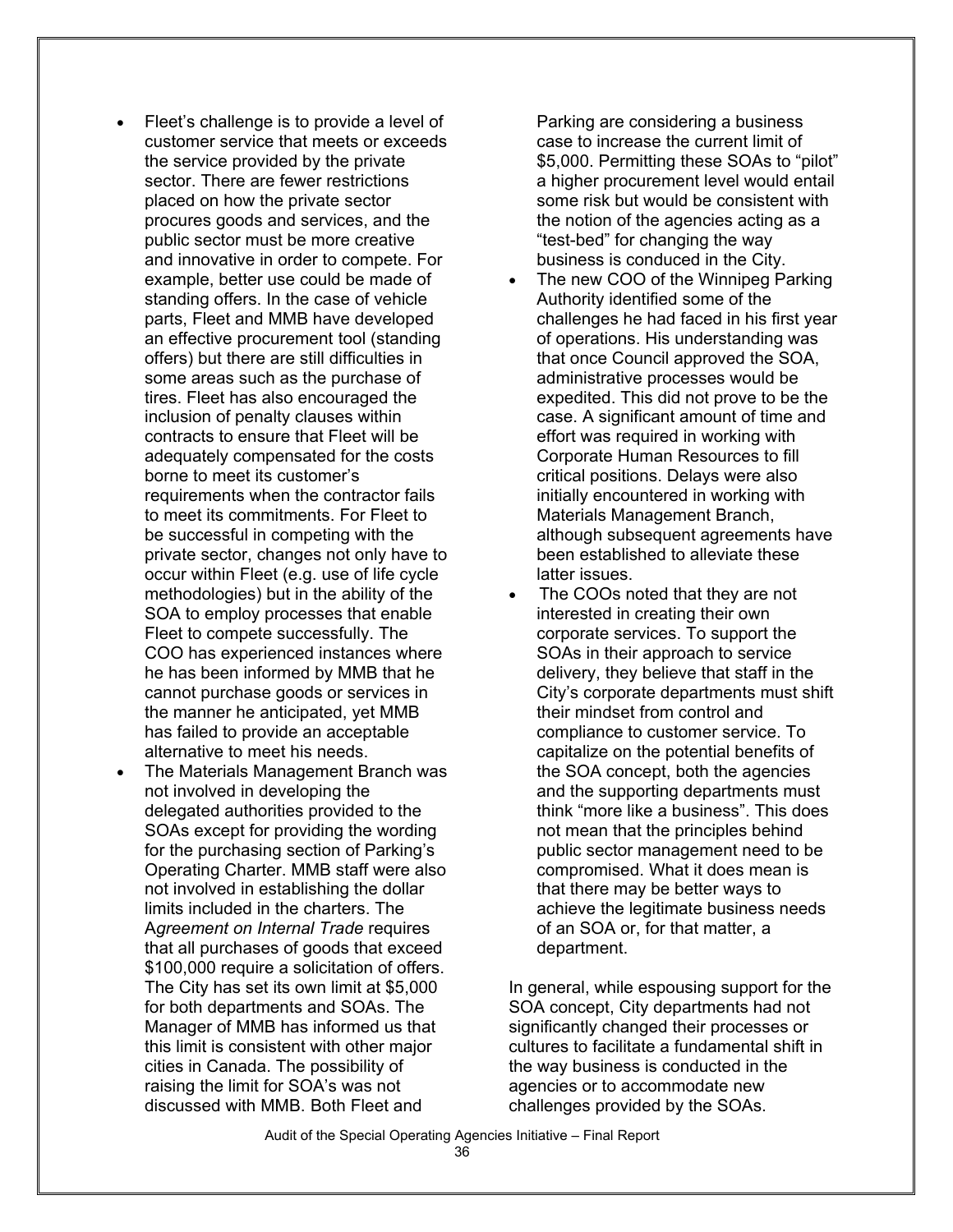#### **Do SOA operating charters provide sufficient direction to facilitate accountability for results?**

One of the goals of the SOA initiative is to improve accountability. The operating charter for each of Winnipeg's five SOAs balances the need for accountability to civic administration, elected officials and the public with a practical degree of autonomy. The operating charters outline the specific responsibilities of the COOs. The COOs

- are accountable for sound management of the Agency in accordance with the highest public sector standards;
- ensure the objectives and targets stated in the business plan are achieved;
- are responsible for managing the Agency planning and reporting processes; and
- are ex-officio members of the Advisory Boards and provide the boards with business plans, activity reports, charter revisions and other proposals and information required for effective management and accountability.

Based on results achieved to date, we believe that operating charters require clarification as to

- how the SOA budgeting process is to be synchronized with the City's;
- what City ROI requirements are and how they may impact SOA operations;
- what the annual report format, review process and timeframes should be; and
- what the transition period means for each SOA and the process to take place at the end of it.

Operating charters are also lacking the following:

There is no provision that states that all City policies should apply except where the SOA is specifically granted an exemption in its operating charter. Currently, City policies only apply if an

SOA is specifically directed to participate.

• More frequent performance reporting should be required under specified circumstances (e.g. increasing losses).

We also noted that, unlike department heads, COOs do not have performance contracts with the City that provide incentives for positive performance.

#### **Have COOs fulfilled their accountability requirements?**

While there have been some financial and operational improvements, in general, the COOs have not achieved the expected level of performance results anticipated in their business plans. In some cases, there were factors beyond the control of the SOAs that impacted the performance results.

All COOs produced business plans as required. As noted previously, operational performance measures and targets were not fully developed. The COOs also have provided annual reports to the ASD Committee and City Council which included audited financial statements; however, the reports were not submitted within 120 days of year end as required. In some cases, performance information was not complete. In addition, two of the four SOAs did not establish Advisory Boards on a timely basis as required by their operating agreements.

#### **Has Senior Administration adequately monitored the SOAs and taken action to resolve issues identified?**

Host Department Directors are not formally monitoring SOA performance and do not prepare performance evaluations of the COOs. In practice, COOs work directly with members of the Administrative ASD Committee, both individually and collectively, to resolve business issues. The City's Senior Administration has reviewed SOA performance to some extent through its Administrative ASD Committee meetings;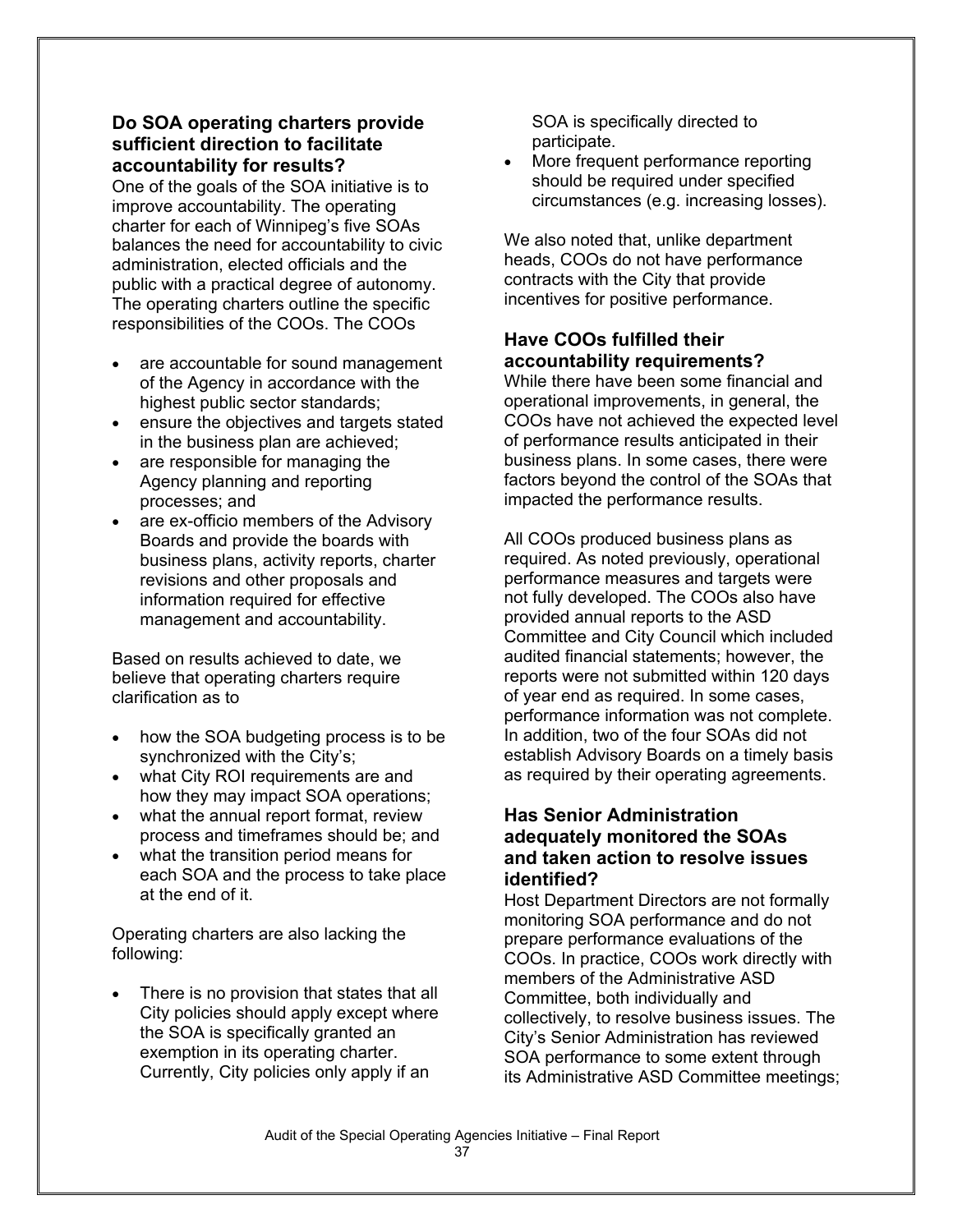however, as previously noted, no record is maintained of the Committee's actions.

We also believe that Senior Administration has not been adequately responsive to critical issues regarding the SOAs:

- Advisory Boards were intended to provide strategic-level advice to SOAs. Fleet and Golf established their Advisory Boards approximately two and three years after SOA start-up, respectively. These SOAs were not utilizing this resource as intended to address issues such as ongoing financing needs and pricing policies.
- Glacial did not acquire equipment that was considered critical to producing high-margin products. While we have been advised that following the initial business plan may have resulted in higher losses, the altered course of action failed to generate financial returns equivalent to those initially projected. As a result Glacial is selling product at a lower contribution margin. Glacial's deficit and debt had increased and it had operated for a considerable period of time without decisive corrective action being taken.
- The consolidation of City vehicles under the new Fleet Management Agency has not been completed despite the efforts of the COO. Intervention by Senior Administration would be required to compel departments to participate in the new agency.
- Deficiencies in performance measurement and annual reporting have not been identified and resolved. In addition, SOA quarterly reporting requirements were eliminated at a time when three of the first four SOAs were incurring escalating deficits.
- Golf and Glacial's transition periods have expired yet fundamental questions regarding the City's role in these businesses and the most effective method of delivering goods and services remains uncertain.
- Balances due to the City of Winnipeg by SOAs have not been monitored in relation to authorized amounts. Glacial has an authorized line of credit from the Idea Bank but this facility has never been utilized. Although Glacial did not have a specified authorized line of credit from the City of Winnipeg General Fund, at December 31, 2004, it owed the City \$1,157,000.
- Utilization of funding from the City of Winnipeg has not been monitored in relation to its approved purpose. Operating funds as well as funding approved for capital purposes for Fleet were included in one general ledger account making it difficult to monitor usage.

#### **Do the current governance structure and reporting relationships facilitate accountability?**

The operating charters state that Host Department Directors are responsible for monitoring SOA "management, operations and performance." With COOs having the same delegated authority as Directors and a direct link to the City's Senior Administration, there has been confusion as to the reporting relationships and responsibilities for monitoring performance. Furthermore, having COOs report to their Host Department Director is a conflict-ofinterest in some cases. For Fleet and Glacial, for example, the Host Department, Public Works, is also a major customer.

In November 2004, in recognition of these issues, the SOA operating charter roles and responsibilities were amended such that COOs would report directly to the CAO or delegate rather than their Host Department Director. The Administrative report prepared at the direction of the CAO noted that

*"SOAs have been given the authority to operate in an entrepreneurial manner unlike line divisions or branches within their host department. While the SOAs all value the level of support that their host departments*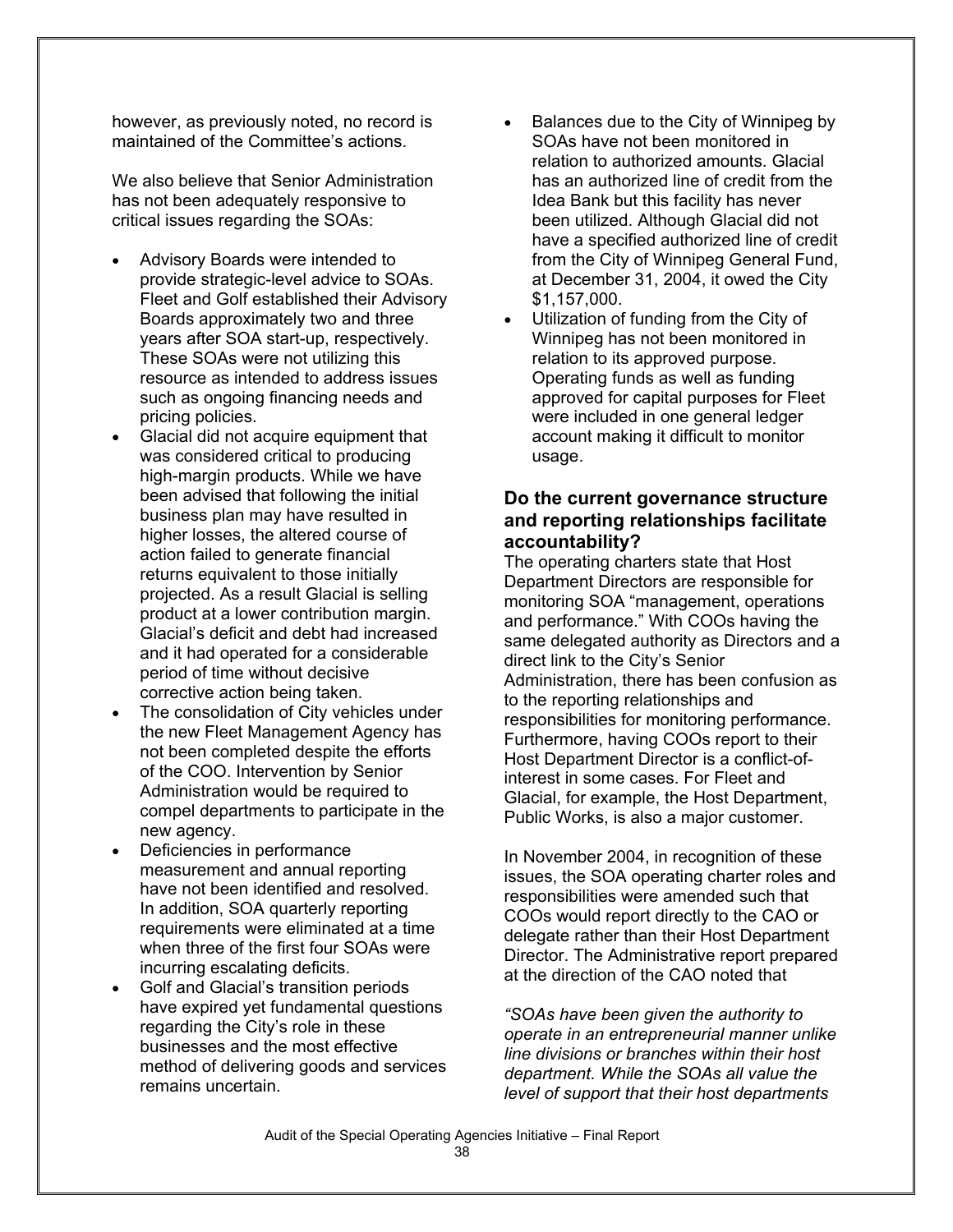*provide, an agency's needs may not be the same as a branch or division's needs. The SOAs require a unifying reporting structure that represents their interests at the corporate level, coordinates their activities, provides financial and operational oversight, and champions their cause."* 

Operationally, no change occurred at that time since the CAO immediately delegated authority back to the Directors pending a review by the Chief Information Officer (CIO). In July 2005, the CIO recommended that the CAO delegate responsibility for Fleet and Parking to the current CIO and that the delegated responsibility for Animal Services, Glacial and Golf remain with the Host Department Directors. We have been advised that responsibility for Fleet and Parking was recently transferred to the CIO.

One of the COOs interviewed during the audit expressed the opinion that "running an SOA like a business is difficult inside an organization that is not run like a business with people who have never run a business before." The original Task Force report that launched the SOA initiative envisioned a senior, corporate-level coordinator who would lead and support the initiative. We believe that there is merit in considering a consolidation of SOAs in so far as it would provide the agencies with an advocate who could address their unique needs. A change in governance structure would also enhance the accountability relationship and clarify responsibility for monitoring performance.

#### **Have the benefits of the SOA initiative been formally identified and reported?**

The annual reports on the results and accomplishments of ASD programs have consisted of the annual ASD Review Agenda. In addition, reports have been submitted by the CAO recommending policy amendments, process improvements and changes to the governance and reporting structure. A formal report on the overall benefits of the SOA initiative, however, has

not been prepared or presented to the ASD Committee and Council.

#### **Has the City demonstrated that value for money has been received from the SOA initiative?**

Despite the SOA initiative arising out of a "commitment to the people of Winnipeg that civic government would be more affordable and efficient", there has been no costbenefit analysis conducted on the results of the program. The City has not been able to put a price tag on this initiative. One reason for this is the absence of a corporate account to fund and track ASD related activities such as feasibility studies, consultants' reports, etc. Most costs were assumed by the host departments. Although it is difficult to say how the City's ASD/SOA costs compare with other jurisdictions, estimates range upwards from one to three full time equivalents for one year, and \$200,000 to \$500,000 in non-salary costs to develop SOA start-up documents. *(Special Operating Agencies: Financial Issues –*  John Dingwall, 1996; Canadian Centre for Management Development*)*

While we have not been able to acquire the total costs from the ASD Development Officer, it is clear that investment in the SOA initiative has been considerable. We identified three categories of costs:

- ASD/SOA initiative costs preparation of the SOA Initiative and ASD Framework, and consultations with the Provincial SOA Coordinator;
- SOA Start-Up Costs feasibility and related studies (marketing, policy, business valuations), recruitment of each COO and additional hirings; initial business plans for each SOA including operating charters and five-year projections, costs associated with name changes (signage, stationery etc.); and
- Incremental SOA operating costs separate financial statement audits, annual reports, annual business plans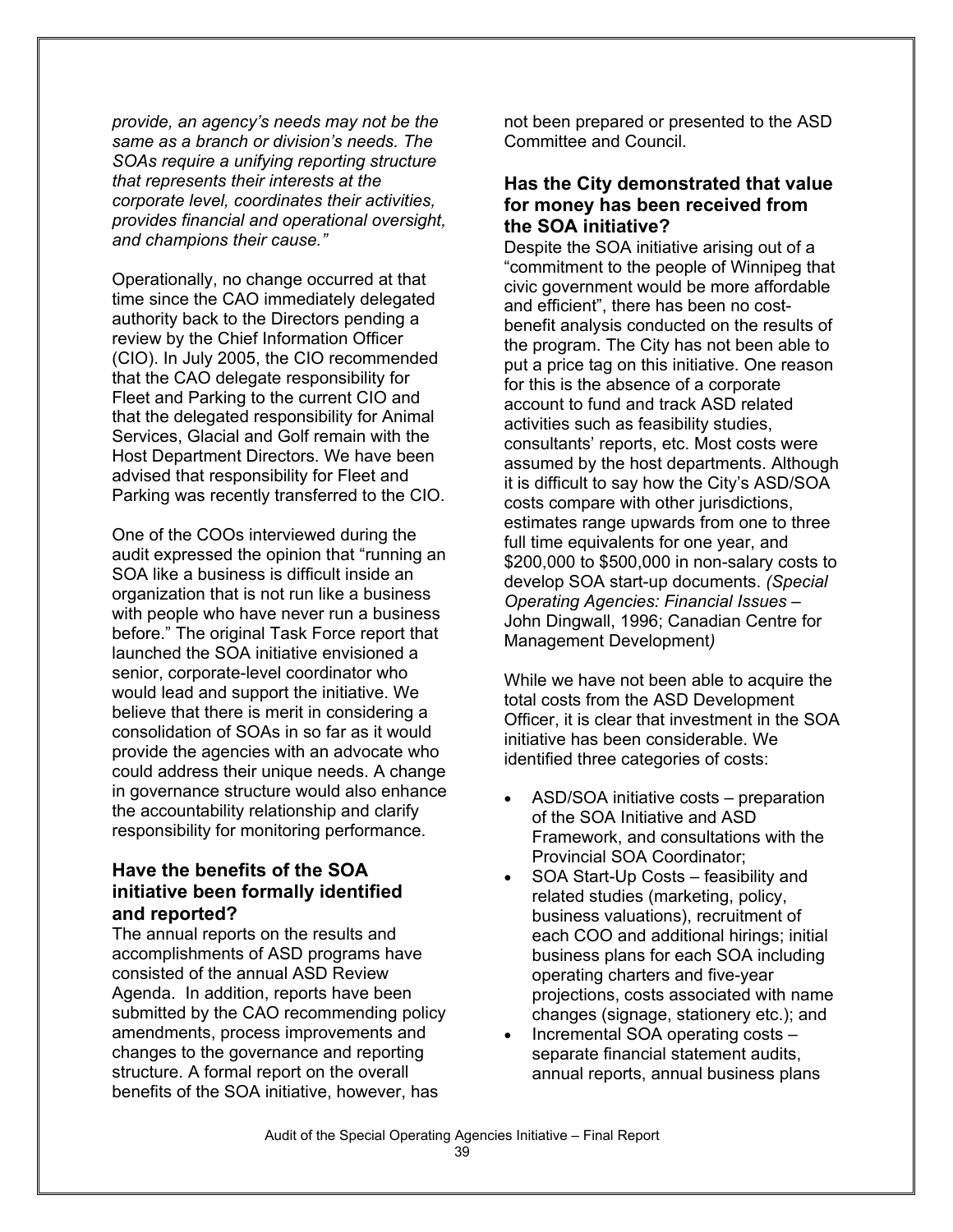(preparation, review, challenge and approval), mandated post-transition period reviews, COO salary vs. former manager/supervisor, establishment and operation of Advisory Boards, updates to operating charters, duplication of accounting work where systems other than the City's are used, separate accommodation costs.

Consultants were engaged to assist with a number of these processes. There were also varying degrees of involvement in these processes by SOA Host Departments, SOA COOs, Corporate Finance, Corporate Services, Senior Administration, ASD Committee, EPC and Council. Personnel costs related to the time spent performing these ASD/SOA functions has not been monitored.

Of particular note are the twelve internal and external reports we identified that have been produced since 1996 pertaining to either the valuation or business case analysis of Glacial. While we were not provided with the costs related to these reports, the total would clearly be significant. One SOA post-transition period review has been completed to date at a cost of \$40,000 while annual audit fees for each SOA are scheduled to increase on average from \$5,500 in 2004 to \$8,500 in 2005.

As noted, the SOAs did not achieve many of the financial and operational results anticipated in their business plans, and the overall benefits of the SOA initiative have not been formally identified. Furthermore, in the absence of baseline measures, it is not possible to quantify improvements that have been made or to attribute changes to the SOA structure. For these reasons, in our view, the City has been unable to demonstrate value for money from the SOA initiative.

#### **Has the accountability framework governing the SOAs operated as intended?**

Accountability is based on a relationship where the parties have obligations. The COOs are accountable for achieving their performance targets and reporting on results. The City's Administration is accountable for reviewing results and directing appropriate action to resolve issues. The CAO is responsible for reporting to the ASD Committee and Council on the overall effectiveness of the *Policy and Framework for ASD* which includes the SOA initiative.

Our review indicated that the accountability framework governing the SOAs has not functioned as intended:

- Performance information provided by the COOs, while transparent with respect to financial results, was deficient with respect to operational performance. Annual reports indicate that the SOAs have not met all of the operational and financial results anticipated in their operating charters.
- Senior Administrators have not monitored or formally evaluated the performance of the COOs. Issues and performance deficiencies that have been identified have not been resolved on a timely basis.
- The CAO has not provided a formal report on the overall costs and benefits of the SOA initiative to ASD Committee and Council.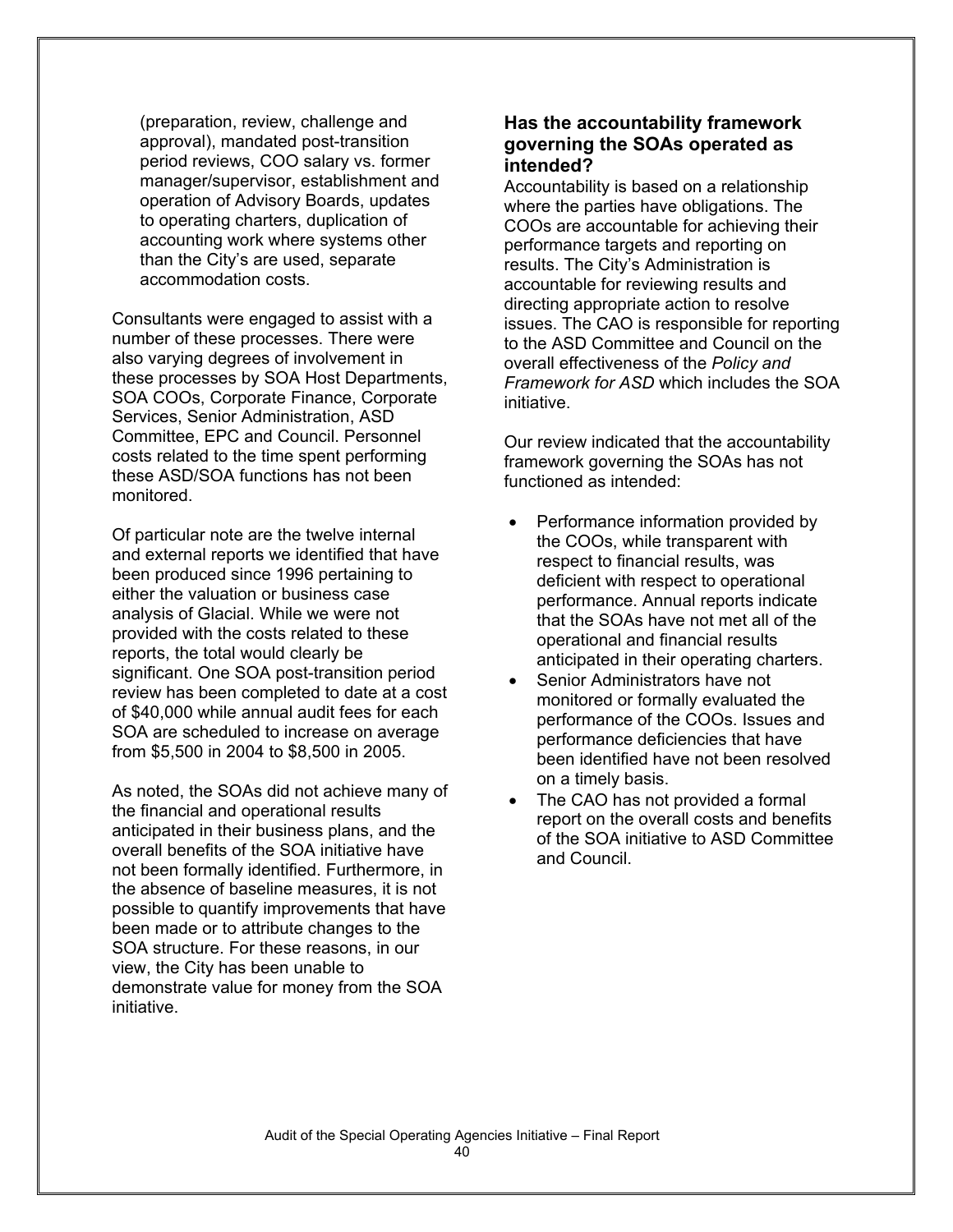#### **Have the SOAs delivered the benefits anticipated by the SOA Task Force?**

When the SOA Task Force was launched in 1997, the City anticipated that the SOAs would make a significant contribution to the cost reductions, innovations, and alternative methods of service delivery promised in the *Reshaping Our Civic Government* report. Five years after the first SOA was created, it was time to step back and take a look at the benefits the City has realized from the SOAs that have been established. We have used the potential benefits that were identified by the SOA Task Force to summarize the benefits achieved to date:

#### **Clear mandate and purpose**

Increased autonomy has provided the SOAs with a clear mandate and accountability for the services described in their operating charters and business plans. The smaller SOAs are no longer a low priority function within a larger department, but are able to achieve a higher profile and focus more attention on their service needs. This has resulted in new marketing strategies and ways of delivering services to customers.

#### **Long range planning capability**

Development of multi-year business plans has enabled a more strategic perspective on operations to develop. But in some cases longer term physical asset plans have not been fully incorporated within the business plans. In addition, budgets have only been approved on an annual basis.

#### **Bottom-line accountability**

Exemption from corporate constraints has enabled budgets that reflect true costs. All SOAs have produced transparent business plans and financial statements. As a result, the financial 'bottom line' of SOA operations is known and reported annually, and there is a greater awareness of costs, revenue generation, and financial performance. Operational results have not been reported as completely. At the same time, performance contracts have not been developed for the COOs and their

performance has not been formally monitored and evaluated.

#### **Operating flexibility**

All SOAs have used the delegated authorities with respect to fee setting to charge fees in accordance with their business plans. Additional revenue has allowed the SOAs to introduce some new initiatives. The benefits of increased delegation of purchasing authority have been minimal and, in some cases, have been offset by a corporate culture of resistance to proposed alternatives. This may also be a reason why, with some minor exceptions, SOAs have continued to conduct business using services purchased internally. Services received have not been formally evaluated for value for money.

#### **Cost-savings to government**

At inception, a base-line measure of the cost of the SOAs' operations was not developed so that cost-savings could be tracked over time. Since the first year of operation, all SOAs have incurred increases in expenditures. Animal Services, however, has increased its revenues by a greater percentage than its costs, thus reducing its reliance on the grant provided by the City.

#### **Satisfied customers**

The SOAs have all increased their focus on client needs and service quality. Most have not surveyed their clients, however, to assess how satisfied they are with the services provided.

#### **Competent, motivated employees**

Some SOAs indicated that they have involved staff more closely in decisionmaking. Performance information is shared. Customer service training or industry specific training has been provided in some cases. At the same time, performance management systems have not been developed as intended, and employees' satisfaction has not been formally measured. As well, SOAs have not reported changes in workplace productivity.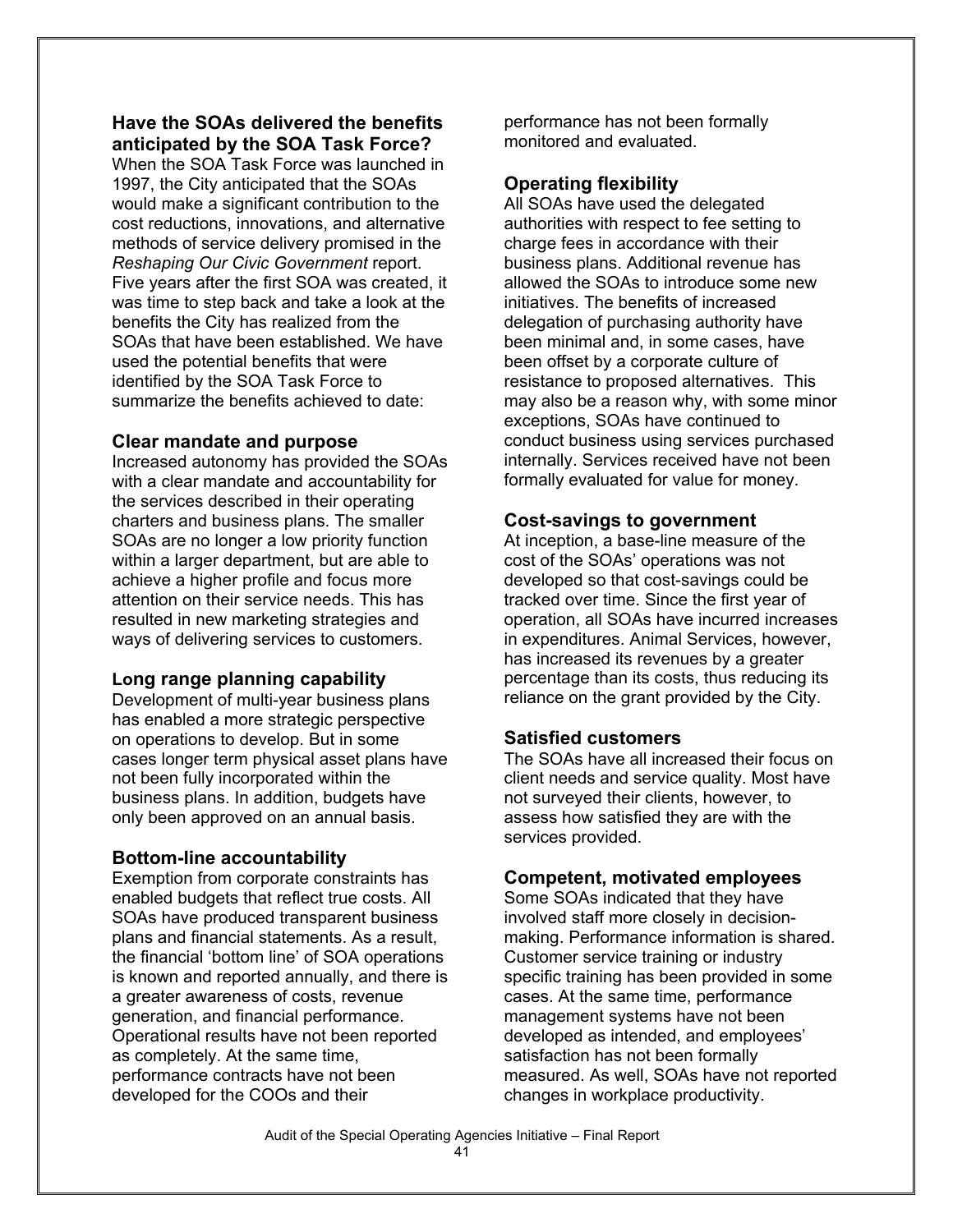#### **What lessons been learned from the SOA initiative overall?**

The SOA initiative was an experiment in trying to conduct City business differently. Fundamentally, it was a change initiative and, as is the case with all significant change initiatives, some plans will succeed and some will fail. The SOAs did not exist in isolation; their establishment and on-going operation involved individuals at both the Administrative and Political levels right across the organization. The impacts of the change did not simply affect the individual SOAs and their staffs; lessons were learned that could be applied to both new SOAs and the operations of the City as a whole.

While the overall benefits of the SOA initiative have not been formally identified and reported, it became clear during our review that managers believe that there have been some lessons learned that extend beyond the immediate benefits realized by the SOAs. During our interviews, senior managers expressed the opinion that the SOA initiative has served as the catalyst to improve performance. One senior manager pointed out that, while the same changes may have been possible through the former departmental structure, the fact remains that this had not happened. He believed that the new SOA model provided the motivation and flexibility to implement changes. One example of this would be changes to a fee structure. While it has always been the prerogative of City Council to increase user fees, the change was facilitated by an independent business case provided by an SOA. Consolidation of services such as Parking and Fleet has provided economies of scale, rationalization of assets, and identification of redundancies. These, in turn, have led to some operational improvements and unanticipated revenues.

Another senior manager suggested that all managers in the host departments learned from the process used to establish and operate the SOAs. They were required to

develop business plans and understand the principles of good financial management. These lessons were also useful in managing traditional City services. At the same time, we believe that the City has not yet fully capitalized on the SOAs' potential for experimentation and testing of new ideas. Risk taking has been limited. For example, while the positive benefits of full costing and transparent financial information have been clearly demonstrated at the SOA level, these processes have not yet been required for all departments. There has also been a limited effort to pilot changes to procurement or Human Resources policies to facilitate the needs of the SOAs.

Overall, the City successfully developed an SOA concept, policy and framework. The implementation process was flawed to some extent, however, and performance has not fully met expectations. Where benefits have been realized, the lessons learned have not been formally identified and applied to the organization as a whole.

#### **What does the future hold for the City's SOA initiative?**

The City of *Winnipeg's Policy and Framework for ASD* was established in 1998. The first ASD Review Agenda was approved by Council in 1999. All of the five SOAs established since that date were on the original list of potential ASD candidates. ASD options are currently being reevaluated for Glacial and Golf and, to our knowledge, no new SOAs are currently under consideration. Departments recognized that the ASD process is timeconsuming, resource-intensive and cumbersome and that significant tools to provide flexibility in service delivery have not been forthcoming. Departments have been reluctant, therefore, to identify additional potential candidates.

The Administration has taken some recent steps to improve the implementation of the SOA initiative. The establishment process has been streamlined and the governance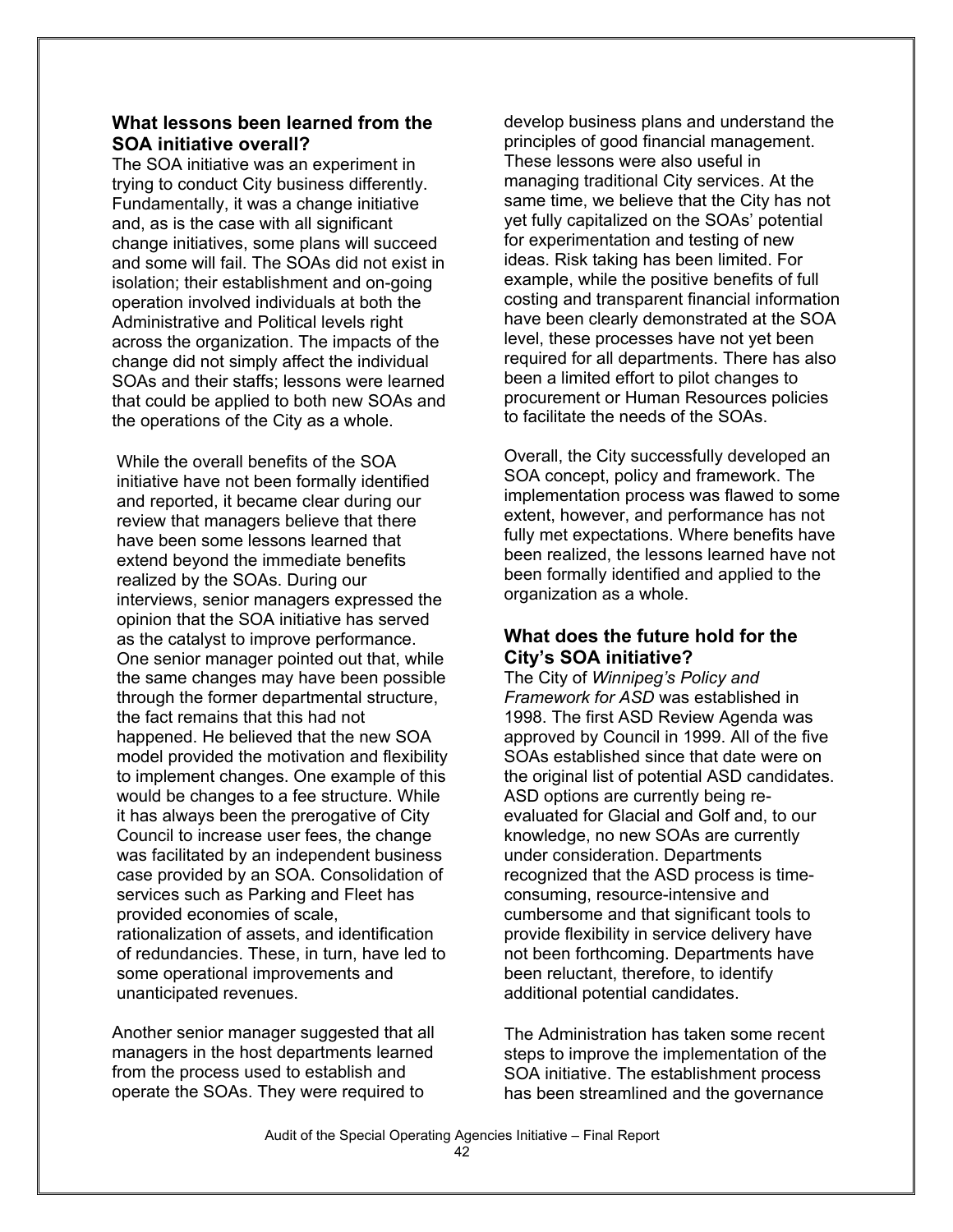structure has changed. Recently, both Fleet and Parking changed their reporting relationship from a host department to the CIO. We see this as a positive step which recognizes the need for an SOA Champion to promote the benefits of the structure, identify prospective candidates and ensure formal on-going evaluation of performance results.

There is nothing to suggest that circumstances in the City have made the SOA initiative redundant. The status quo is still not acceptable, and we believe that there are opportunities to capitalize on the current investment in the SOA initiative. Some of the actions that should be undertaken include:

- identify new SOA candidates, particularly those services that would benefit from consolidation and rationalization;
- improve the process for establishing new SOAs by implementing the recommendations provided in this report;
- request clarification of policy issues early on in the process and provide clear direction to the Administration on the desired outcomes;
- consider further delegations of authority and management flexibility where a demonstrated need exists to improve performance and results;
- leverage the opportunity provided to take risk and allow the SOAs to serve more fully as a 'test-bed' for new ideas;
- ensure that baseline measures are developed at establishment so that benefits can be tracked and improve operational performance monitoring and reporting; and
- formally identify benefits of the SOA structure and apply lessons learned to City departments.

With respect to the last point, while the future of the SOA initiative is debated, we believe that there is no reason to delay applying the lessons learned to date to the rest of the organization. We urge the Administration to get on with this task.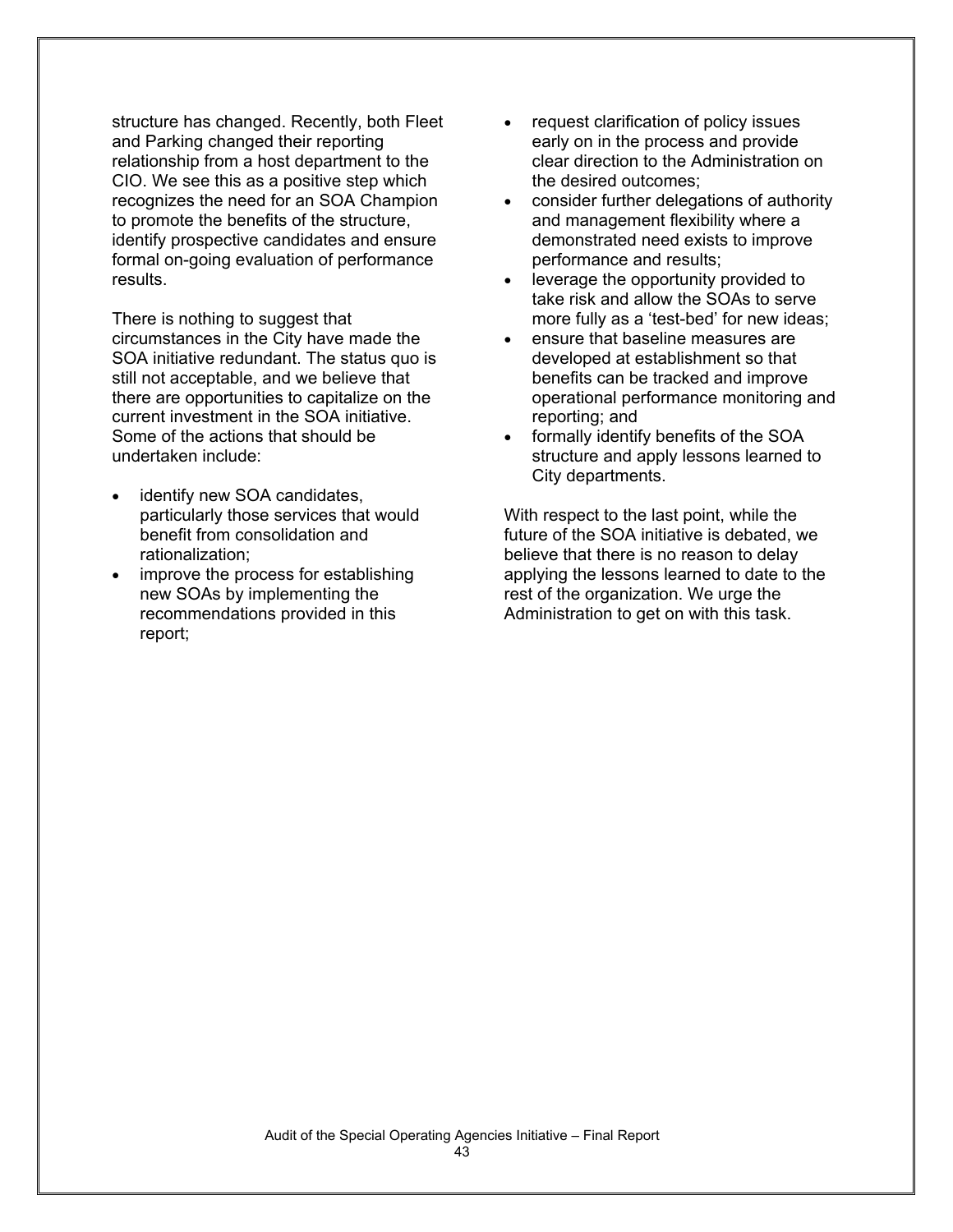### **Audit Recommendations**

#### **Recommendation 8**

Individual SOA budgets should be approved prior to or concurrently with the City's Operating Budget. As City agencies, the 'continuity of service' clause should apply to all SOAs.

#### **Management Response**

*The Administration agrees with the Auditor's comments and will submit the SOAs' annual business plans for Council approval no later than the March Council meeting of each year.* 

#### **Recommendation 9**

SOA profitability and accumulated surpluses should be considered when determining ROI transfers to the City.

#### **Management Response**

*The Administration will develop a dividend policy for the SOAs that outlines the procedures and amounts of the ROI transfers to the City.* 

#### **Recommendation 10**

Budgeted revenue, expenditures and FTEs for SOAs should be included in the City's Operating Budget with any overall surplus or deficit addressed accordingly.

#### **Management Response**

*While the Administration wishes to avoid instances of 'double counting' which could result from the inclusion of SOA revenue and expenditures in the City's budget, the Administration will ensure that all SOA business plans that are submitted for Council approval contain all relevant financial and operational information.* 

#### **Recommendation 11**

Capital requirements for SOA infrastructure should be included in the City's Capital Budget.

#### **Management Response**

*Capital improvements initiated by the SOAs are self supporting either through accumulated surplus or debt financing repayable by the SOA. In the case of Winnipeg Golf Services, debt financing is limited to the funds available in the City's Golf Course Reserve Account. The SOA's ability to achieve its financial goals may be impaired if the SOA's capital projects are prioritized along with other City capital projects. It is reasonable, however, to expect transparency in the SOA's capital requirements, and that they be reported along with other City capital projects. The Administration will ensure that these requirements are clearly identified through the SOAs' annual business plans.* 

#### **Recommendation 12**

Budgeting processes, ROI and annual reporting requirements, and transition period protocols should be clarified in the SOA operating charters. Quarterly or semiannual reporting should be required under specified conditions. City policies should apply to SOAs except where specifically exempted and explained in their operating charters.

#### **Management Response**

*The formal quarterly reporting requirements for ASD Committee and Council were discontinued as part of the streamlined review process adopted by Council on February 25, 2004. Instead, the SOAs report to the Administration, and provide ASD Committee and Council with annual business plans and annual reports.* 

*Currently, SOA operating charters specify which policies individual agencies are exempt from, and these are reviewed and revised when warranted.*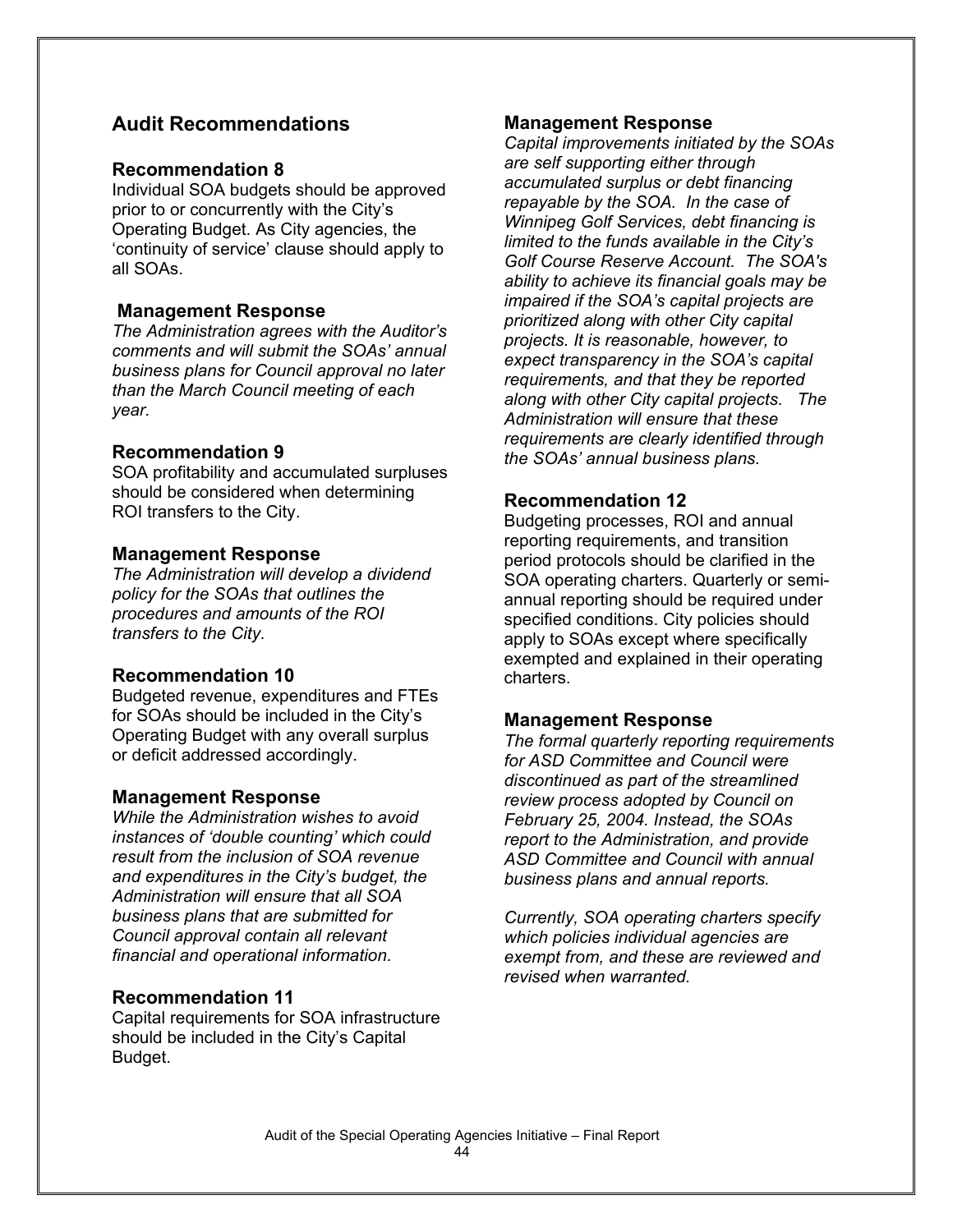#### **Recommendation 13**

Designated responsibility for monitoring the performance of each SOA and COO must be clarified and adhered to in accordance with the operating charter. Senior Administration must be responsive to issues identified through the monitoring and reporting processes.

#### **Management Response**

*The reporting relationship for the COOs of the SOAs was amended in the Special Operating Agencies Reporting Amendments report adopted by Council on November 24, 2004. The reporting amendment now requires the SOAs to report to the CAO, or delegate, rather than through the Director of the SOA's host department. In a subsequent amendment, the CAO delegated responsibility for the Fleet Management Agency and the Winnipeg Parking Authority to the current CIO. The intention of the reporting amendment is to delegate responsibility to the appropriate authority within the Administration to coordinate their activities, provide financial and operational oversight and champion their cause.* 

#### **Recommendation 14**

All SOAs that utilize lines of credit from the City of Winnipeg should have specified authorized amounts. Balances should be monitored by Corporate Finance in relation to both the authorized amount and approved purpose. Processes should be in place to immediately identify and address exceeded lines of credit and noncompliance with the approved purpose of funding.

#### **Management Response**

*The Administration will ensure that processes are implemented to provide improved line of credit monitoring and oversight.* 

#### **Recommendation 15**

Initial and incremental costs of operating under an SOA structure must be tracked and quantified to ensure that funds invested are warranted in relation to the benefits received.

#### **Management Response**

*Because of the scope and objectives of the ASD initiative, and the time required to evaluate and establish an SOA, the benefits associated with investment in an SOA are typically realized in the longer term. The Administration will take these factors into account when each of the SOAs is reviewed.* 

#### **Recommendation 16**

The CAO should prepare an annual report to the ASD Committee and Council that evaluates the overall performance of the SOA initiative including financial and operational results, costs and benefits, and significant issues identified and resolved.

#### **Management Response**

*The Administration will provide ASD Committee and Council with an annual overview of the SOAs' performance. The SOAs currently provide Council with detailed information, through their annual business plans, and their annual reports.* 

#### **Recommendation 17**

The CAO should report to the ASD Committee and Council on options for the current SOAs, benefits realized from the SOA initiative to date, and an action plan for applying lessons learned to the departmental structure as well as broadening the SOA initiative to include new services in the future.

#### **Management Comments**

*The Administration will be evaluating each of the SOAs individually. For example, Glacial Sand and Gravel's and Winnipeg Golf Services' operations are currently being evaluated, in order to seek business improvements at these agencies, and, if appropriate, develop a business case for change.*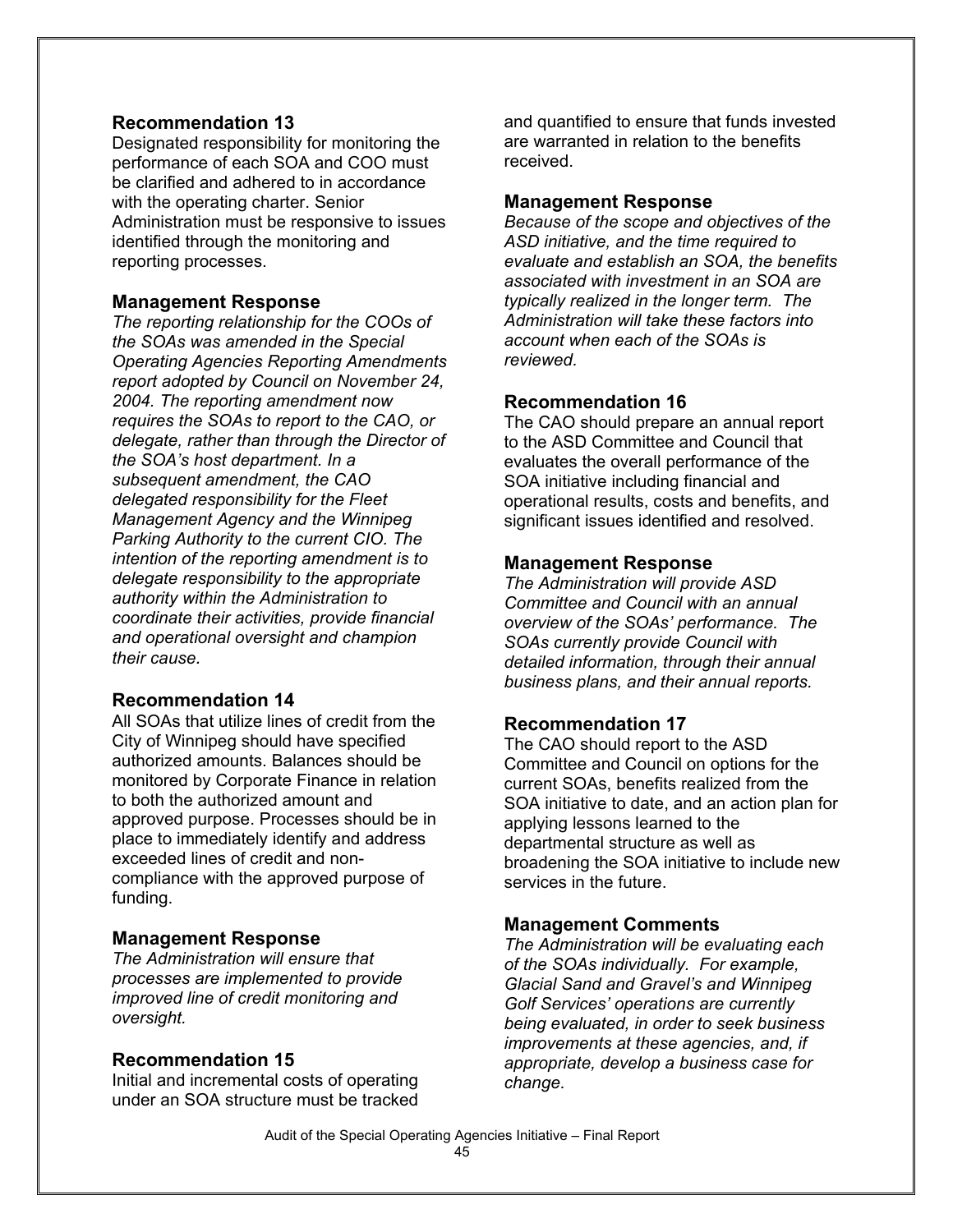# **Appendix 1: Chronology of ASD/SOA Initiatives**

|                                 | <b>Chronology of</b><br><b>City of Winnipeg ASD/SOA Initiatives</b>                                                                                                                                                                      |
|---------------------------------|------------------------------------------------------------------------------------------------------------------------------------------------------------------------------------------------------------------------------------------|
|                                 | Mar 20, 1997                                                                                                                                                                                                                             |
|                                 | "Reshaping Our Civic Government" report - commitment to be more affordable and efficient *                                                                                                                                               |
| 9<br>7                          | Sep 24, 1997                                                                                                                                                                                                                             |
|                                 | "Special Operating Agencies Initiative" report *                                                                                                                                                                                         |
|                                 |                                                                                                                                                                                                                                          |
| 1<br>9<br>9<br>8                | Mar 25, 1998                                                                                                                                                                                                                             |
|                                 | "Policy and Framework for Alternative Service Delivery in the City of Winnipeg" *                                                                                                                                                        |
|                                 | Oct 22, 1998                                                                                                                                                                                                                             |
| 1                               | First Call Letter issued by CAO for the identification of potential ASD initiates                                                                                                                                                        |
| 999                             | Feb 24, 1999                                                                                                                                                                                                                             |
|                                 | First ASD Review Agenda approved (consisted of 15 initiatives including Animal Services,<br>Primary Materials (Glacial), Golf Services, Fleet and Parking) *                                                                             |
|                                 | Jan 1, 2000                                                                                                                                                                                                                              |
| $\frac{2}{0}$                   | <b>Animal Services **</b>                                                                                                                                                                                                                |
| $\overline{0}$                  | (Feasibility Study adopted by Council Dec 17, 1997; Selection Report adopted by Council Nov 17,<br>1999)                                                                                                                                 |
|                                 | Jan 1, 2001                                                                                                                                                                                                                              |
| $\frac{2}{9}$                   | Glacial Sand & Gravel **<br>(Service delivery options were considered as early as 1996; Numerous internal and external reports<br>were prepared or commissioned over the years; Selection Report adopted by Council February 28,<br>2001 |
|                                 | Jan 1, 2002                                                                                                                                                                                                                              |
| $\frac{2}{0}$<br>$\overline{2}$ | <b>Golf Services</b> **<br>(Feasibility Study adopted by Council Feb 23, 2000; Selection Report adopted by Council April 24,<br>2002)                                                                                                    |
|                                 | Jan 1, 2003                                                                                                                                                                                                                              |
|                                 | <b>Fleet Management Agency **</b><br>(Feasibility Study adopted by Council Oct 10, 2000; Selection Report adopted by Council May 28,<br>2003)                                                                                            |
|                                 | Jan 1, 2005                                                                                                                                                                                                                              |
| $\frac{2}{0}$                   | <b>Winnipeg Parking Authority</b> **<br>(Feasibility Study adopted by Council Dec 11, 2002; Selection Report adopted by Council Oct 27,<br>2004)                                                                                         |
| $\frac{0}{5}$                   | * Date adopted by Council<br>** All SOAs to date have had effective start dates of Jan 1; delays in the process may be partially due to the COO<br>recruitment process following approval of the feasibility study                       |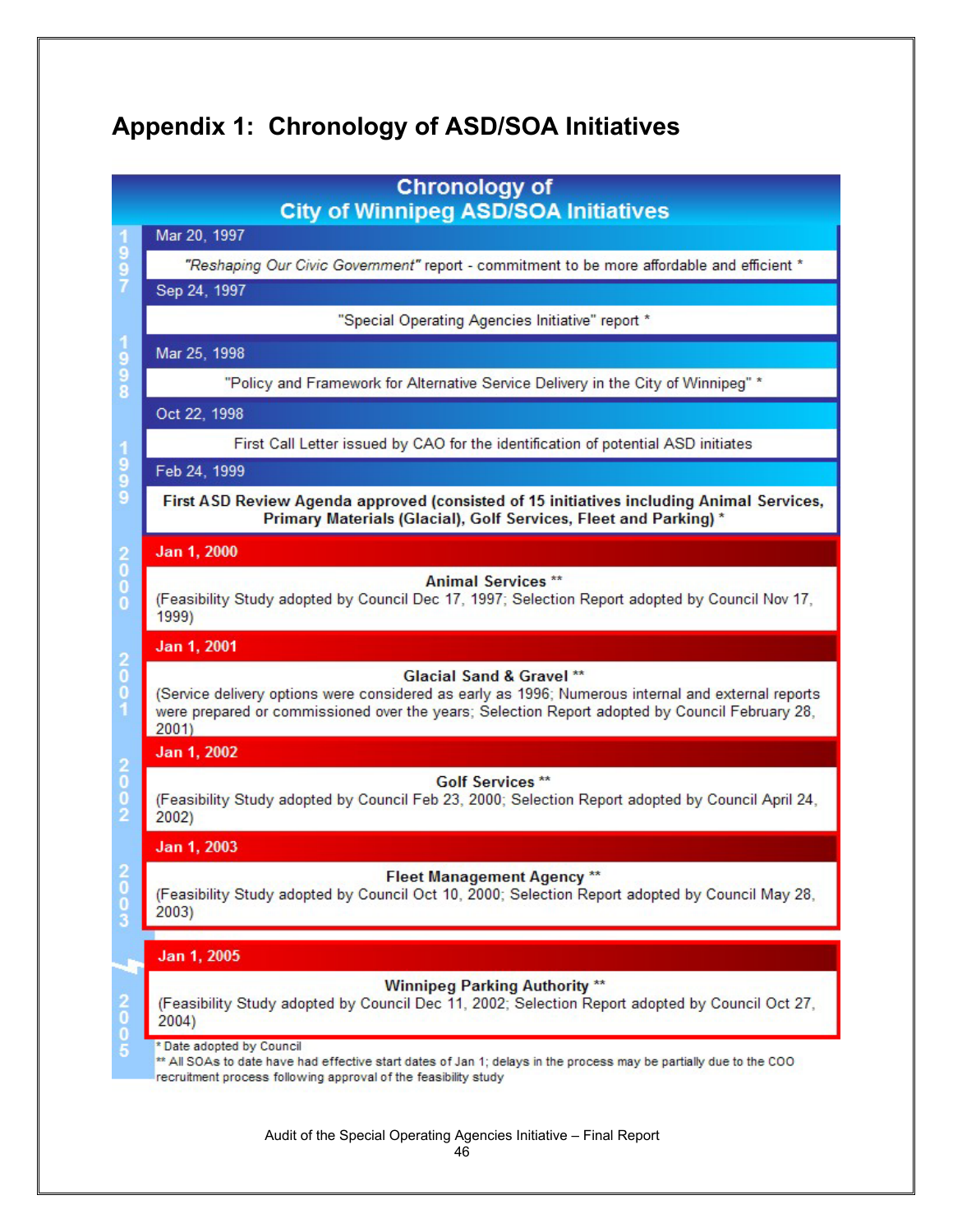

### **Appendix 2: ASD Decision Process**

| Tests                              | <b>Key Questions</b>                                                                                                                                                           |
|------------------------------------|--------------------------------------------------------------------------------------------------------------------------------------------------------------------------------|
| I. Public Interest Test            | Does the program/service continue to serve a public interest?                                                                                                                  |
| II. Role of Government Test        | Is there a legitimate and necessary role for government in this program/service?                                                                                               |
| III. Jurisdictional Alignment Test | Is the current role of the municipal government appropriate?                                                                                                                   |
| IV. External Partnership Test      | Could or should this program/service be provided in whole or in part by the<br>private/voluntary sector?                                                                       |
| V. Business Principles Test        | If the program/service continues within the municipal government context, how could<br>its efficiency and effectiveness be improved?                                           |
| VI. Affordability Test             | Is the program/service affordable within the current fiscal restraint? (consider lower<br>levels of service, other funding sources and shedding of some or all of the program) |

Source: Policy and Framework for Alternative Service Delivery in the City of Winnipeg (Office of the Chief Administrative Officer February, 1998)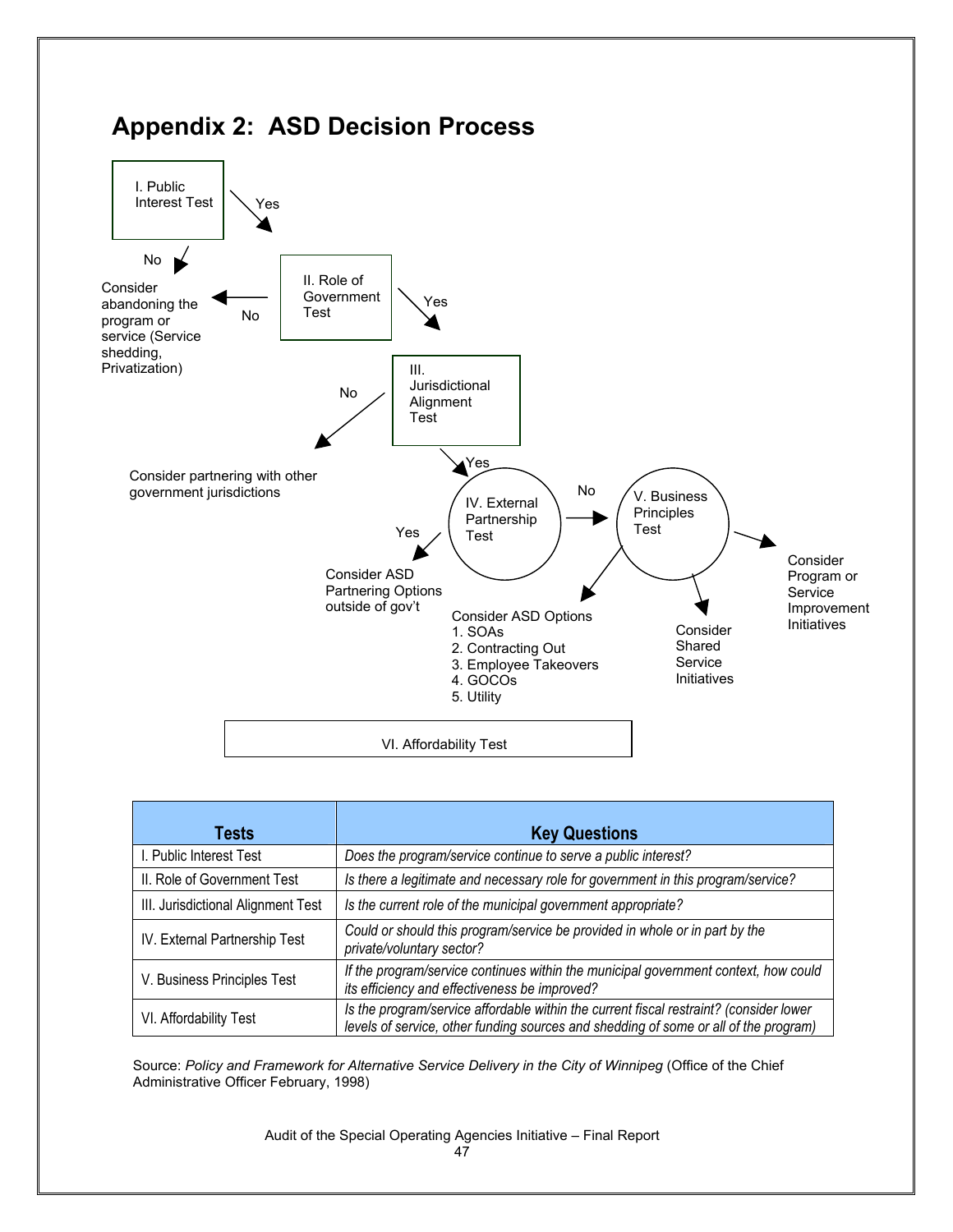# **Appendix 3: Accountability Structure**



Source: *Policy and Framework for Alternative Service Delivery in the City of Winnipeg* 

*Note: In 2004, the operating charters were amended so that SOAs report directly to the CAO or a delegate. Operationally there has been no change in reporting structure as the CAO proposed that existing reporting relationships through the Host Department Directors continue pending a review.*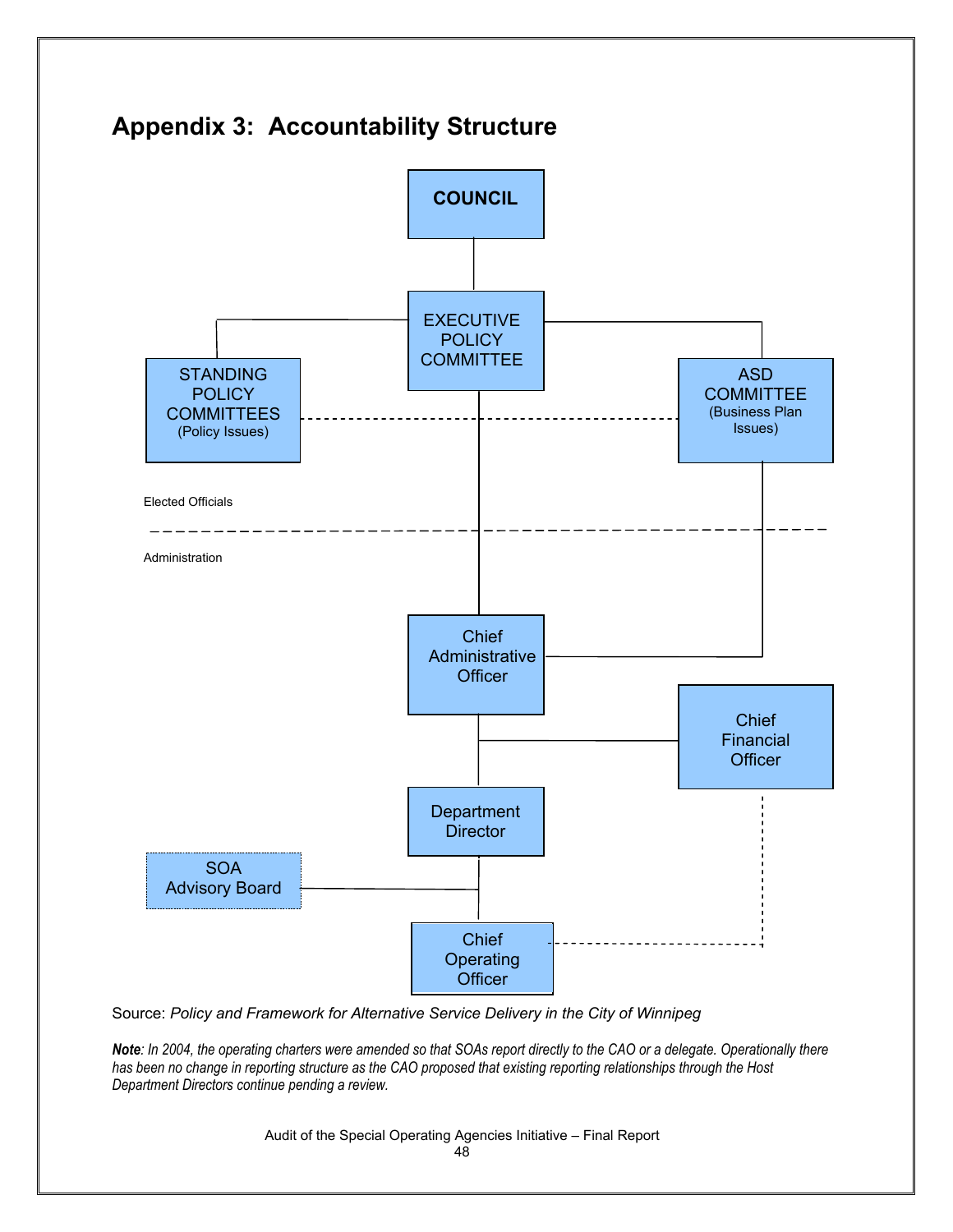# **Appendix 4: Roles and Responsibilities**

| <b>Position</b>                              | <b>Roles and Responsibilities</b>                                                                                                                                                                                                                                                                                                                                                                                                                                                                                                                   |
|----------------------------------------------|-----------------------------------------------------------------------------------------------------------------------------------------------------------------------------------------------------------------------------------------------------------------------------------------------------------------------------------------------------------------------------------------------------------------------------------------------------------------------------------------------------------------------------------------------------|
| Council                                      | Under the City of Winnipeg Act, has final decision authority relative to the Agency; includes, but is<br>$\bullet$<br>not restricted to, designation of the Agency and its operating charter, feasibility study and selection<br>report, delegations of authority, and advisory board appointments<br>Receives annual reports as information to assess the Agency's performance and policy outcomes<br>$\bullet$                                                                                                                                    |
| <b>Executive Policy</b><br>Committee (EPC)   | On recommendation of the ASD Committee, reviews the Agency's plans, reports, and proposals<br>$\bullet$<br>Recommends appropriate decisions by Council<br>$\bullet$<br>Maintains a strategic oversight role<br>$\bullet$                                                                                                                                                                                                                                                                                                                            |
| <b>ASD Committee</b>                         | Responsible for providing corporate leadership of ASD initiatives, including SOAs<br>$\bullet$<br>Has primary responsibility for the process that reviews and leads to the creation and approval of<br>$\bullet$<br>SOA plans, reports, and proposals by EPC and Council<br>Overriding concern is to assess SOA financial needs and implications<br>$\bullet$<br>Maintains a broader role in evaluating the corporate benefits delivered by the SOA within the<br>$\bullet$<br>strategic context of the ASD                                         |
| <b>Standing Policy</b><br>Committee (SPC)    | Reviews Agency plans, reports, and proposals on referral from or in conjunction with the review<br>$\bullet$<br>process through the ASD Committee (its comments are factored into analyses and<br>recommendations forwarded to EPC and Council)                                                                                                                                                                                                                                                                                                     |
| <b>Chief Administrative</b><br>Officer (CAO) | Has executive management responsibility, in concert with Standing Committees, to provide policy<br>$\bullet$<br>advice, program and service direction concerning the effective management, operation, and<br>performance of the Agency<br>Designates the chairperson of the Advisory Board<br>$\bullet$                                                                                                                                                                                                                                             |
| <b>Chief Financial</b><br>Officer (CFO)      | Provide an Annual Report to Council through ASD Committee<br>$\bullet$<br>Directs Corporate Finance expertise that assists the Agency in its formation and ongoing operations<br>$\bullet$                                                                                                                                                                                                                                                                                                                                                          |
| Department Head                              | Monitors the Agency's management, operations, and performance relative to attainment of civic<br>$\bullet$<br>goals and departmental objectives<br>Assists the Agency COO in establishing effective and efficient working relationships within and<br>$\bullet$<br>outside the organization<br>Is an ex-officio member of the Advisory Board<br>$\bullet$                                                                                                                                                                                           |
| Agency Head (COO)                            | Accountable for sound management of the Agency in accordance with the highest public sector<br>$\bullet$<br>standards<br>Ensures the objectives and targets stated in the business plan are achieved<br>$\bullet$<br>Responsible for managing the Agency planning and reporting processes<br>$\bullet$<br>Is an ex-officio member of the Advisory Board and provides the board with business plans, activity<br>$\bullet$<br>reports, charter revisions and other proposals and information required for effective management<br>and accountability |
| <b>Advisory Board</b><br>$D - U$             | Provides advice on the Agency's strategic operations and on changes to its mandate, structure,<br>$\bullet$<br>business practices, and finances<br>Reviews and comments on the Agency's proposed business plans, annual reports and charter<br>$\bullet$<br>revisions<br>1.1.1.11<br>Lating Opening Dalling<br>$\mathcal{L}$ , $\mathcal{L}$ , $\mathcal{L}$ , $\mathcal{L}$ , $\mathcal{L}$ , $\mathcal{L}$ , $\mathcal{L}$ , $\mathcal{L}$ , $\mathcal{L}$ , $\mathcal{L}$                                                                        |

*Source: Policy and Framework for Alternative Service Delivery in the City of Winnipeg* 

*Note: In 2004, the operating charters were amended so that SOAs report directly to the CAO or a delegate. Operationally there has been no change in reporting structure since the CAO proposed that existing reporting relationships through the Host Department Directors continue pending a review.*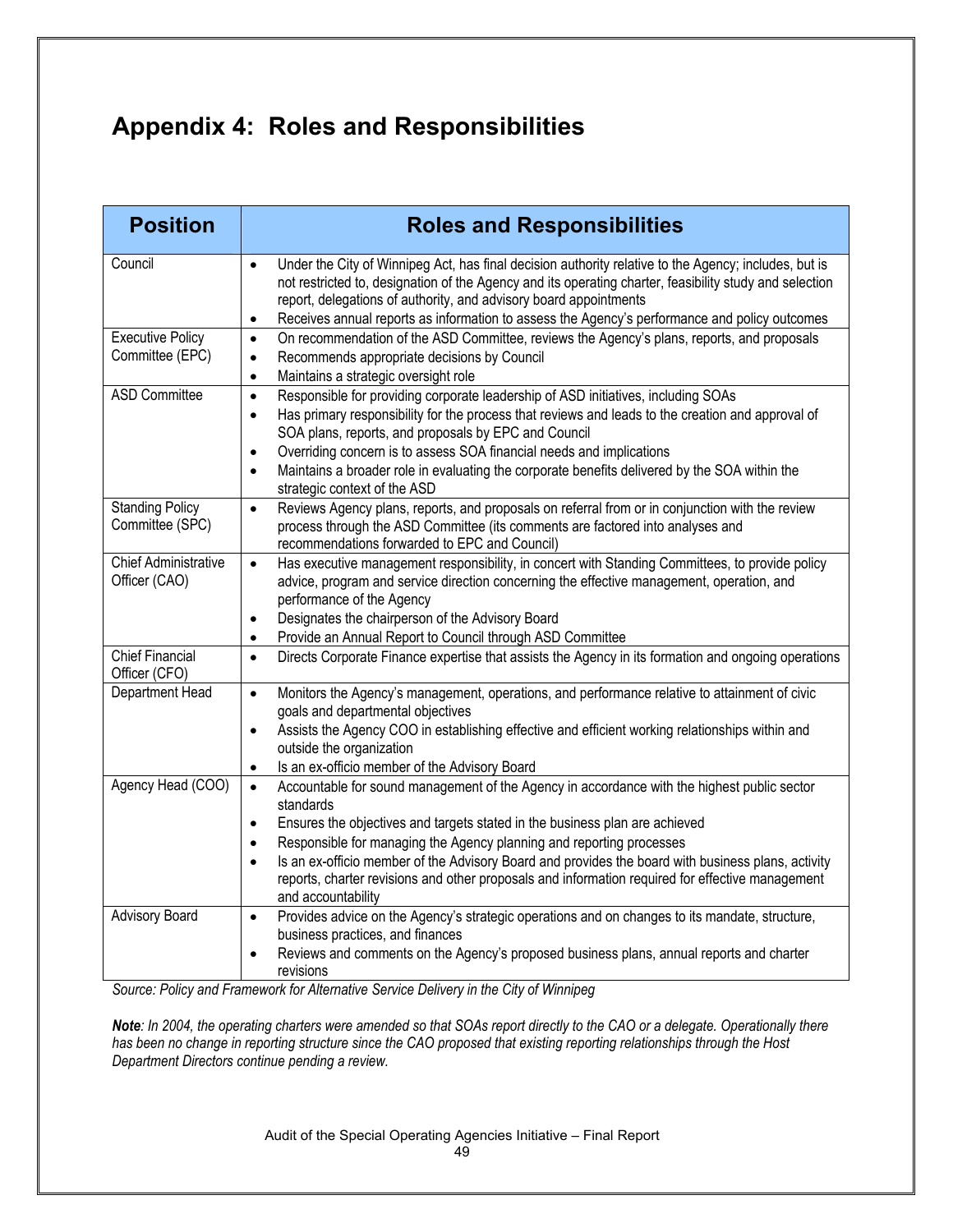# **Appendix 5: Overview of Winnipeg's SOAs**

|                                          |                                                                                                                                                                                                                                                                                                                                     |                                                                                                                                                                                |                                                                                                          | <b>Fleet</b>                                                                                                                                                              | <b>Winnipeg</b>                                                                                                                  |
|------------------------------------------|-------------------------------------------------------------------------------------------------------------------------------------------------------------------------------------------------------------------------------------------------------------------------------------------------------------------------------------|--------------------------------------------------------------------------------------------------------------------------------------------------------------------------------|----------------------------------------------------------------------------------------------------------|---------------------------------------------------------------------------------------------------------------------------------------------------------------------------|----------------------------------------------------------------------------------------------------------------------------------|
|                                          | <b>Animal</b><br><b>Services</b>                                                                                                                                                                                                                                                                                                    | <b>Glacial Sand</b><br>and Gravel                                                                                                                                              | <b>Golf Services</b>                                                                                     | <b>Management</b><br><b>Agency</b>                                                                                                                                        | <b>Parking</b><br>Authority*                                                                                                     |
| <b>Commenced</b>                         | January 1, 2000                                                                                                                                                                                                                                                                                                                     | January 1, 2001                                                                                                                                                                | January 1, 2002                                                                                          | January 1, 2003                                                                                                                                                           | January 1, 2005                                                                                                                  |
| <b>Operations</b>                        |                                                                                                                                                                                                                                                                                                                                     |                                                                                                                                                                                |                                                                                                          |                                                                                                                                                                           |                                                                                                                                  |
| <b>Host</b><br><b>Department</b>         | Community<br>Services                                                                                                                                                                                                                                                                                                               | <b>Public Works</b>                                                                                                                                                            | Planning, Property<br>& Development                                                                      | <b>Public Works</b>                                                                                                                                                       | Planning, Property<br>& Development                                                                                              |
| <b>Mandate</b>                           | To promote,<br>protect, and<br>safeguard the<br>health of the<br>community by<br>establishing and<br>maintaining an<br>urban environment<br>which permits the<br>City's human and<br>animal populations<br>to co-exist free of<br>conditions which<br>adversely affect<br>the health, safety,<br>and enjoyment of<br>the community. | To supply users,<br>on a competitive<br>basis, aggregate<br>products in a<br>timely and cost<br>efficient manner,<br>both internal and<br>external to The<br>City of Winnipeg. | To manage and be<br>accountable for<br>maximizing the<br>return on city-<br>owned golf course<br>assets. | To provide<br>efficient and<br>effective fleet,<br>manufacturing and<br>equipment<br>management<br>services to civic<br>departments and<br>other public<br>organizations. | To manage and be<br>accountable for<br>city-owned public<br>parking resources.                                                   |
| <b>Nature of</b><br><b>Services</b>      | Enforcement of<br>Pound By-Law,<br><b>Exotic Animal By-</b><br>Law, Animal Care<br>Act and provision<br>of related services                                                                                                                                                                                                         | Supply of granular<br>products to civic<br>departments,<br>SOAs and external<br>users                                                                                          | Supply of golf-<br>related products<br>and services                                                      | Supply of fleet and<br>related services to<br>civic departments,<br>SOAs and external<br>users                                                                            | Enforcement of<br>Winnipeg Parking<br>Meter By-law and<br>provision of off-<br>street parking                                    |
| 2004 Assets                              | \$84,000                                                                                                                                                                                                                                                                                                                            | \$5,645,000                                                                                                                                                                    | \$23,698,000                                                                                             | \$36,587,000                                                                                                                                                              | \$13,255,000*                                                                                                                    |
| 2004 Revenue<br>including tax<br>support | \$1,966,000                                                                                                                                                                                                                                                                                                                         | \$2,352,000                                                                                                                                                                    | \$2,658,000                                                                                              | \$27,241,000                                                                                                                                                              | \$11,217,000*                                                                                                                    |
| <b>2004 Staff</b><br><b>Complement</b>   | FTEs:<br>2 WAPSO<br>20 CUPE                                                                                                                                                                                                                                                                                                         | FTEs:<br>1 Wapso Exempt<br>1 Wapso<br>9 CUPE<br>3 CUPE (summer<br>students)                                                                                                    | FTEs:<br>1 WAPSO Exempt<br>2 CUPE<br>Seasonal:<br>51 CUPE                                                | FTEs:<br>13 WAPSO<br>97 CUPE                                                                                                                                              | FTEs*:<br>1 WAPSO Exempt<br>1 WAPSO<br>2 CUPE (1 vacant)<br>4 Parkade<br>attendants<br>40<br>Commissionaires<br>(under contract) |
| <b>Transition</b><br><b>Period</b>       | Five years ending<br>December 31,<br>2004                                                                                                                                                                                                                                                                                           | Three years<br>ending December<br>31, 2003                                                                                                                                     | Three years<br>ending December<br>31, 2004                                                               | Four years ending<br>December 31,<br>2006                                                                                                                                 | Three years<br>ending December<br>31, 2007                                                                                       |

\*Winnipeg Parking Authority did not operate as an SOA in 2004. The information presented is for 2005 and is based on projections reported in their 2005 Selection Report.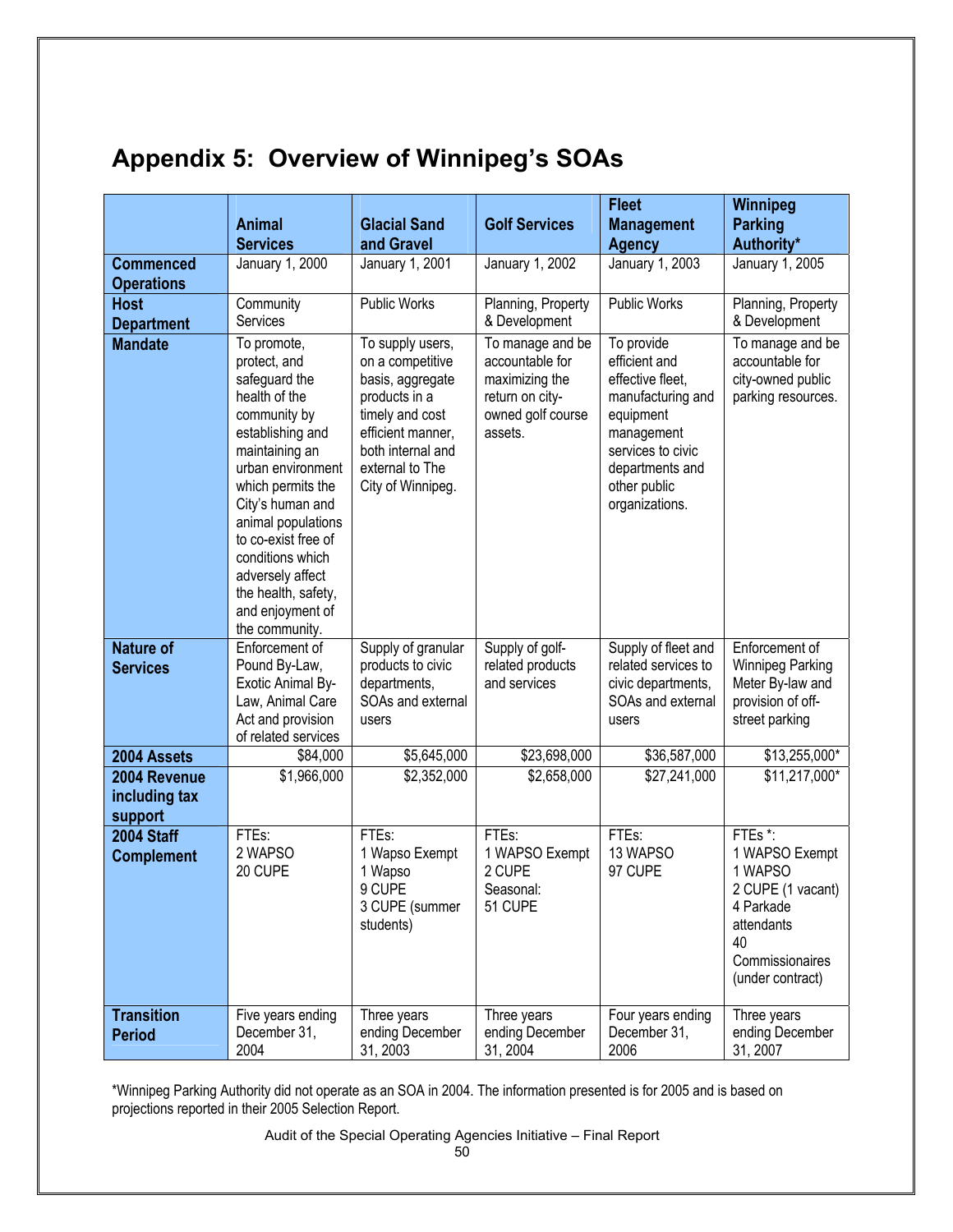|                                           | Animal Services (designated as Winnipeg's first SOA effective January 1, 2000)                                                                                                                                                                                                                                                                                                                                                                                                                                                                                                                                                                                                                                                                                                                                                                                                                                                                                                                                                                                                                                                                                                                                                                                                                                                                                                     |
|-------------------------------------------|------------------------------------------------------------------------------------------------------------------------------------------------------------------------------------------------------------------------------------------------------------------------------------------------------------------------------------------------------------------------------------------------------------------------------------------------------------------------------------------------------------------------------------------------------------------------------------------------------------------------------------------------------------------------------------------------------------------------------------------------------------------------------------------------------------------------------------------------------------------------------------------------------------------------------------------------------------------------------------------------------------------------------------------------------------------------------------------------------------------------------------------------------------------------------------------------------------------------------------------------------------------------------------------------------------------------------------------------------------------------------------|
| Goals                                     | Animal Services' goals are to<br>improve health and safety of neighborhoods;<br>$\bullet$<br>improve customer service;<br>$\bullet$<br>improve public image; and<br>$\bullet$<br>be financially self-sustainable to the extent possible (significantly less reliance on mill-rate support).<br>$\bullet$                                                                                                                                                                                                                                                                                                                                                                                                                                                                                                                                                                                                                                                                                                                                                                                                                                                                                                                                                                                                                                                                           |
| <b>Programs and</b><br><b>Initiatives</b> | Animal Services has introduced programs and initiatives such as<br>an adoption program to give strays a second chance;<br>$\bullet$<br>a volunteer program to enhance the adoption program;<br>$\bullet$<br>multi-year licensing;<br>$\bullet$<br>expansion in the number of retail outlets that sell licenses;<br>$\bullet$<br>enhanced education programs;<br>$\bullet$<br>increased marketing; and<br>$\bullet$<br>a revised fines schedule.<br>$\bullet$                                                                                                                                                                                                                                                                                                                                                                                                                                                                                                                                                                                                                                                                                                                                                                                                                                                                                                                       |
| Financial<br>Performance                  | City's Bottom Line: Animal Services has cost the City \$6,403,837 since inception.<br>$\bullet$<br>Financial Target: Animal Services did not achieve its annual targets. At December 31, 2004, the<br>$\bullet$<br>accumulated deficit was \$603,837 (\$300,905 higher than the initially projected deficit of \$302,932).<br>Primary Financial Goal: The primary financial goal is to be self-sustaining to the extent possible.<br>$\bullet$<br>Animal Services did reduce its reliance on the grant from the City's Community Services Department<br>by \$149,095 to December 2004. The SOA was unable to fully absorb the cuts to its support grant and<br>accumulated a deficit of \$603,837 over the period.<br>Financial Performance: Animal Services did improve its financial performance over the period by<br>$\bullet$<br>\$149,095 (\$450,000 grant reduction less the increase in the deficit of \$300,905). Revenue (excluding<br>the grant from the City) has more than tripled in five years, increasing from \$301,348 in the year 2000<br>to \$995,214 in 2004. Expenditures increased over the five years from \$1,724,592 in 2000 to<br>\$2,007,680 in 2004 (16.4%). Annual losses from operations (excluding grants) decreased every year<br>except 2001. The annual losses decreased from \$1,406,225 in 2000 to \$991,679 in 2004, a decrease<br>of 29.5%. |
| <b>Operational</b><br><b>Performance</b>  | Animal Services is focusing on service enhancements including prevention, education and increased<br>financial self-sufficiency through changes to the licensing fee and fine structure. Animal Services has<br>achieved improvements in certain operational areas such as<br>number of active licenses sold increased from 16,500 in 2000 to 40,023 in 2004 (initial projections for<br>$\bullet$<br>2004 were 50,000);<br>number of dog adoptions increased from 91 in 2000 to 179 in 2004;<br>$\bullet$<br>number of impounded dogs decreased from 1,487 in 2000 to 1,275 in 2004; and<br>$\bullet$<br>number of dogs euthanized decreased from 507 in 2000 to 269 in 2004.<br>$\bullet$<br>Animal Services did not, however, adequately monitor its customer satisfaction levels.                                                                                                                                                                                                                                                                                                                                                                                                                                                                                                                                                                                              |
| <b>Other</b><br><b>Observations</b>       | Animal Services' actual expenditures were closer to the initial projections than were actual revenues to<br>$\bullet$<br>the initial projections. Overly optimistic initial revenue projections were reduced annually in<br>subsequent business plans.<br>Grant from the City's Community Services Department was reduced from \$1,250,000 received in each<br>٠<br>of years 2000 to 2002, to \$1,100,000 in year 2003 and \$950,000 in year 2004.<br>Animal Services' transition period expired on December 31, 2004, at which time Animal Services was<br>to formally evaluate the Agency's effectiveness. To date, an evaluation has not been completed.                                                                                                                                                                                                                                                                                                                                                                                                                                                                                                                                                                                                                                                                                                                        |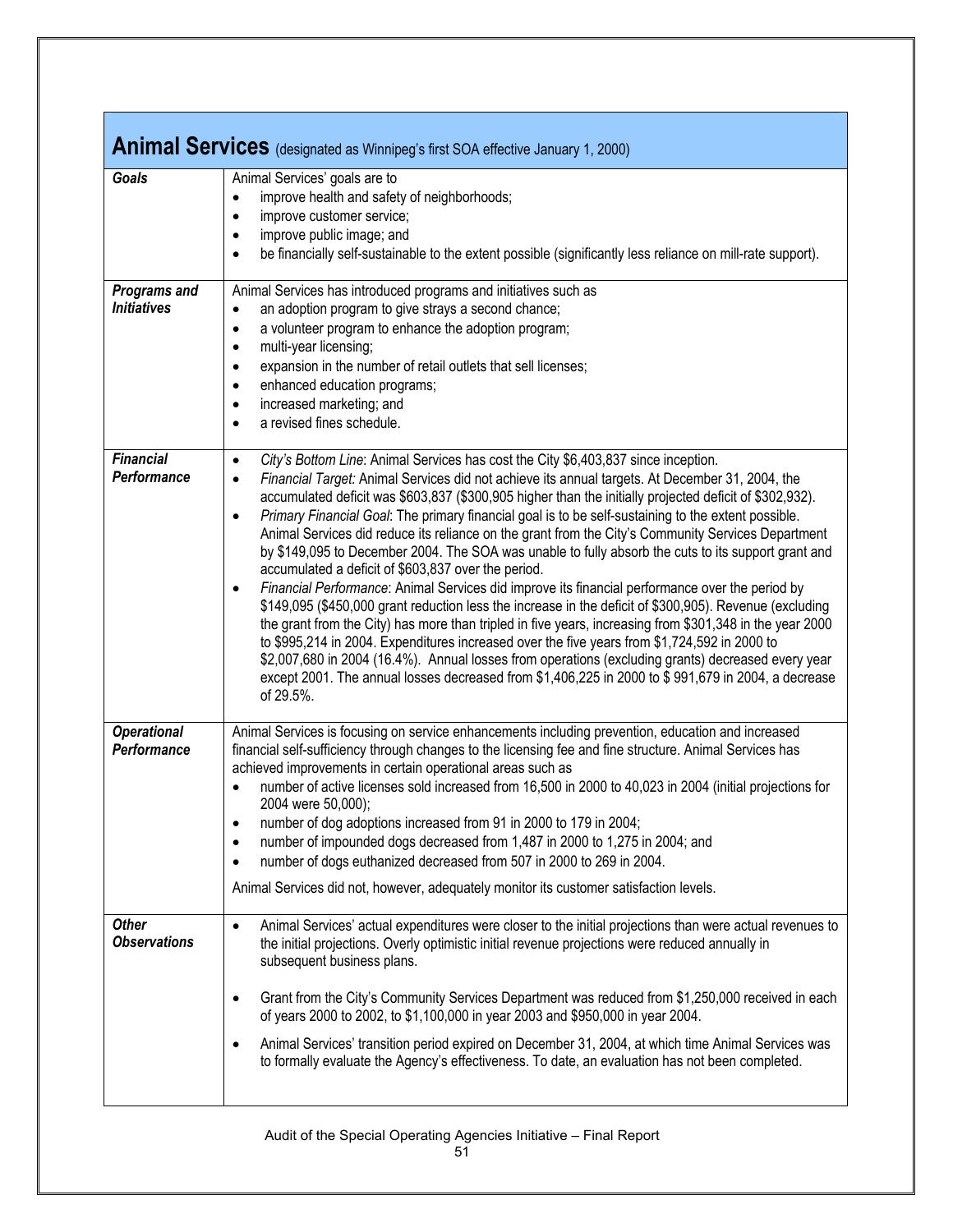|                                                                      | Glacial Sand & Gravel (designated as Winnipeg's second SOA effective January 1, 2001)                                                                                                                                                                                                                                                                                                                                                                                                                                                                                                                                                                                                                                                                                                                                                                                                                                                                                                                                                                                                                                                                                                                                                                                                                                                                                                                                                                                                                                                                                                                                                                                                                                                                                                                                                                                                                                                                                                                                                                                                                                                  |
|----------------------------------------------------------------------|----------------------------------------------------------------------------------------------------------------------------------------------------------------------------------------------------------------------------------------------------------------------------------------------------------------------------------------------------------------------------------------------------------------------------------------------------------------------------------------------------------------------------------------------------------------------------------------------------------------------------------------------------------------------------------------------------------------------------------------------------------------------------------------------------------------------------------------------------------------------------------------------------------------------------------------------------------------------------------------------------------------------------------------------------------------------------------------------------------------------------------------------------------------------------------------------------------------------------------------------------------------------------------------------------------------------------------------------------------------------------------------------------------------------------------------------------------------------------------------------------------------------------------------------------------------------------------------------------------------------------------------------------------------------------------------------------------------------------------------------------------------------------------------------------------------------------------------------------------------------------------------------------------------------------------------------------------------------------------------------------------------------------------------------------------------------------------------------------------------------------------------|
| Goals                                                                | Glacial Sand & Gravel's (Glacial) goals are to<br>be financially profitable;<br>$\bullet$<br>mine aggregate resources in a responsible and prudent manner;<br>$\bullet$<br>ensure a constant supply of various aggregate products; and<br>$\bullet$<br>improve and promote customer service.<br>$\bullet$                                                                                                                                                                                                                                                                                                                                                                                                                                                                                                                                                                                                                                                                                                                                                                                                                                                                                                                                                                                                                                                                                                                                                                                                                                                                                                                                                                                                                                                                                                                                                                                                                                                                                                                                                                                                                              |
| <b>Programs and</b><br><b>Initiatives</b>                            | Glacial has introduced programs and initiatives such as<br>expanding its customer base;<br>$\bullet$<br>repairing and making safety upgrades to equipment; and<br>$\bullet$<br>installing a new truck scale.<br>$\bullet$                                                                                                                                                                                                                                                                                                                                                                                                                                                                                                                                                                                                                                                                                                                                                                                                                                                                                                                                                                                                                                                                                                                                                                                                                                                                                                                                                                                                                                                                                                                                                                                                                                                                                                                                                                                                                                                                                                              |
| <b>Financial</b><br>Performance<br><b>Operational</b><br>Performance | City's Bottom Line: Glacial has accumulated a deficit of \$954,000 (excluding tax recoveries from the<br>$\bullet$<br>City) from inception to Dec. 31, 2004. For the four years operations the City has purchased \$4,442,000<br>in goods from Glacial. The net impact on the City for the goods purchased from Glacial and operating<br>the SOA to date is \$5,396,000.<br>Financial Target: Glacial did not achieve its annual targets, partially due to adverse weather conditions.<br>$\bullet$<br>At December 31, 2004, the accumulated deficit of \$840,000 resulted in a (\$1,040,000) variance when<br>compared to the initially projected surplus of \$200,000.<br>Primary Financial Goal: Glacial's primary financial goal is to be profitable. Glacial has incurred losses<br>$\bullet$<br>for three of its four years and accumulated a deficit of \$840,000 (\$954,000 less tax recoveries.)<br>Financial Performance: With the exception of 2003 where annual revenue peaked at \$2,959,000,<br>$\bullet$<br>annual revenue has decreased from \$2,667,000 in 2001 to \$2,339,000 in 2004, a decrease of 12%.<br>Annual cost of sales has steadily increased from \$1,634,000 in 2001 to \$2,351,000 in 2004 for an<br>increase of 44%. Contribution margin is the difference between revenue and cost of sales. The annual<br>contribution margin percentage has substantially decreased from 38.7% in 2001 to -0.5% in 2004;<br>margins on sales, originally projected at 53% to 57% annually, are not being achieved.<br>Glacial has achieved improvements in certain operational areas such as<br>operating modifications to enhance product movement and promote pit safety; and<br>$\bullet$<br>extending hours of operation to better serve customers.<br>$\bullet$                                                                                                                                                                                                                                                                                                                                               |
|                                                                      | Glacial does not have performance data by product including sales, cost of sales and contribution margins.<br>This information is vital to the SOA in assessing the profitability of each product and in making production<br>decisions. In addition customer satisfaction was not monitored.                                                                                                                                                                                                                                                                                                                                                                                                                                                                                                                                                                                                                                                                                                                                                                                                                                                                                                                                                                                                                                                                                                                                                                                                                                                                                                                                                                                                                                                                                                                                                                                                                                                                                                                                                                                                                                          |
| <b>Other</b><br><b>Observations</b>                                  | Upon establishing Glacial as an SOA, significant time, money and effort were expended as a result of<br>$\bullet$<br>not anticipating the extent of opposition from the industry at the prospect of Glacial competing directly<br>with private companies. This was not resolved prior to commencing operations.<br>We found that Glacial did not carry out key elements of its original business plan. A critical success<br>$\bullet$<br>factor in Glacial's initial business plan was the purchase of a replacement high-production crusher<br>necessary for producing higher-margin product which required financing to acquire. Glacial<br>subsequently changed its focus away from crushed products resulting in the purchase of other<br>equipment. This has resulted in significantly lower contribution margins than those expected in<br>Glacial's original business plan. We have been advised that a review of business strategy options<br>completed by Glacial in 2005 supported the early decision to vary from the original business plan. The<br>review concluded that losses likely would have been greater had the original plan been carried out.<br>Glacial did not have adequate financial and operational information systems to monitor performance.<br>$\bullet$<br>Glacial received monthly general ledger data but the results were inaccurate or incomplete as<br>significant accruals and inventory adjustments were typically only recorded annually.<br>Glacial does not have a specified authorized line of credit from the City of Winnipeg (General Fund) yet<br>$\bullet$<br>at December 31, 2004, it owed the City \$1,157,000.<br>Glacial's transition period expired on December 31, 2003, at which time it lost its exclusive contract to<br>$\bullet$<br>supply aggregate to the City. The fundamental questions, such as whether or not there is a legitimate<br>and necessary role for government in this business and whether it should be provided in whole or in<br>part by the private sector, are still being considered. Glacial engaged consultants to re-evaluate its<br>ASD options. |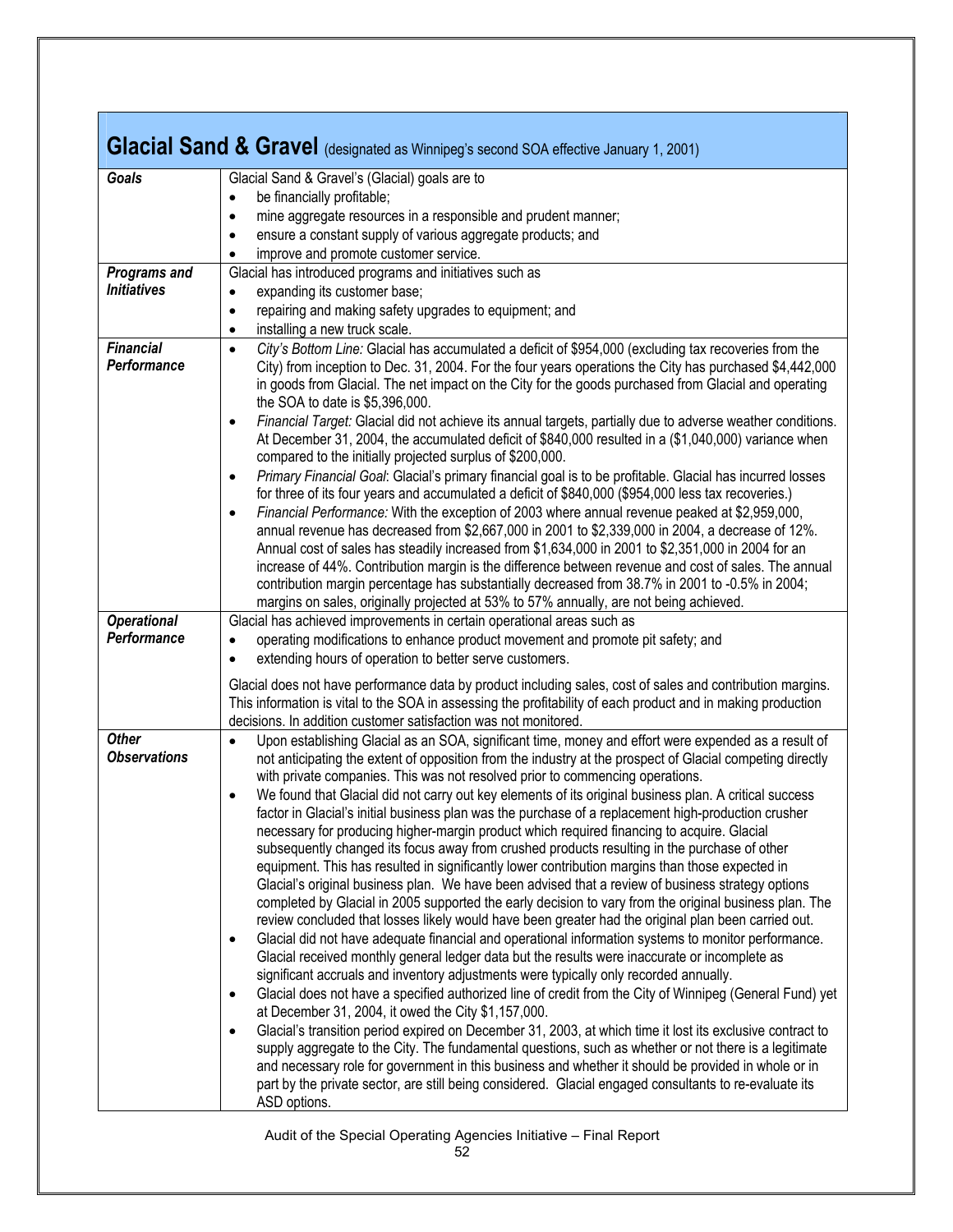|                                           | Golf Services (designated as Winnipeg's third SOA effective January 1, 2002)                                                                                                                                                                                                                                                                                                                                                                                                                                                                                                                                                                                                                                                                                                                                                                                                                                                                                                                                                                                                                                                                                                                                           |
|-------------------------------------------|------------------------------------------------------------------------------------------------------------------------------------------------------------------------------------------------------------------------------------------------------------------------------------------------------------------------------------------------------------------------------------------------------------------------------------------------------------------------------------------------------------------------------------------------------------------------------------------------------------------------------------------------------------------------------------------------------------------------------------------------------------------------------------------------------------------------------------------------------------------------------------------------------------------------------------------------------------------------------------------------------------------------------------------------------------------------------------------------------------------------------------------------------------------------------------------------------------------------|
| Goals                                     | Golf Services' (Golf) goals are to<br>maximize the annual return to the City on golf operations;<br>$\bullet$<br>ensure the long term sustainability of the City's golf course assets;<br>٠<br>maximize revenue from green fees and associated services;<br>$\bullet$<br>improve golf course playability;<br>$\bullet$<br>provide high quality customer service;<br>$\bullet$<br>ensure financial and environmental sustainability;<br>$\bullet$<br>improve the image of municipal courses; and<br>$\bullet$<br>administer contracts and leases for non-City operated courses.<br>٠                                                                                                                                                                                                                                                                                                                                                                                                                                                                                                                                                                                                                                    |
| <b>Programs and</b><br><b>Initiatives</b> | Golf has introduced programs and initiatives such as<br>promotion of tournaments and special events;<br>$\bullet$<br>provision of staff training on customer service;<br>$\bullet$<br>increased marketing and promotion of municipal golf courses;<br>$\bullet$<br>implementation of new turf maintenance practices;<br>$\bullet$<br>implementation of natural environment management, preservation and control measures; and<br>$\bullet$<br>golf course improvements.<br>$\bullet$                                                                                                                                                                                                                                                                                                                                                                                                                                                                                                                                                                                                                                                                                                                                   |
| <b>Financial</b><br>Performance           | City's Bottom Line: Golf has provided a net return to the City of \$731,000 as at Dec. 31, 2004.<br>$\bullet$<br>Financial Target: Golf did not achieve its annual targets. At December 31, 2004, the accumulated<br>$\bullet$<br>deficit of \$601,000 was more than \$400,000 higher than the initially projected deficit of \$182,000.<br>Primary Financial Goal: Golf's primary financial goal was to maximize return on investment (ROI). Over<br>$\bullet$<br>three years, Golf returned \$1,332,000 in tax equivalencies and ROI to the City, rather than the<br>\$1,505,000 expected. At the same time, Golf accumulated a deficit of \$601,000. Profitability was not<br>considered in determining the ROI to be paid to the City.<br>Financial Performance: Weather adversely impacted Golf's financial performance. Losses were<br>$\bullet$<br>incurred in all three years of operation. Annual revenue increased from \$2,522,000 in 2002 to<br>\$3,156,000 in 2003 (+25%). In 2004, revenue decreased to \$2,658,000 (-16%). Annual expenditures<br>followed the same pattern, increasing from \$2,660,000 in 2002 to \$3,179,000 in 2003 (+15%). In 2004,<br>expenditures decreased to \$3,092,000(-3%). |
| <b>Operational</b><br>Performance         | Golf quantified certain operational targets such as rounds of golf played at their City operated and<br>$\bullet$<br>maintained courses (Kildonan Park, Windsor Park, Crescent Drive) as well as at their joint<br>City/Contractor course (Harbour View). Due to adverse weather conditions, the number of rounds of<br>golf played at these courses decreased from 138,308 in 2002 to 122,040 in 2004. Golf initially<br>projected 172,669 rounds of golf at these courses for 2004.<br>Other than rounds of golf played, Golf did not adequately quantify or monitor operational targets or<br>$\bullet$<br>results. This includes monitoring customer satisfaction levels.                                                                                                                                                                                                                                                                                                                                                                                                                                                                                                                                          |
| <b>Other</b><br><b>Observations</b>       | Golf's Host Department, Planning Property and Development, advised that only general ledger data<br>would be made available rather than the specialized report Golf has historically received. The COO<br>has expressed concerns that this will cause difficulty in managing the operations.<br>Golf is setting its own fees through its selection report in contradiction with a City fee-setting by-law that<br>$\bullet$<br>continues to be in effect. We anticipate that this situation will be resolved soon with the assistance of<br>Legal Services.<br>Golf's transition period expired on December 31, 2004 and the fundamental questions, such as whether<br>$\bullet$<br>or not there is a legitimate and necessary role for government in this business and whether it should be<br>provided in whole or in part by the private sector, are being raised. Golf recently engaged consultants<br>to re-evaluate its ASD options.                                                                                                                                                                                                                                                                             |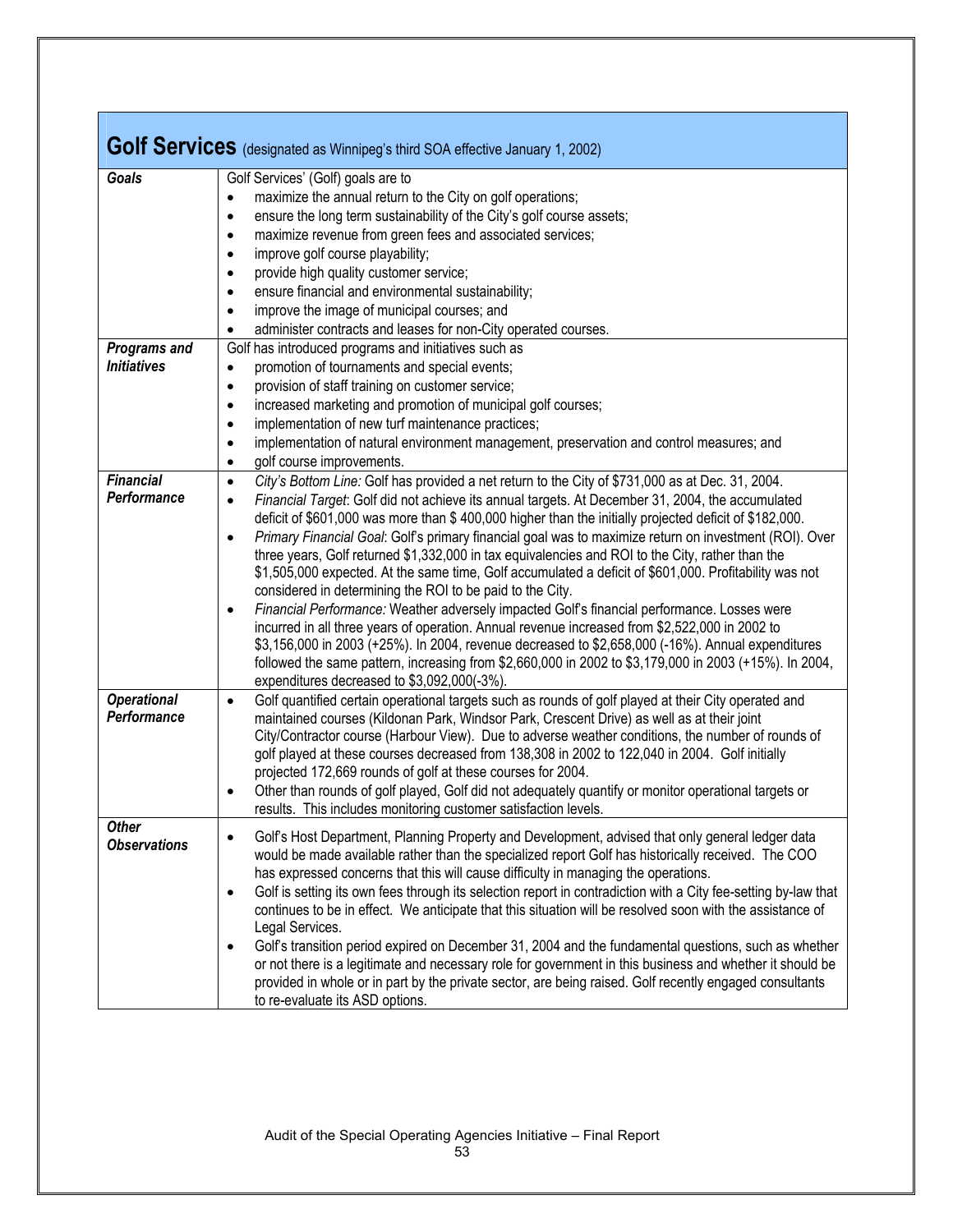|                                           | Fleet Management Agency (designated as Winnipeg's fourth SOA effective January 1, 2003)                                                                                                                                                                                                                                                                                                                                                                                                                                                                                                                                                                                                                                                                                                                                                                                                                                                                                                                                                                                                                                                                                                                                                                                                                                                                                                                                                                                                                                                                                                                                                                                                                                                                                                                                                                                                                                                                                                                                                                                                                                                                           |
|-------------------------------------------|-------------------------------------------------------------------------------------------------------------------------------------------------------------------------------------------------------------------------------------------------------------------------------------------------------------------------------------------------------------------------------------------------------------------------------------------------------------------------------------------------------------------------------------------------------------------------------------------------------------------------------------------------------------------------------------------------------------------------------------------------------------------------------------------------------------------------------------------------------------------------------------------------------------------------------------------------------------------------------------------------------------------------------------------------------------------------------------------------------------------------------------------------------------------------------------------------------------------------------------------------------------------------------------------------------------------------------------------------------------------------------------------------------------------------------------------------------------------------------------------------------------------------------------------------------------------------------------------------------------------------------------------------------------------------------------------------------------------------------------------------------------------------------------------------------------------------------------------------------------------------------------------------------------------------------------------------------------------------------------------------------------------------------------------------------------------------------------------------------------------------------------------------------------------|
| <b>Goals</b>                              | Fleet Management Agency's (Fleet) goals are to<br>increase customer satisfaction;<br>$\bullet$<br>expand fleet services across internal markets;<br>$\bullet$<br>increase employee satisfaction;<br>$\bullet$<br>implement Life Cycle Cost Management; and<br>$\bullet$<br>move toward a self financing operation.<br>$\bullet$                                                                                                                                                                                                                                                                                                                                                                                                                                                                                                                                                                                                                                                                                                                                                                                                                                                                                                                                                                                                                                                                                                                                                                                                                                                                                                                                                                                                                                                                                                                                                                                                                                                                                                                                                                                                                                   |
| <b>Programs and</b><br><b>Initiatives</b> | Fleet has introduced programs and initiatives such as<br>introducing Life Cycle Management and methodologies;<br>$\bullet$<br>making fuel site improvements; and<br>$\bullet$<br>implementing environmental initiatives.<br>$\bullet$                                                                                                                                                                                                                                                                                                                                                                                                                                                                                                                                                                                                                                                                                                                                                                                                                                                                                                                                                                                                                                                                                                                                                                                                                                                                                                                                                                                                                                                                                                                                                                                                                                                                                                                                                                                                                                                                                                                             |
| <b>Financial</b><br>Performance           | City's Bottom Line: Fleet has reported an accumulated surplus of \$2,520,000 after two years of<br>$\bullet$<br>operation. Fleet has received \$41,453,000 in revenue from the City and paid the City \$533,000 in tax<br>equivalencies. The cost of Fleet to the City for the first two years of operations was \$38,400,000.<br>Financial Target: Fleet has surpassed its target for accumulated surplus for the first two years of<br>$\bullet$<br>operation. At December 31, 2004, the accumulated surplus of \$2,520,000 was \$2,204,000 greater<br>than the initially projected surplus of \$316,000. The sale of fleet vehicles was a significant factor in the<br>amount of profit reported in both years. Disposal of fleet vehicles is part of the normal lifecycle<br>management of the fleet, and the Agency's on-going operations. During 2003, however, a portion of<br>the proceeds was related to the one-time disposition of surplus fleet vehicles. Fleet recognized<br>proceeds of disposition of \$1,575,000 in 2003 and \$595,000 in 2004. None of this revenue was<br>anticipated in the initial business plan. Excluding this revenue, Fleet's accumulated surplus at<br>December 31, 2004 was \$350,000, \$34,000 higher than initially projected.<br>Primary Financial Goal: Fleet's primary financial goal was to move toward a self-financing operation.<br>$\bullet$<br>While reporting a profit, Fleet's long-term debt rose by \$5,293,000 as at Dec. 31, 2004. The City is<br>requiring an unplanned dividend to be paid in 2005 of \$2,250,000 almost equal to the amount of<br>surplus that was earned above the original projections.<br>Financial Performance: Fleet's financial results did not improve from 2003 to 2004. Excluding the<br>$\bullet$<br>proceeds of disposition from the sale of assets, Fleet recorded a profit of \$614,000 in 2003 and a loss<br>of \$264,000 in 2004. Over the first two years Fleet revenue has been stable \$27.24 million in 2004<br>compared to \$27.4 million in 2003. Expenses have increased by 8.5% (\$2.11 million) from \$24.88<br>million in 2003 to \$26.99 million in 2004. |
| <b>Operational</b><br>Performance         | Fleet has achieved improvements in certain operational areas such as<br>downsizing the fleet by 29% (from 2,400 to 1,700 vehicles); and<br>$\circ$<br>reducing the average age of light fleet vehicles from an average of 6.9 years to<br>$\circ$<br>approximately 5 years (considered the optimum age of fleet) We have been advised by<br>Fleet (just prior to publication of our report) that the optimum age of the light fleet is 7 years.<br>Fleet implemented a fleet management information system in 2003 and, although we were advised<br>$\bullet$<br>that a number of performance measures have been identified and are being measured in the new<br>system, the performance targets and results have not been communicated in their annual reports.<br>Fleet has not measured the level of customer satisfaction to date.                                                                                                                                                                                                                                                                                                                                                                                                                                                                                                                                                                                                                                                                                                                                                                                                                                                                                                                                                                                                                                                                                                                                                                                                                                                                                                                            |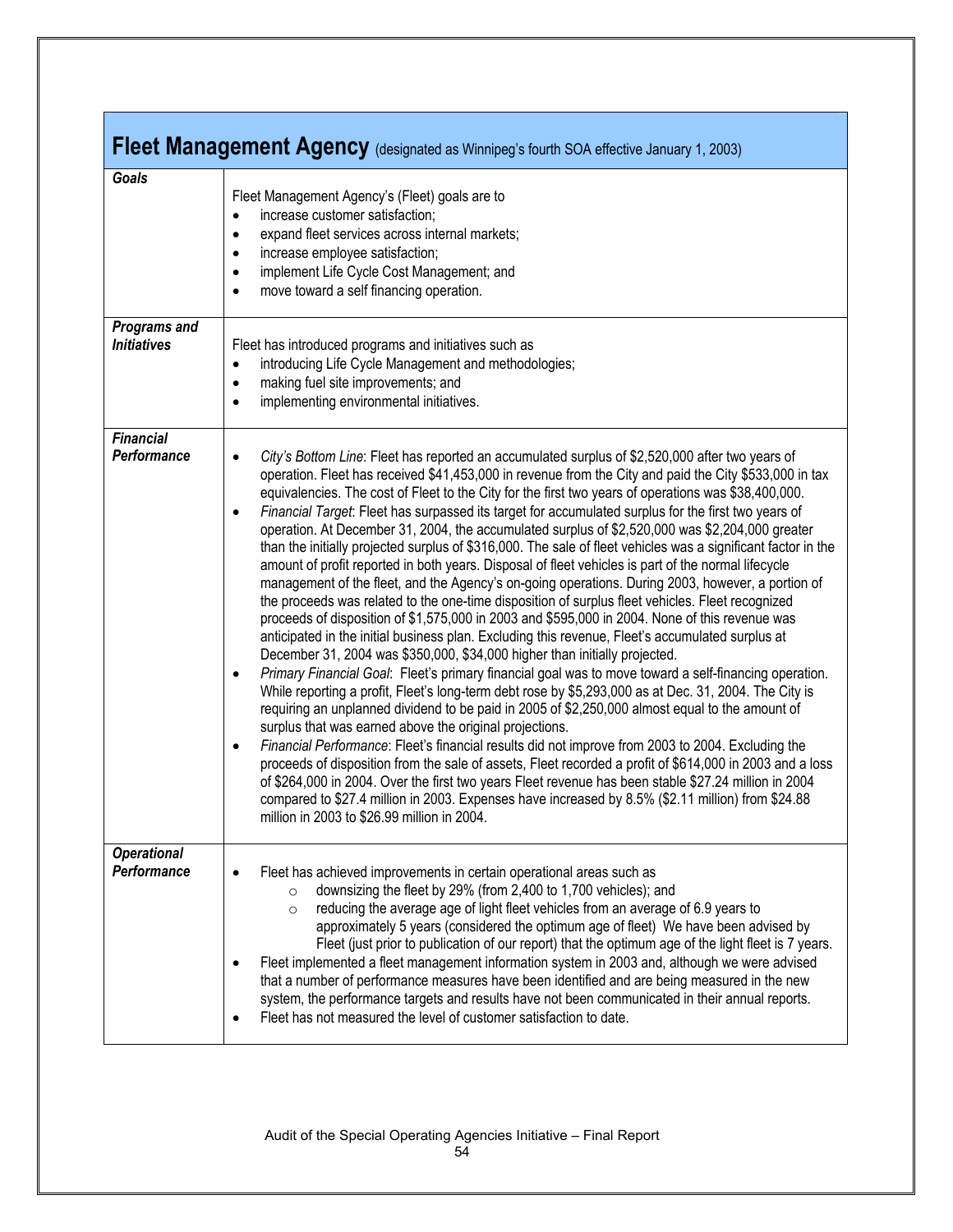| <b>Other</b>        |                                                                                                                                                                                                                                                                                                                                                                                                                                                                                                                                                                                                                                                                                                                                                                                                                                                                                                                                                                                                                                                                                                                                                                                               |
|---------------------|-----------------------------------------------------------------------------------------------------------------------------------------------------------------------------------------------------------------------------------------------------------------------------------------------------------------------------------------------------------------------------------------------------------------------------------------------------------------------------------------------------------------------------------------------------------------------------------------------------------------------------------------------------------------------------------------------------------------------------------------------------------------------------------------------------------------------------------------------------------------------------------------------------------------------------------------------------------------------------------------------------------------------------------------------------------------------------------------------------------------------------------------------------------------------------------------------|
| <b>Observations</b> | One of Fleet's goals was to expand fleet services across internal markets. This consolidation has not<br>$\bullet$<br>occurred and therefore the anticipated efficiencies have not been achieved in terms of minimizing the<br>back-up fleet and taking advantage of economies of scale. Departments that continue their own fleet<br>management service include Winnipeg Fire Paramedic Service (Heavy Fleet), Winnipeg Transit,<br>Winnipeg Police Service and Water and Waste. There is evidence that Fleet has made efforts to<br>consolidate fleet services not previously provided through the Public Works Department, but success<br>to date has been limited. Further consolidation will require direction from Senior Administration.<br>Progress has been slow with respect to improvements in fuel management and distribution. There are<br>$\bullet$<br>serious concerns with respect to environmental compliance and the potential for theft of fuel because<br>of poor controls in place at some fuel sites. The opportunity to reduce the overall number of fuel sites<br>because of the close proximity of several fuel sites to another City-owned site has not been fully |
|                     | realized.<br>Fleet is economically dependent on the City of Winnipeg as it derives most of its revenue and all of its<br>$\bullet$                                                                                                                                                                                                                                                                                                                                                                                                                                                                                                                                                                                                                                                                                                                                                                                                                                                                                                                                                                                                                                                            |
|                     | financing from or through the City.<br>The Equipment Replacement Reserve (ERR) consisted of funds contributed by Departments as<br>$\bullet$<br>prepayments for future fleet replacement. The former ERR was transferred to Fleet and recorded as<br>long-term debt. As of December 31, 2004, the balance was \$22,784,000. These funds are no longer<br>accessible by Departments. Departments no longer make contributions to the former ERR and their<br>funding has been reduced accordingly. The future of the former ERR is under review. Until the status<br>of the ERR funds is determined some departments are concerned that they will have to pay for new<br>vehicles through a leasing arrangement although they had already set aside funds in the reserve for<br>the capital portion of the lease.                                                                                                                                                                                                                                                                                                                                                                              |
|                     | Utilization of funding from the City is not being monitored by the City in relation to its approved<br>$\bullet$<br>purpose. Operating funds as well as funding approved for capital purposes for Fleet are included in<br>one general ledger account making it difficult to monitor usage.                                                                                                                                                                                                                                                                                                                                                                                                                                                                                                                                                                                                                                                                                                                                                                                                                                                                                                   |
|                     | Corporate Finance's Materials Management Branch has some concerns about how Fleet is<br>$\bullet$<br>interpreting and exercising its delegated purchasing authority such as                                                                                                                                                                                                                                                                                                                                                                                                                                                                                                                                                                                                                                                                                                                                                                                                                                                                                                                                                                                                                   |
|                     | whether a request-for-proposal or request-for-quotations is needed for every purchase<br>$\circ$<br>above \$5,000 or only above the COO's delegated authority;<br>whether COOs have the authority to contract for multiple years given only current year<br>$\circ$<br>budgets are being approved annually; and<br>under what conditions sole-sourcing is permitted.<br>$\circ$                                                                                                                                                                                                                                                                                                                                                                                                                                                                                                                                                                                                                                                                                                                                                                                                               |
|                     | Fleet does not have lease agreements with their customers. They expect to have them in place by the<br>$\bullet$<br>end of 2005 pending the resolution and approval of a financing arrangement for vehicle replacement.<br>(Just prior to publication or our report Fleet has advised that lease agreements should been in place<br>by the end of March, 2006)                                                                                                                                                                                                                                                                                                                                                                                                                                                                                                                                                                                                                                                                                                                                                                                                                                |
|                     | Fleet's transition period was extended from three to four years, expiring on January 1, 2007. Fleet's<br>٠<br>customers are not permitted to choose other service providers before the end of the transition period.                                                                                                                                                                                                                                                                                                                                                                                                                                                                                                                                                                                                                                                                                                                                                                                                                                                                                                                                                                          |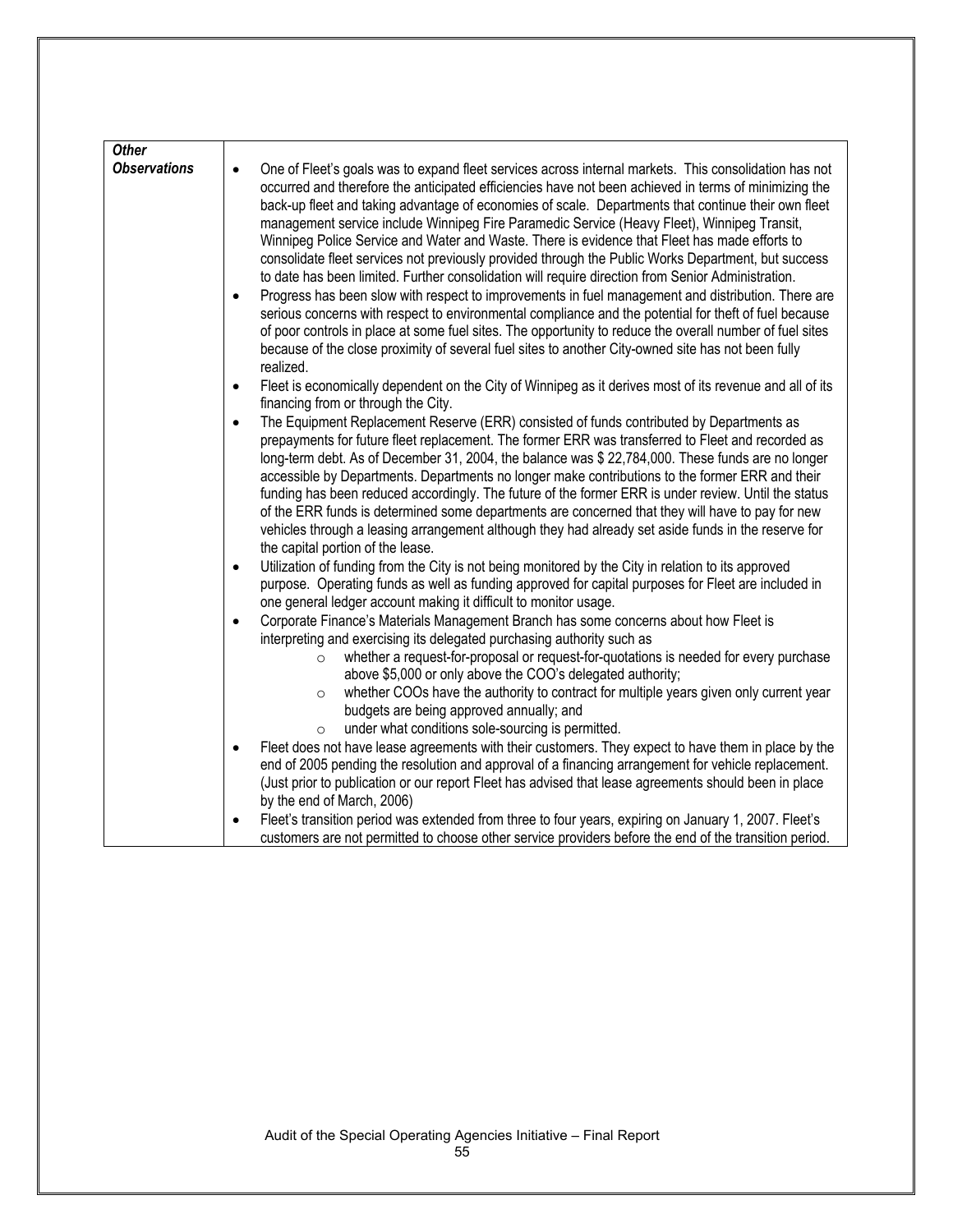| Winnipeg Parking Authority (designated as Winnipeg's fifth SOA effective January 1, 2005) |                                                                                                                                                                                                                                                                                                                                                                                                                                                                                                                                                                                                                                                                                                                                                                                                                                                                                                                                                                                                                                                            |
|-------------------------------------------------------------------------------------------|------------------------------------------------------------------------------------------------------------------------------------------------------------------------------------------------------------------------------------------------------------------------------------------------------------------------------------------------------------------------------------------------------------------------------------------------------------------------------------------------------------------------------------------------------------------------------------------------------------------------------------------------------------------------------------------------------------------------------------------------------------------------------------------------------------------------------------------------------------------------------------------------------------------------------------------------------------------------------------------------------------------------------------------------------------|
| Goals                                                                                     | Winnipeg Parking Authority's (Parking) goals are to<br>provide an efficient, responsive and exemplary on- and off-street, short- mid- and long-term public<br>parking resource;<br>provide an efficient and responsible off-street, short- mid- and long-term parking resource for municipal<br>$\bullet$<br>employees and vehicles;<br>provide guidance and advice to City staff, development agencies, and other organizations on parking<br>$\bullet$<br>issues;<br>cooperate with, and use parking resources in support of client organizations, agencies, partners, and<br>$\bullet$<br>stakeholder associations;<br>optimize the operational and financial performance of parking facilities so as to deliver service<br>$\bullet$<br>excellence; and<br>provide exemplary service standards in all customer and client transactions.<br>$\bullet$                                                                                                                                                                                                   |
| <b>Planned</b><br><b>Programs and</b><br><b>Initiatives</b>                               | Parking is planning to introduce programs and initiatives such as<br>working with fees, timing and pricing of services, in association with other packages and promotions as<br>$\bullet$<br>a demand management and supply optimization tool;<br>improving and expanding services where practical while reconfiguring its off-street operations;<br>$\bullet$<br>addressing deferred security, maintenance, and equipment obsolescence as part of its annual<br>$\bullet$<br>maintenance budget;<br>renewing enforcement technologies with resultant reorganization of business practices; and<br>$\bullet$<br>addressing on-street metering requirements.<br>$\bullet$                                                                                                                                                                                                                                                                                                                                                                                   |
| Projected<br><b>Financial</b><br>Performance                                              | Parking is projecting a deficit of \$89,190 at December 31, 2005.<br>$\bullet$<br>Total revenue for 2005 is projected to be \$11,217,410.<br>$\bullet$<br>Total expenditures for 2005 are projected to be \$11,306,600.<br>$\bullet$                                                                                                                                                                                                                                                                                                                                                                                                                                                                                                                                                                                                                                                                                                                                                                                                                       |
| <b>Operational</b><br>Performance                                                         | Parking conducted a limited customer survey in its first two months of operation as an SOA (February<br>$\bullet$<br>$2005$ )                                                                                                                                                                                                                                                                                                                                                                                                                                                                                                                                                                                                                                                                                                                                                                                                                                                                                                                              |
| <b>Other</b><br><b>Observations</b>                                                       | The COO of Parking has received additional delegated authority with respect to the City of Winnipeg's<br>Materials Management Policy. While the COO has the authority to award contracts up the \$150,000 (this is<br>consistent with the Director of the Host Department and the other SOA COOs). The COO has also been<br>delegated the authority to approve single source purchases up to \$100,000 and award multi-year contracts<br>that do not exceed \$150,000 and 5 years.<br>At December 31, 2005, Parking's recorded accumulated deficit is projected to be \$89,190 after charges for<br>departmental support services, general government services, interest, accommodations, tax equivalencies<br>and a return on investment (dividends). Tax equivalencies recorded on the audited financial statement are<br>to approximate the amount of taxes payable if Parking was subject to taxes. In 2005, Parking is projecting<br>to return \$5,182,000 in tax equivalencies and dividends, resulting in a net benefit of \$5,092,810 to the City. |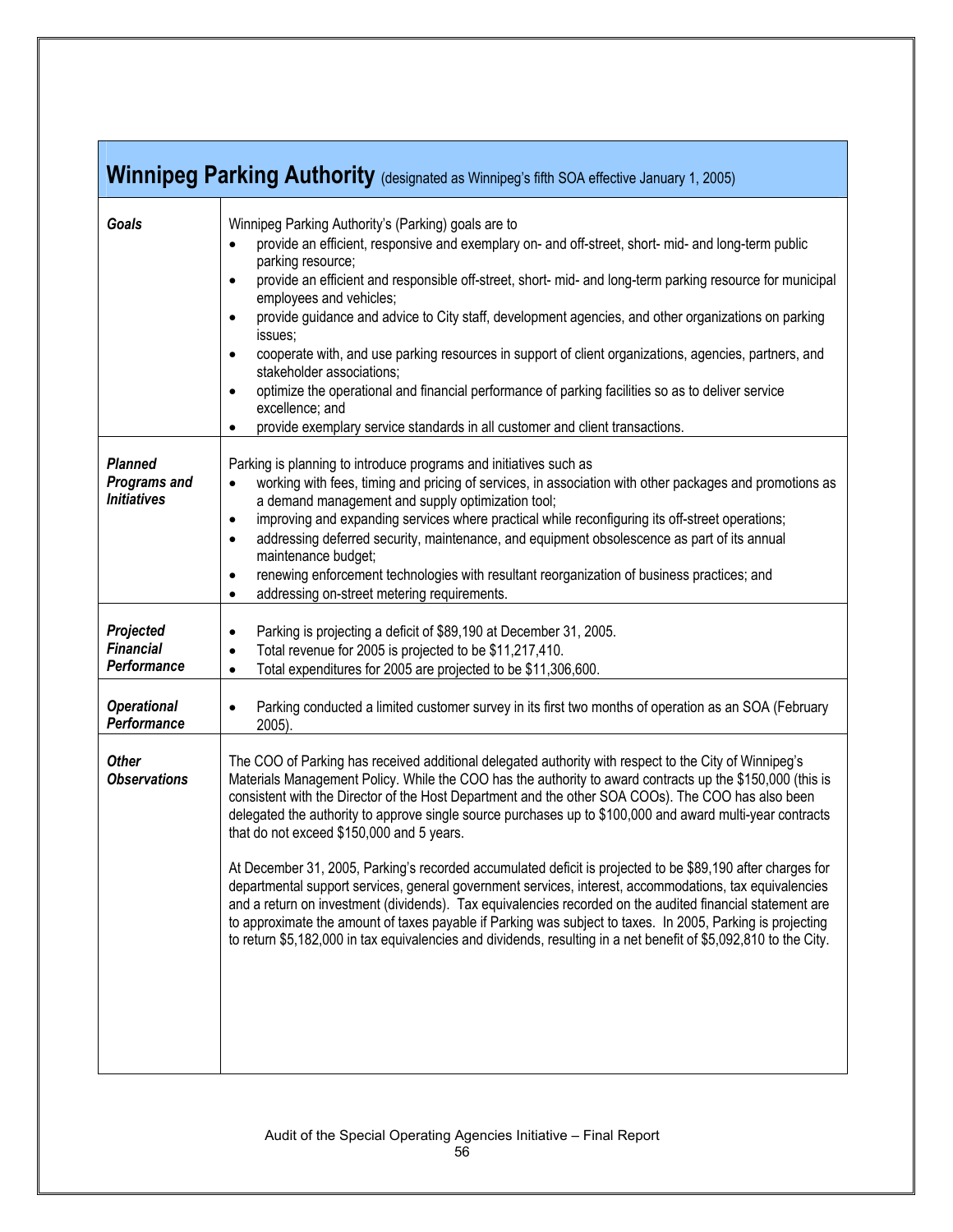# **Appendix 6: Summary of Audit Recommendations**

As a result of our audit work, we are making seventeen recommendations that we believe, once implemented, will enhance the value received from the City of Winnipeg's SOA initiative:

#### **Recommendation 1**

The results of all six tests in the ASD decision process should be thoroughly analyzed and documented at the outset of the evaluation process conducted to establish SOAs.

#### **Recommendation 2**

When evaluating a change in structure, appropriate consideration must be given to determining why desired benefits and changes were not achievable within the existing organizational structure. The business case for changing the structure by which a service is provided must be complete, balanced and fully documented.

#### **Recommendation 3**

To be able to assess the reasonableness of projections and measure performance, key components must be included in SOA business plans. These components include

- current baseline data;
- support for assumptions;
- an understanding of customer service levels;
- plans to change product mix or method of service delivery;
- capital requirements for infrastructure; and
- quantified operational performance measures.

The description of transfers for tax equivalency charges and return on investment (ROI) should reflect the economic substance of the transaction.

#### **Recommendation 4**

Potentially conflicting objectives need to be identified in the SOA business plans and guidance provided to the agencies on the process for resolution.

#### **Recommendation 5**

Transfers of assets, liabilities, debt and equity to SOAs should be documented in transfer agreements. The rationale for debt and equity decisions as well as the corresponding repayment terms should be provided.

#### **Recommendation 6**

The discussion and disposition of issues arising from the review of feasibility studies and SOA business plans should be fully documented by the Administrative ASD Committee.

#### **Recommendation 7**

The revised process for establishing SOAs should be monitored to ensure that realistic deadlines are established and adhered to.

#### **Recommendation 8**

Individual SOA budgets should be approved prior to or concurrently with the City's Operating Budget. As City agencies, the 'continuity of service' clause should apply to all SOAs.

#### **Recommendation 9**

SOA profitability and accumulated surpluses should be considered when determining ROI transfers to the City.

#### **Recommendation 10**

Budgeted revenue, expenditures and FTEs for SOAs should be included in the City's Operating Budget with any overall surplus or deficit addressed accordingly.